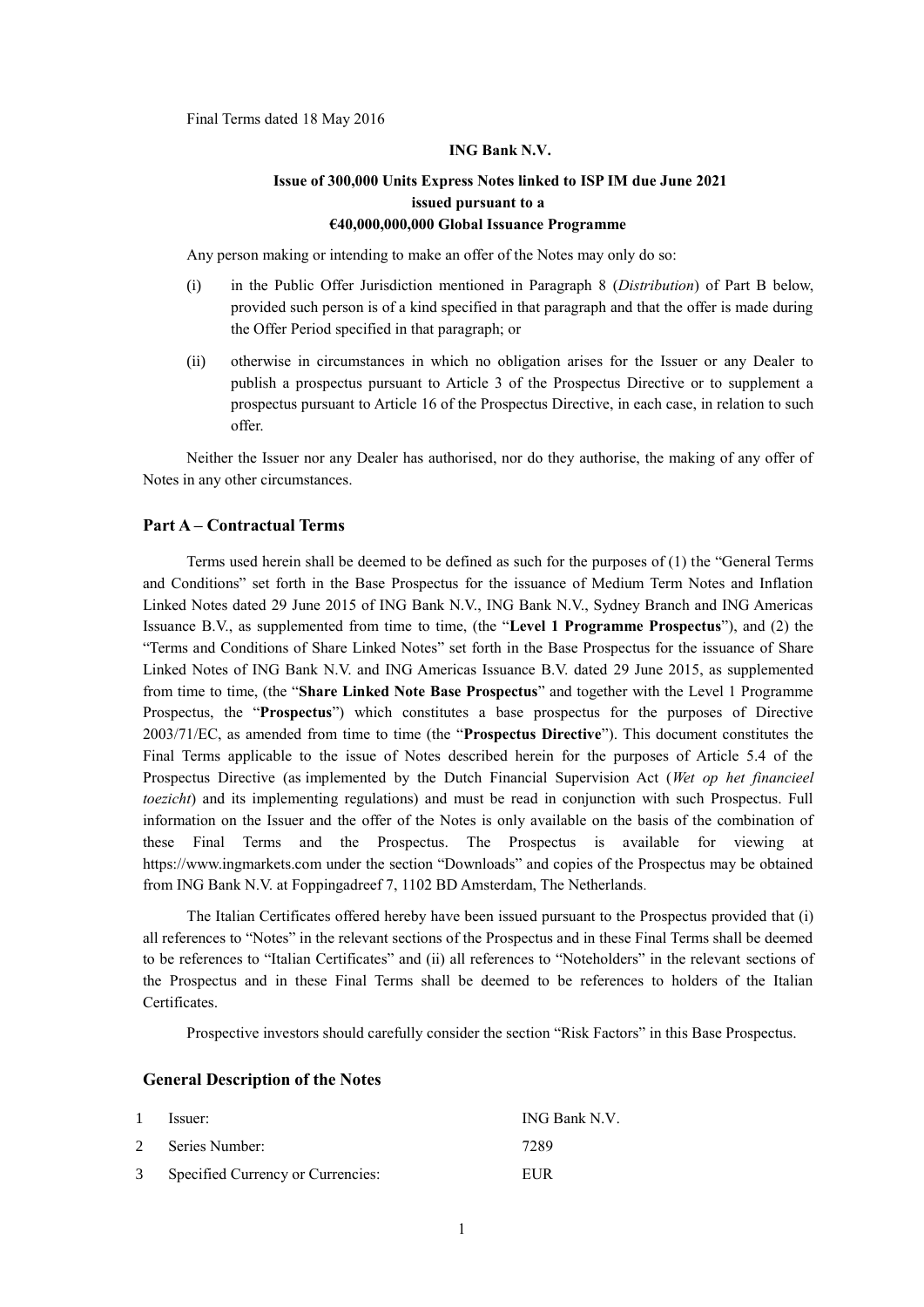| 4  | <b>Aggregate Nominal Amount:</b>           | 300,000 units                                                                                                                                                                                           |  |
|----|--------------------------------------------|---------------------------------------------------------------------------------------------------------------------------------------------------------------------------------------------------------|--|
| 5  | Issue Price:                               | EUR 100 per Unit                                                                                                                                                                                        |  |
| 6  | Specified Denominations:<br>(i)            | 1 Unit per Note                                                                                                                                                                                         |  |
|    | <b>Calculation Amount:</b><br>(ii)         | <b>EUR 100</b>                                                                                                                                                                                          |  |
| 7  | Issue Date and Interest Commencement Date: | 8 June 2016                                                                                                                                                                                             |  |
| 8  | Maturity Date:                             | 8 June 2021                                                                                                                                                                                             |  |
| 9  | Interest Basis:                            | Memory Interest Notes (further particulars specified in<br>paragraph 37 below)                                                                                                                          |  |
| 10 | Redemption/Payment Basis:                  | Subject to any purchase and cancellation or early<br>redemption, the Notes will be redeemed on the Maturity<br>Date at the Final Redemption Amount calculated in<br>accordance with paragraph 49 below. |  |
| 11 | Change of Interest Basis:                  | Not Applicable                                                                                                                                                                                          |  |
| 12 | Put/Call Options:                          | Not Applicable                                                                                                                                                                                          |  |

# **PROVISIONS RELATING TO INTEREST (IF ANY) PAYABLE**

| 13 | <b>Fixed Rate Note Provisions:</b>                                        | Not Applicable |
|----|---------------------------------------------------------------------------|----------------|
| 14 | <b>Floating Rate Note Provisions:</b>                                     | Not Applicable |
| 15 | <b>Zero Coupon Note Provisions:</b>                                       | Not Applicable |
| 16 | <b>Tailor-Made Interest Note Provisions:</b>                              | Not Applicable |
| 17 | <b>Step-Up Interest Note Provisions:</b>                                  | Not Applicable |
| 18 | <b>Floater Interest Note Provisions:</b>                                  | Not Applicable |
| 19 | <b>Floater with Lock-In Interest Note Provisions:</b>                     | Not Applicable |
| 20 | <b>Reverse Floater Interest Note Provisions:</b>                          | Not Applicable |
| 21 | <b>Ratchet Floater Interest Note Provisions:</b>                          | Not Applicable |
| 22 | <b>Switchable (Fixed to Floating) Interest Note</b>                       | Not Applicable |
|    | <b>Provisions:</b>                                                        |                |
| 23 | <b>Switchable (Floating to Fixed) Interest Note</b><br><b>Provisions:</b> | Not Applicable |
| 24 | <b>Steepener Interest Note Provisions:</b>                                | Not Applicable |
| 25 | <b>Steepener with Lock-In Interest Note Provisions:</b>                   | Not Applicable |
| 26 | <b>Range Accrual(Rates) Interest Note Provisions:</b>                     | Not Applicable |
| 27 | <b>Range Accrual(Spread) Interest Note Provisions:</b>                    | Not Applicable |
| 28 | <b>Inverse Range Accrual Interest Note Provisions:</b>                    | Not Applicable |
| 29 | <b>KO Range Accrual Interest Note Provisions:</b>                         | Not Applicable |
| 30 | <b>Dual Range Accrual Interest Note Provisions:</b>                       | Not Applicable |
|    |                                                                           |                |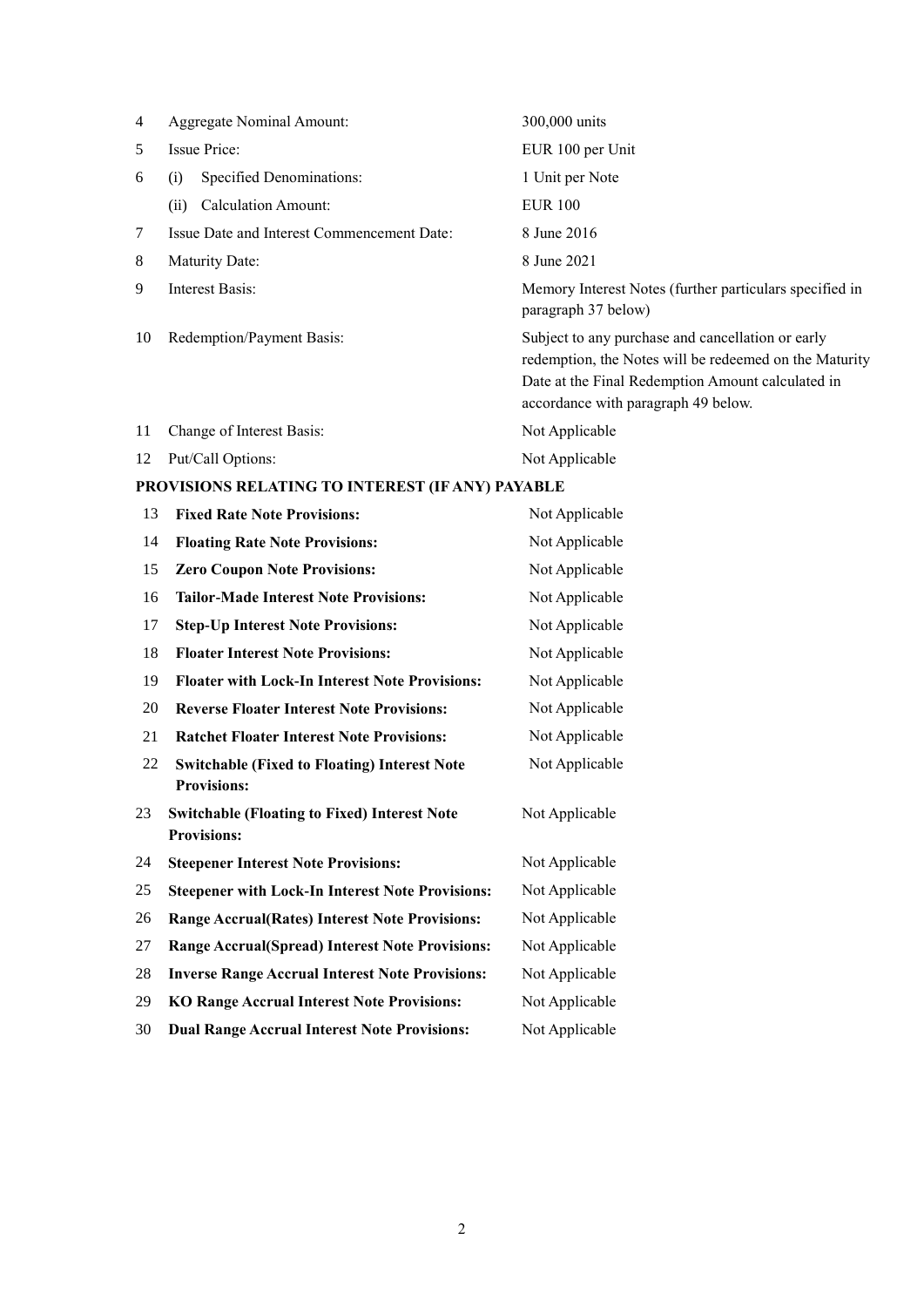| 31 | <b>Snowball Interest Note Provisions:</b>                                               | Not Applicable                                                                                                                                                     |                                      |
|----|-----------------------------------------------------------------------------------------|--------------------------------------------------------------------------------------------------------------------------------------------------------------------|--------------------------------------|
| 32 | <b>SnowRanger Interest Note Provisions:</b>                                             | Not Applicable                                                                                                                                                     |                                      |
| 33 | <b>Barrier(Rates) Interest Note Provisions:</b>                                         | Not Applicable                                                                                                                                                     |                                      |
| 34 | <b>Reference Item(Inflation) Performance Linked</b><br><b>Interest Note Provisions:</b> | Not Applicable                                                                                                                                                     |                                      |
| 35 | <b>Reference Item(Inflation) Indexed Interest Note</b><br><b>Provisions:</b>            | Not Applicable                                                                                                                                                     |                                      |
| 36 | <b>Step-Up Barrier Interest Note Provisions:</b>                                        | Not Applicable                                                                                                                                                     |                                      |
| 37 | <b>Memory Interest Note Provisions:</b>                                                 | Applicable                                                                                                                                                         |                                      |
|    | Additional Business Centre(s):<br>(i)                                                   | Milan                                                                                                                                                              |                                      |
|    | Asian-in:<br>(ii)                                                                       | Not Applicable                                                                                                                                                     |                                      |
|    | <b>Basket Level Determination:</b><br>(iii)                                             | Not Applicable                                                                                                                                                     |                                      |
|    | <b>Business Day Convention:</b><br>(iv)                                                 | Following Business Day Convention (Unadjusted)                                                                                                                     |                                      |
|    | Coupon Barrier Criterion:<br>(v)                                                        | Excess/Equal                                                                                                                                                       |                                      |
|    | Coupon Barrier Schedule:<br>(vi)                                                        | <b>Interest Period(t) (ending on</b><br>(but excluding) Interest Payment<br>Date(t)                                                                                | <b>Coupon Barrier(t)</b>             |
|    |                                                                                         | $t = 1$ to 10                                                                                                                                                      | 100% of the Initial Share<br>Price   |
|    | (vii) Coupon Observation Date Schedule:                                                 | <b>Interest Period(t) (ending on</b><br>(but excluding) Interest Payment<br>$\textbf{Date}(t)$                                                                     | <b>Coupon Observation</b><br>Date(t) |
|    |                                                                                         | $t=1$                                                                                                                                                              | 1 December 2016                      |
|    |                                                                                         | $t = 2$                                                                                                                                                            | 1 June 2017                          |
|    |                                                                                         | $t = 3$                                                                                                                                                            | 1 December 2017                      |
|    |                                                                                         | $t = 4$                                                                                                                                                            | 1 June 2018                          |
|    |                                                                                         | $t=5$                                                                                                                                                              | 3 December 2018                      |
|    |                                                                                         | $t = 6$                                                                                                                                                            | 3 June 2019                          |
|    |                                                                                         | $t = 7$                                                                                                                                                            | 2 December 2019                      |
|    |                                                                                         | $t = 8$                                                                                                                                                            | 1 June 2020                          |
|    |                                                                                         | $t = 9$                                                                                                                                                            | 1 December 2020                      |
|    |                                                                                         | $t = 10$                                                                                                                                                           | 1 June 2021                          |
|    | (viii) Day Count Fraction:                                                              | 1/1                                                                                                                                                                |                                      |
|    | (ix) Interest Payment Dates:                                                            | 8 December 2016, 8 June 2017, 8 December 2017, 8<br>June 2018, 10 December 2018, 10 June 2019, 9<br>December 2019, 8 June 2020, 8 December 2020 and<br>8 June 2021 |                                      |
|    | Lookback-in:<br>(x)                                                                     | Not Applicable                                                                                                                                                     |                                      |
|    | Memory:<br>$(x_1)$                                                                      | 9.65%                                                                                                                                                              |                                      |
|    | (xii) Party responsible for calculating the Rate of<br>Interest and Interest(s) Amount: | <b>Calculation Agent</b>                                                                                                                                           |                                      |

(xiii)Specified Time Applicable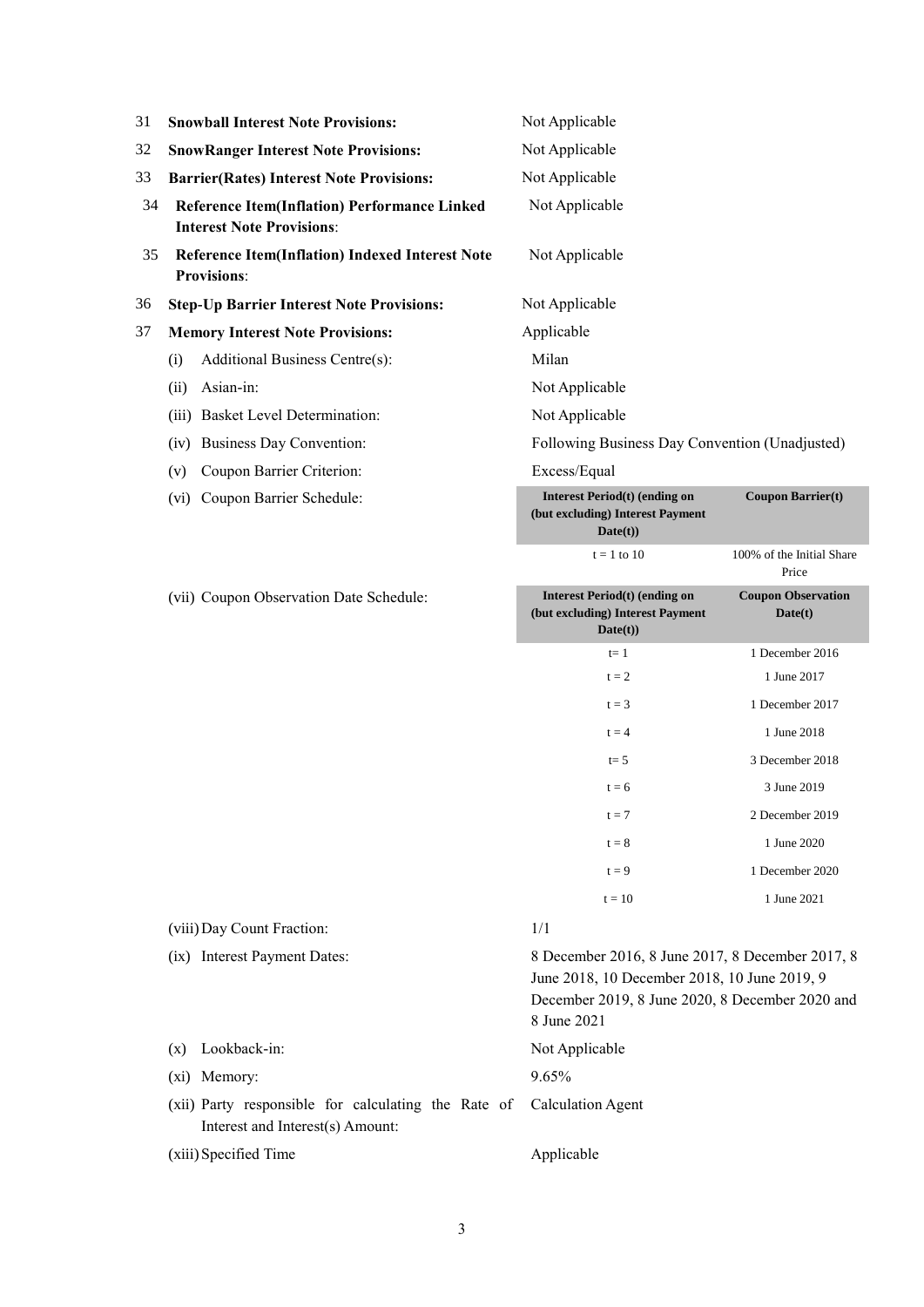|    | <b>Constant Monitoring:</b>                                                                   | Not Applicable                                                     |
|----|-----------------------------------------------------------------------------------------------|--------------------------------------------------------------------|
|    | Valuation Time Only:                                                                          | Applicable                                                         |
|    | $(xiv)$ Rate of Interest $(1)$ :                                                              | 9.65%                                                              |
|    | (xv) Strike Date:                                                                             | 8 June 2016                                                        |
|    | (xvi) Other terms relating to the method of calculating<br>interest on Memory Interest Notes: | None                                                               |
| 38 | <b>One Touch Memory Interest:</b>                                                             | Not Applicable                                                     |
| 39 | <b>Range Accrual(Share) Interest Note Provisions:</b>                                         | Not Applicable                                                     |
| 40 | <b>Barrier(Share) Interest Note Provisions:</b>                                               | Not Applicable                                                     |
| 41 | <b>One Touch Barrier(Share) Interest</b>                                                      | Not Applicable                                                     |
| 42 | Reference Item(Share) Performance Linked<br><b>Interest Note Provisions:</b>                  | Not Applicable                                                     |
| 43 | <b>Best Of Interest:</b>                                                                      | Not Applicable                                                     |
| 44 | <b>One Touch Lock-In(Share) Interest</b>                                                      | Not Applicable                                                     |
| 45 | <b>Annual Coupon Interest Provisions:</b>                                                     | Not Applicable                                                     |
| 46 | <b>Coupon Knock-Out:</b>                                                                      | Not Applicable                                                     |
|    | PROVISIONS RELATING TO REDEMPTION                                                             |                                                                    |
| 47 | <b>Issuer Call:</b>                                                                           | Not Applicable                                                     |
| 48 | <b>Investor Put:</b>                                                                          | Not Applicable                                                     |
| 49 | <b>Final Redemption Amount of each Note:</b>                                                  | Calculated in accordance with the Express Note<br>Provisions below |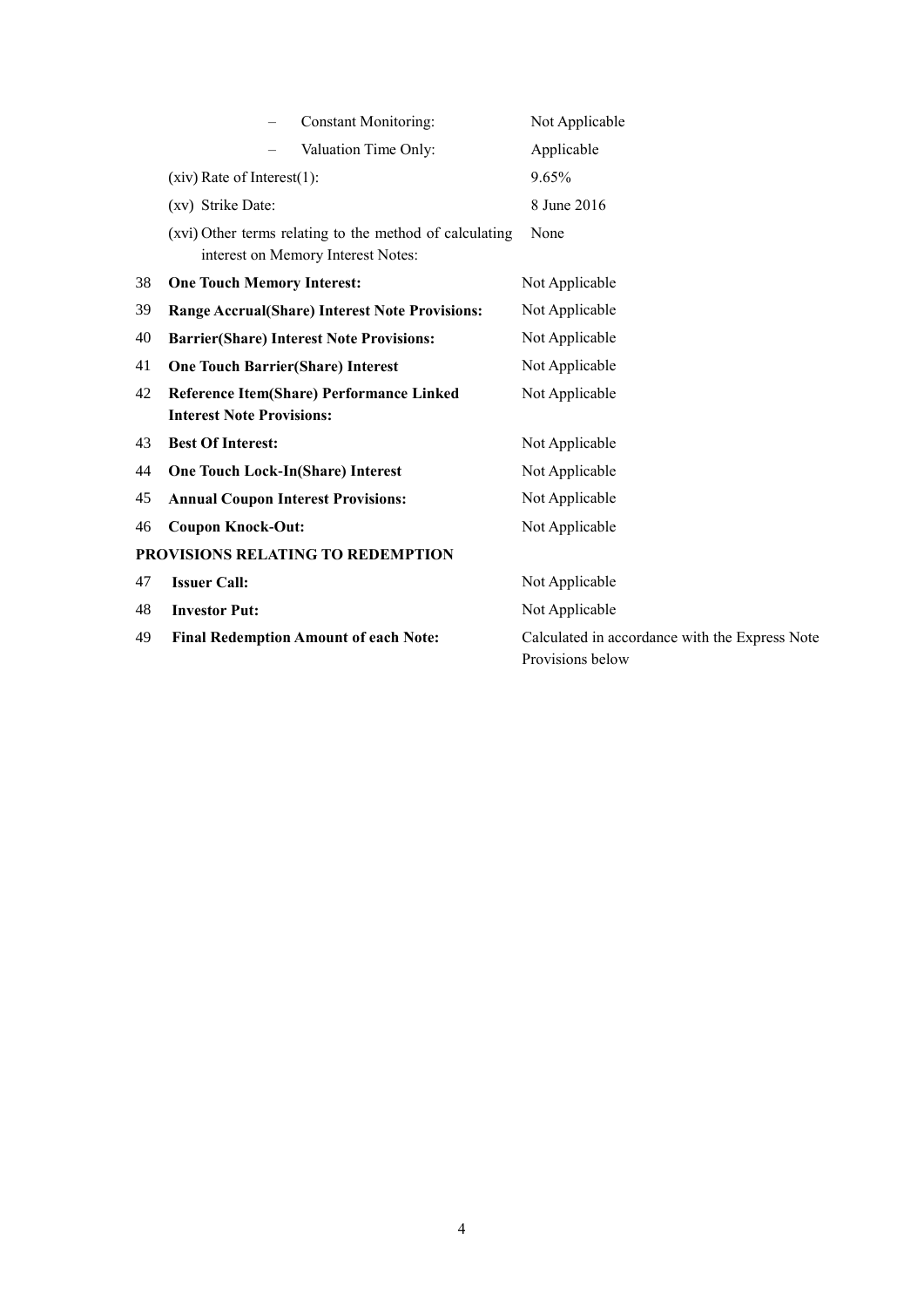| 50 | <b>Inflation Indexed Redemption Note Provisions:</b>                      |                     |                                                                            | Not Applicable                                                                                                                                                                                                                                            |  |
|----|---------------------------------------------------------------------------|---------------------|----------------------------------------------------------------------------|-----------------------------------------------------------------------------------------------------------------------------------------------------------------------------------------------------------------------------------------------------------|--|
| 51 | <b>Inflation Indexed with Floor Redemption Note</b><br><b>Provisions:</b> |                     |                                                                            | Not Applicable                                                                                                                                                                                                                                            |  |
| 52 | <b>Uncapped (Partial) Capital Protection Note</b><br><b>Provisions:</b>   |                     |                                                                            | Not Applicable                                                                                                                                                                                                                                            |  |
| 53 |                                                                           | <b>Provisions:</b>  | <b>Capped (Partial) Capital Protection Note</b>                            | Not Applicable                                                                                                                                                                                                                                            |  |
| 54 |                                                                           | <b>Provisions:</b>  | (Partial) Capital Protection With Knock-Out Note                           | Not Applicable                                                                                                                                                                                                                                            |  |
| 55 |                                                                           | <b>Provisions:</b>  | (Partial) Capital Protection (Vanilla) Note                                | Not Applicable                                                                                                                                                                                                                                            |  |
| 56 |                                                                           |                     | <b>Reverse Convertible Note Provisions:</b>                                | Not Applicable                                                                                                                                                                                                                                            |  |
| 57 |                                                                           |                     | <b>Barrier Reverse Convertible Note Provisions:</b>                        | Not Applicable                                                                                                                                                                                                                                            |  |
| 58 |                                                                           |                     | <b>Capped Outperformance Note Provisions:</b>                              | Not Applicable                                                                                                                                                                                                                                            |  |
| 59 |                                                                           |                     | <b>Capped Bonus Note Provisions:</b>                                       | Not Applicable                                                                                                                                                                                                                                            |  |
| 60 |                                                                           |                     | <b>Express Note Provisions:</b>                                            | Applicable                                                                                                                                                                                                                                                |  |
|    | (i)                                                                       | Asian-in:           |                                                                            | Not Applicable                                                                                                                                                                                                                                            |  |
|    | (ii)                                                                      |                     | <b>Strike Price Criterion:</b>                                             | Excess/Equal                                                                                                                                                                                                                                              |  |
|    |                                                                           | (iii) Business Day: |                                                                            | A day (i) on which commercial banks and foreign<br>exchange markets settle payments and are open for<br>general business (including dealing in foreign exchange<br>and foreign currency deposits) in Milan and (ii) on<br>which the TARGET System is open |  |
|    |                                                                           | (iv) Leverage Put:  |                                                                            | 100 %                                                                                                                                                                                                                                                     |  |
|    | (v)                                                                       | Lookback-in:        |                                                                            | Not Applicable                                                                                                                                                                                                                                            |  |
|    | $(v_i)$                                                                   | Specified Time:     |                                                                            | Applicable                                                                                                                                                                                                                                                |  |
|    |                                                                           |                     | <b>Constant Monitoring:</b>                                                | Not Applicable                                                                                                                                                                                                                                            |  |
|    |                                                                           |                     | Valuation Time Only:                                                       | Applicable                                                                                                                                                                                                                                                |  |
|    |                                                                           |                     | (vii) Redemption Barrier Provisions:                                       | Applicable                                                                                                                                                                                                                                                |  |
|    |                                                                           |                     | Redemption Barrier applicable to the<br>Basket or to each Share(k):        | Not Applicable                                                                                                                                                                                                                                            |  |
|    |                                                                           |                     | Redemption Barrier Event:                                                  | Less than                                                                                                                                                                                                                                                 |  |
|    |                                                                           | $\qquad \qquad -$   | Redemption Barrier Event<br>Determination Day:                             | Valuation Date                                                                                                                                                                                                                                            |  |
|    |                                                                           |                     | Redemption Barrier(Knock-in):                                              | Applicable                                                                                                                                                                                                                                                |  |
|    |                                                                           |                     | Redemption Barrier(Knock-in)<br>Percentage:                                | 70.00%                                                                                                                                                                                                                                                    |  |
|    |                                                                           |                     | Redemption Barrier Observation:                                            | <b>Final Monitoring</b>                                                                                                                                                                                                                                   |  |
|    |                                                                           |                     | Redemption Barrier Observation Period Not Applicable<br><b>Start Date:</b> |                                                                                                                                                                                                                                                           |  |
|    |                                                                           |                     | Redemption Barrier Observation Period Not Applicable<br>End Date:          |                                                                                                                                                                                                                                                           |  |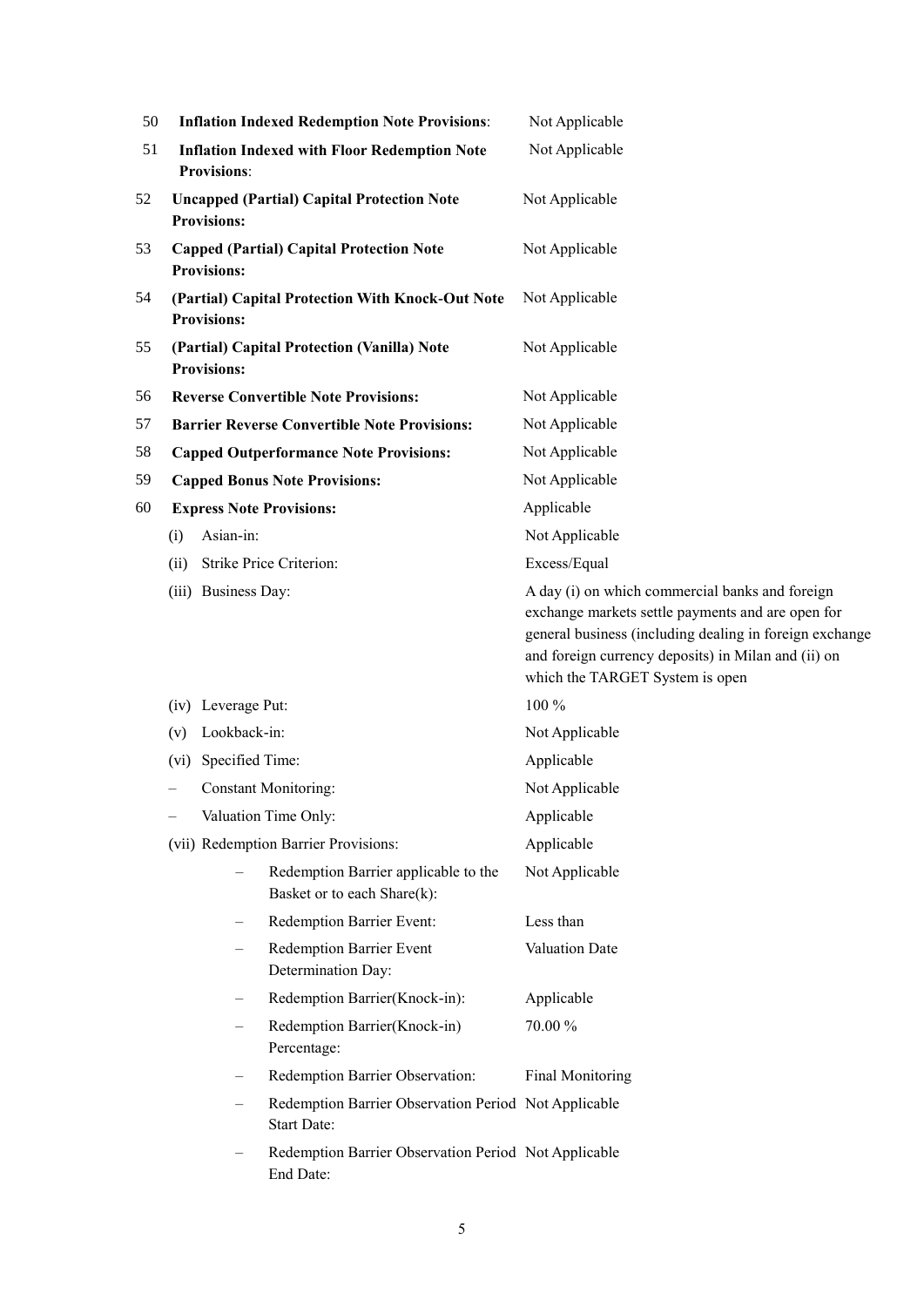|    | (viii) Share Amount(Single Share):                                                                                                                                                                                                                                                                                                                                                                                 | Not Applicable                                                                                                                                                                                                           |
|----|--------------------------------------------------------------------------------------------------------------------------------------------------------------------------------------------------------------------------------------------------------------------------------------------------------------------------------------------------------------------------------------------------------------------|--------------------------------------------------------------------------------------------------------------------------------------------------------------------------------------------------------------------------|
|    | $(ix)$ Share Amount $(k)$ :                                                                                                                                                                                                                                                                                                                                                                                        | Not Applicable                                                                                                                                                                                                           |
|    | Share Delivery:<br>(x)                                                                                                                                                                                                                                                                                                                                                                                             | Not Applicable                                                                                                                                                                                                           |
|    | (xi) Share Delivery Date:                                                                                                                                                                                                                                                                                                                                                                                          | Not Applicable                                                                                                                                                                                                           |
|    | (xii) Strike Date:                                                                                                                                                                                                                                                                                                                                                                                                 | 8 June 2016                                                                                                                                                                                                              |
|    | (xiii) Strike Price Percentage:                                                                                                                                                                                                                                                                                                                                                                                    | 100 per cent.                                                                                                                                                                                                            |
|    | (xiv) Valuation Date:                                                                                                                                                                                                                                                                                                                                                                                              | 1 June 2021                                                                                                                                                                                                              |
|    | (xv) Worst of:                                                                                                                                                                                                                                                                                                                                                                                                     | Not Applicable                                                                                                                                                                                                           |
| 61 | <b>Tracker Note Provisions:</b>                                                                                                                                                                                                                                                                                                                                                                                    | Not Applicable                                                                                                                                                                                                           |
| 62 | <b>Outperformance Note Provisions:</b>                                                                                                                                                                                                                                                                                                                                                                             | Not Applicable                                                                                                                                                                                                           |
| 63 | <b>Bonus Note Provisions:</b>                                                                                                                                                                                                                                                                                                                                                                                      | Not Applicable                                                                                                                                                                                                           |
| 64 | <b>Outperformance Bonus Note Provisions:</b>                                                                                                                                                                                                                                                                                                                                                                       | Not Applicable                                                                                                                                                                                                           |
| 65 | <b>Twin-Win Note Provisions:</b>                                                                                                                                                                                                                                                                                                                                                                                   | Not Applicable                                                                                                                                                                                                           |
| 66 | <b>Warrant Note Provisions:</b>                                                                                                                                                                                                                                                                                                                                                                                    | Not Applicable                                                                                                                                                                                                           |
| 67 | <b>Spread Warrants Note Provisions:</b>                                                                                                                                                                                                                                                                                                                                                                            | Not Applicable                                                                                                                                                                                                           |
| 68 | <b>Knock-Out Warrants Note Provisions:</b>                                                                                                                                                                                                                                                                                                                                                                         | Not Applicable                                                                                                                                                                                                           |
| 69 | Other:                                                                                                                                                                                                                                                                                                                                                                                                             |                                                                                                                                                                                                                          |
|    | (i)<br>event of default:                                                                                                                                                                                                                                                                                                                                                                                           | Early Redemption Amount of each Note payable Early Redemption Amount to be equal to Fair Market<br>on redemption for taxation reasons or on Issuer Value as set out in Condition $7(e)(iv)$ of the General<br>Conditions |
|    | Notice period (if other than as set out in the As set out in the General Conditions<br>(ii)<br>General Conditions):                                                                                                                                                                                                                                                                                                |                                                                                                                                                                                                                          |
|    | (iii) Condition 7 $(i)$ of the General Conditions:                                                                                                                                                                                                                                                                                                                                                                 | Applicable                                                                                                                                                                                                               |
|    | (iv) Unwind Costs (with respect to Condition $7(1)(ii)$ Not Applicable<br>(Consequences of a Merger Event), Condition<br>$7(l)(iii)$ (Consequences of a Tender Offer),<br>Condition 7(1)(iv) (Nationalisation, Insolvency or<br>Condition 7(1)(viii) (Additional<br>$Dellisting$ ),<br>Condition<br>Disruption<br>Events)<br>and<br>7(j)(ii)<br>(Settlement<br>of<br>the<br>General<br>Disruption)<br>Conditions): |                                                                                                                                                                                                                          |
|    | PROVISIONS RELATING TO THE UNDERLYING SHARE                                                                                                                                                                                                                                                                                                                                                                        |                                                                                                                                                                                                                          |
| 70 | <b>Maturity Date Extension:</b>                                                                                                                                                                                                                                                                                                                                                                                    | Applicable                                                                                                                                                                                                               |
|    | Number of Extension Business Days:                                                                                                                                                                                                                                                                                                                                                                                 | 8 Business Days                                                                                                                                                                                                          |
| 71 | <b>Interest Payment Date Extension:</b>                                                                                                                                                                                                                                                                                                                                                                            | Applicable                                                                                                                                                                                                               |
|    | Number of Extension Business Days:                                                                                                                                                                                                                                                                                                                                                                                 | 8 Business Days                                                                                                                                                                                                          |
| 72 | <b>Automatic Early Redemption:</b>                                                                                                                                                                                                                                                                                                                                                                                 | Applicable                                                                                                                                                                                                               |
|    | <b>Automatic Early Redemption</b><br>$Amount(t)$ :                                                                                                                                                                                                                                                                                                                                                                 | $CA \times CA$ Factor $\times$ 100%                                                                                                                                                                                      |
|    | Automatic Early Redemption<br>Date(s):                                                                                                                                                                                                                                                                                                                                                                             | 8 December 2016, 8 June 2017, 8 December 2017, 8<br>June 2018, 10 December 2018, 10 June 2019, 9                                                                                                                         |

December 2019, 8 June 2020 and 8 December 2020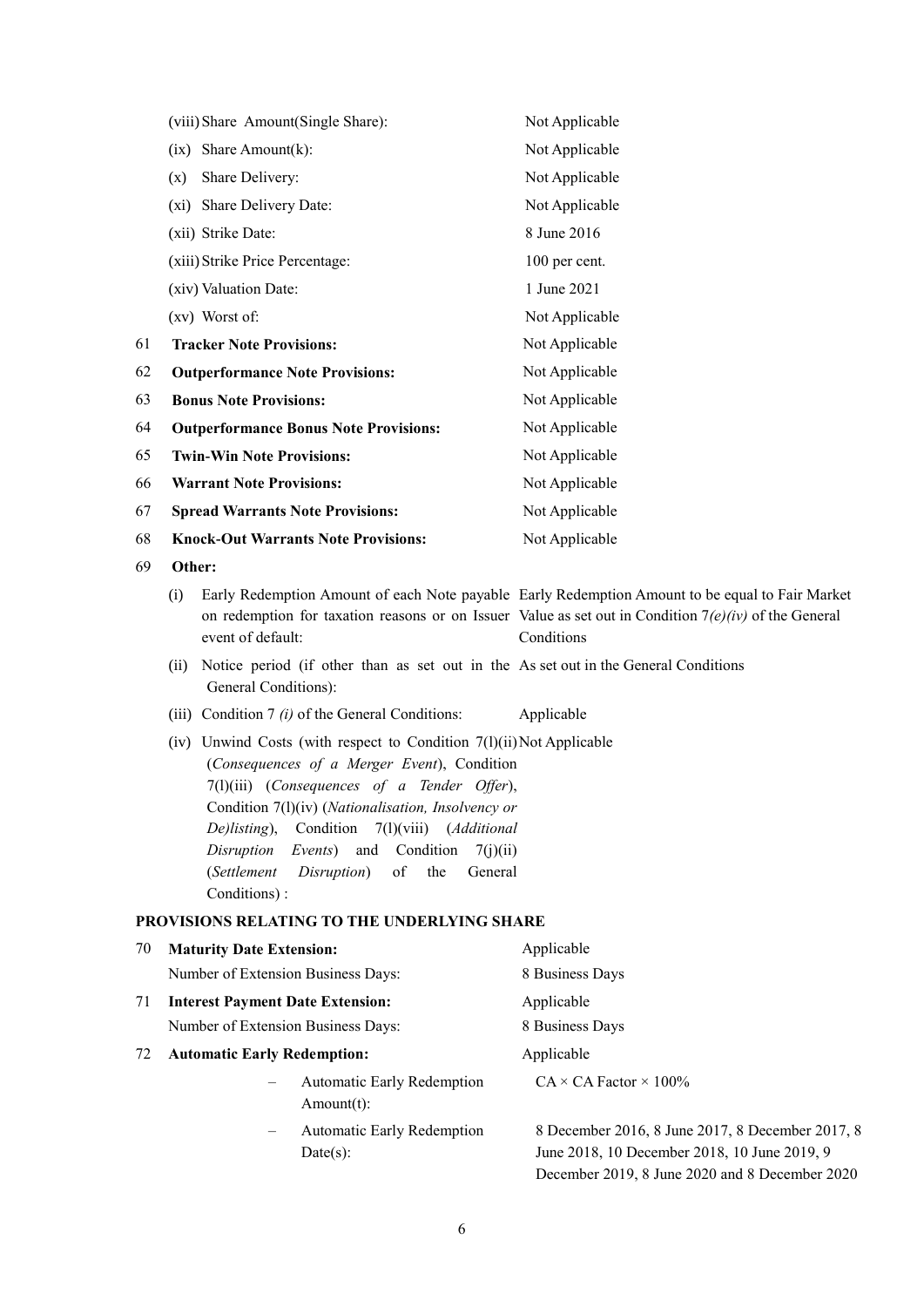|    |                                  | Automatic Early Redemption<br>Event:                                   | The Price of the Share at the Specified Time is higher<br>than or equal to the Automatic Early Redemption<br>Price(t)                                      |
|----|----------------------------------|------------------------------------------------------------------------|------------------------------------------------------------------------------------------------------------------------------------------------------------|
|    |                                  | Automatic Early Redemption<br><b>Observation Period Start Date:</b>    | Not Applicable                                                                                                                                             |
|    |                                  | Automatic Early Redemption<br>—<br><b>Observation Period End Date:</b> | Not Applicable                                                                                                                                             |
|    |                                  | Automatic Early Redemption<br>Price(t):                                | 100% of the Initial Share Price                                                                                                                            |
|    |                                  | Automatic Early Redemption<br>Valuation Date(t):                       | 1 December 2016, 1 June 2017, 1 December 2017, 1<br>June 2018, 3 December 2018, 3 June 2019, 2<br>December 2019, 1 June 2020 and 1 December 2020           |
|    |                                  | <b>Automatic Early Redemption</b><br>Schedule:                         | Not Applicable                                                                                                                                             |
| 73 |                                  | <b>Averaging Disruption Provisions:</b>                                | Not Applicable                                                                                                                                             |
| 74 |                                  | <b>Basket Disruption Provisions:</b>                                   | Not Applicable                                                                                                                                             |
| 75 |                                  | <b>Definition of Additional Disruption Event:</b>                      |                                                                                                                                                            |
|    | $\qquad \qquad -$                | Change in Law:                                                         | Not Applicable                                                                                                                                             |
|    | $\overline{\phantom{0}}$         | Hedging Disruption:                                                    | Applicable                                                                                                                                                 |
|    |                                  | Insolvency Filing:                                                     | Applicable                                                                                                                                                 |
|    |                                  | <b>Exchange Traded Fund Disruption</b><br>Event:                       | Not Applicable                                                                                                                                             |
|    |                                  | Underlying Index Disruption Event:                                     | Not Applicable                                                                                                                                             |
| 76 | <b>Cut-off Dates:</b>            |                                                                        | Applicable                                                                                                                                                 |
|    | <b>Observation Cut-Off Date:</b> |                                                                        | Shall have the meaning given to it in Condition 9 of the<br><b>Share Linked Notes Conditions</b>                                                           |
|    | Valuation Cut-Off Date:          |                                                                        | Shall have the meaning given to it in Condition 9 of the<br><b>Share Linked Notes Conditions</b>                                                           |
|    | Strike Cut-Off Date:             |                                                                        | Shall have the meaning given to it in Condition 9 of the<br><b>Share Linked Notes Conditions</b>                                                           |
|    |                                  | Automatic Early Redemption Cut-Off Date:                               | Shall have the meaning given to it in Condition 9 of the<br><b>Share Linked Notes Conditions</b>                                                           |
| 77 | Shares:                          |                                                                        | Ordinary shares issued by the Share Issuer (ISIN:<br>IT0000072618, <equity>, Bloomberg code: ISP IM<br/><math>\leq</math>Equity<math>\geq</math>)</equity> |
|    | Share Currency:                  |                                                                        | <b>EUR</b>                                                                                                                                                 |
|    | Share Issuer:                    |                                                                        | Intesa Sanpaolo S.p.A.                                                                                                                                     |
|    | Exchange:                        |                                                                        | Shall have the meaning given to it in Condition 9 of the<br><b>Share Linked Notes</b>                                                                      |
|    | Exchange Traded Fund:            |                                                                        | Not Applicable                                                                                                                                             |
|    |                                  | <b>GENERAL PROVISIONS APPLICABLE TO THE NOTES</b>                      |                                                                                                                                                            |
| 78 | <b>Form of Notes:</b>            |                                                                        | <b>Bearer Notes:</b>                                                                                                                                       |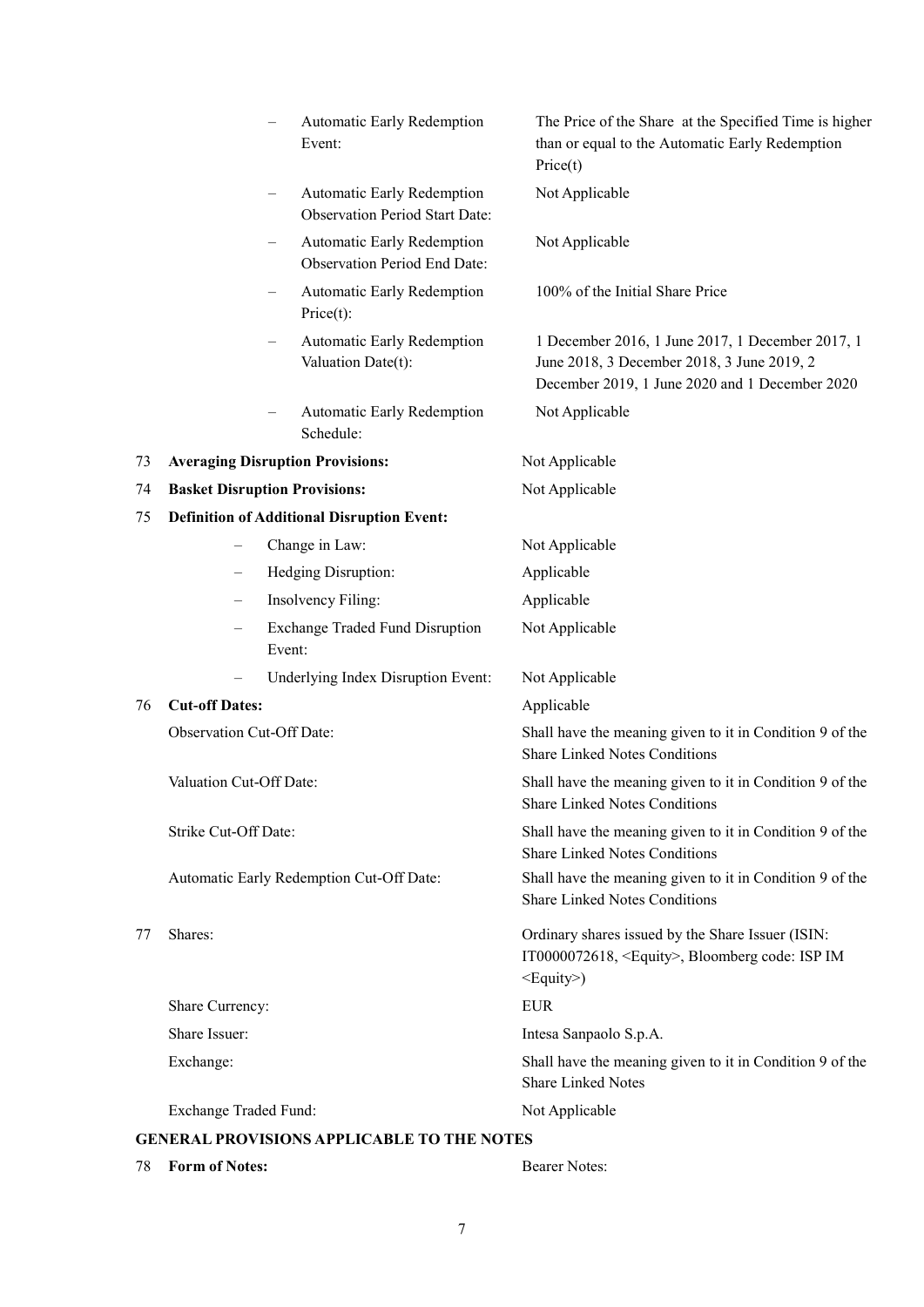|                                                                                                           | Form:<br>(i)                                                                                                       | Temporary Global Note exchangeable for a Permanent<br>Global Note which is exchangeable for Definitive Notes<br>only on the occurrence of an Exchange Event, subject to<br>mandatory provisions of applicable laws and<br>regulations. |
|-----------------------------------------------------------------------------------------------------------|--------------------------------------------------------------------------------------------------------------------|----------------------------------------------------------------------------------------------------------------------------------------------------------------------------------------------------------------------------------------|
|                                                                                                           |                                                                                                                    | "Italian Certificates"                                                                                                                                                                                                                 |
|                                                                                                           | New Global Note:<br>(ii)                                                                                           | N <sub>0</sub>                                                                                                                                                                                                                         |
| 79                                                                                                        | <b>Additional Financial Centre(s) or other special</b><br>provisions relating to Payment Days:                     | Milan                                                                                                                                                                                                                                  |
| 80                                                                                                        | Talons for future Coupons to be attached to<br>Definitive Bearer Notes (and dates on which such<br>Talons mature): | No                                                                                                                                                                                                                                     |
| 81<br>FX, BENCHMARK, FX CONVERTIBILITY EVENT, FX TRANSFERABILITY EVENT AND TAX<br><b>EVENT PROVISIONS</b> |                                                                                                                    |                                                                                                                                                                                                                                        |
|                                                                                                           | <b>FX Provisions:</b><br>(i)                                                                                       | Not Applicable                                                                                                                                                                                                                         |
|                                                                                                           | <b>Benchmark Provisions:</b><br>(ii)                                                                               | Not Applicable                                                                                                                                                                                                                         |
|                                                                                                           | <b>FX Convertibility Event Provisions:</b><br>(iii)                                                                | Not Applicable                                                                                                                                                                                                                         |
|                                                                                                           | <b>FX Transferability Event Provisions:</b><br>(iv)                                                                | Not Applicable                                                                                                                                                                                                                         |
|                                                                                                           | <b>Tax Event Provisions:</b><br>(v)                                                                                | Not Applicable                                                                                                                                                                                                                         |
| 82                                                                                                        | <b>INFLATION LINKED PROVISIONS:</b>                                                                                | Not Applicable                                                                                                                                                                                                                         |

Signed on behalf of the Issuer: ING BANK N.V.

By:

*Duly authorised*

By:

*Duly authorised*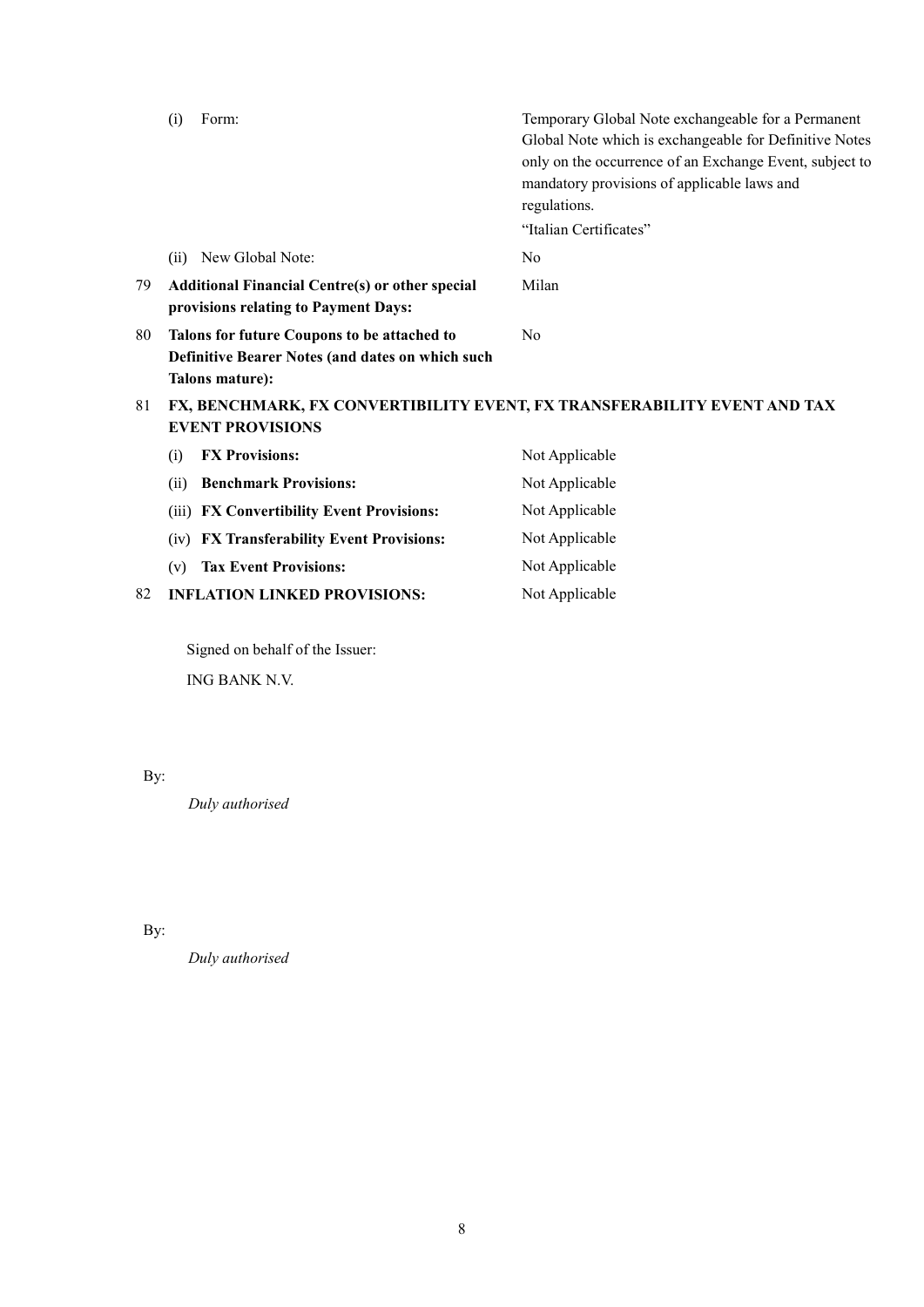#### **PART B – OTHER INFORMATION**

#### **1 LISTING**

| (i)  | Listing:                                                                                   | Italian Stock Exchange SeDeX                                                                                                                                                                                                                                                                                      |
|------|--------------------------------------------------------------------------------------------|-------------------------------------------------------------------------------------------------------------------------------------------------------------------------------------------------------------------------------------------------------------------------------------------------------------------|
| (ii) | Admission to trading:                                                                      | Application is expected to be made by the Issuer (or on its behalf)<br>for the Notes to be admitted to trading on the Italian Stock<br>Exchange SeDeX within the Issue Date.<br>The validity of the offer is conditional upon the admission to<br>trading of the Italian Certificate on or before the Issue Date. |
|      | (iii) As-if-and-when-issued-trading:                                                       | Not Applicable                                                                                                                                                                                                                                                                                                    |
|      | (iv) Estimate of total expenses related A maximum of EUR 4.500<br>to admission to trading: |                                                                                                                                                                                                                                                                                                                   |
| (v)  | Minimum Transferable Amount: 1 Italian Certificate                                         |                                                                                                                                                                                                                                                                                                                   |

#### **2 RATINGS**

Ratings: The Notes will not be rated

### **3 INTERESTS OF NATURAL AND LEGAL PERSONS INVOLVED IN THE ISSUE/OFFER**

"Save for any fees payable to the Authorised Offerors, so far as the Issuer is aware, no person involved in the issue of the Notes has an interest material to the offer. The Authorised Offerors and their affiliates have engaged, and may in the future engage, in investment banking and/or commercial banking transactions with, and may perform other services for, the Issuer and its affiliates in the ordinary course of business."

#### **4 REASONS FOR THE OFFER, ESTIMATED NET PROCEEDS AND TOTAL EXPENSES**

- (i) Reasons for the offer See "Use of Proceeds" wording in the Base Prospectus
- (ii) Estimated net Proceeds: Up to EUR 30,000,000
- (iii) Estimated total expenses: The terms of the Public Offer do not provide for any expenses and/or taxes to be charged to any subscriber and/or purchaser of the Notes.

### **5 DETAILS OF THE UNDERLYING SHARE**

The return on the Notes is linked to the performance of the underlying Share. The price of the Share may go down as well as up throughout the life of the Notes. Fluctuations in the price of the Share will affect the value of and return on the Notes. A negative performance of the underlying Share will have an adverse effect on the value of and return on the Notes.

Information and details of the past and further performance of the underlying Share and its volatility can be obtained on www.intesasanpaolo.com and on www.bloomberg.com (Bloomberg code: ISP IM <Equity>).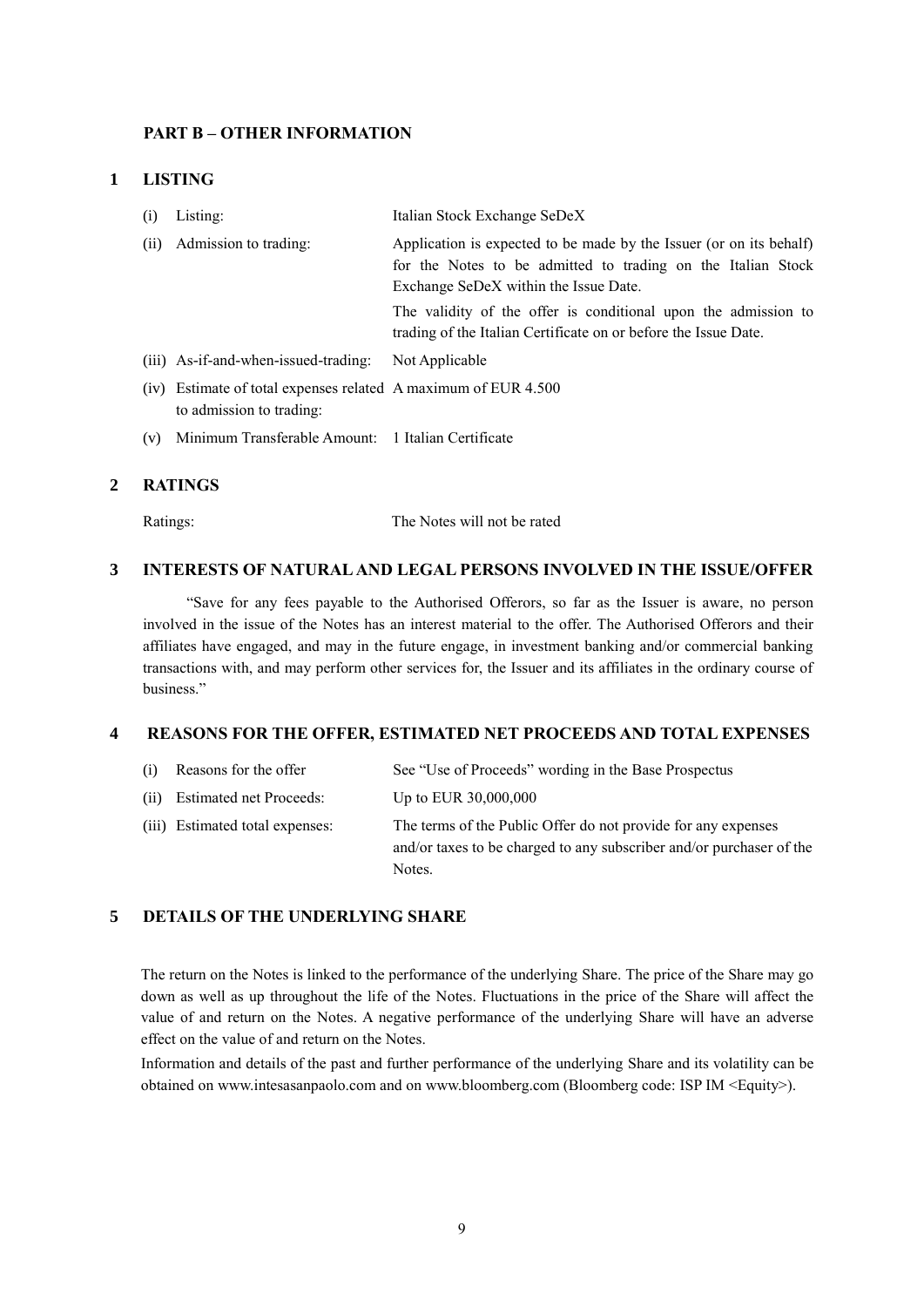# **6 POST-ISSUANCE INFORMATION**

Post-issuance information in relation to the Notes will be made available on www.ingmarkets.com. There is no assurance that the Issuer will continue to provide such information for the life of the Notes.

|   | (i)  | ISIN:                                                                                                                                                                                                                                    | XS1411303313                                                                                                                                                                                                                                                                                                                                                                                                                                                                                                                                                                                |
|---|------|------------------------------------------------------------------------------------------------------------------------------------------------------------------------------------------------------------------------------------------|---------------------------------------------------------------------------------------------------------------------------------------------------------------------------------------------------------------------------------------------------------------------------------------------------------------------------------------------------------------------------------------------------------------------------------------------------------------------------------------------------------------------------------------------------------------------------------------------|
|   | (ii) | Common Code:                                                                                                                                                                                                                             | 141130331                                                                                                                                                                                                                                                                                                                                                                                                                                                                                                                                                                                   |
|   |      | (iii) Other relevant code:                                                                                                                                                                                                               | Structuring ID: AE5775                                                                                                                                                                                                                                                                                                                                                                                                                                                                                                                                                                      |
|   |      | (iv) Any clearing system(s) other than Not Applicable<br>Euroclear Bank SA/NV and<br>Clearstream Banking, société<br>anonyme, Euroclear Netherlands<br>and the Depository Trust<br>Company and the relevant<br>identification number(s): |                                                                                                                                                                                                                                                                                                                                                                                                                                                                                                                                                                                             |
|   | (v)  | Delivery:                                                                                                                                                                                                                                | Delivery against payment                                                                                                                                                                                                                                                                                                                                                                                                                                                                                                                                                                    |
|   |      |                                                                                                                                                                                                                                          | The Certificates will be centralised on Euroclear.                                                                                                                                                                                                                                                                                                                                                                                                                                                                                                                                          |
|   |      |                                                                                                                                                                                                                                          | The Certificates may be cleared through the bridge accounts of Monte<br>Titoli S.p.A.                                                                                                                                                                                                                                                                                                                                                                                                                                                                                                       |
|   |      | (vi) Names and addresses of additional Not Applicable<br>Paying Agent(s) (if any):                                                                                                                                                       |                                                                                                                                                                                                                                                                                                                                                                                                                                                                                                                                                                                             |
|   |      | (vii) Name and address of Calculation<br>Agent (if other than the Issuer or<br>Guarantor):                                                                                                                                               | Not Applicable                                                                                                                                                                                                                                                                                                                                                                                                                                                                                                                                                                              |
|   |      | (viii) Intended to be held in a manner                                                                                                                                                                                                   | N <sub>0</sub>                                                                                                                                                                                                                                                                                                                                                                                                                                                                                                                                                                              |
|   |      | which would allow Eurosystem<br>eligibility:                                                                                                                                                                                             | Whilst the designation is set at "No", should the Eurosystem<br>eligibility criteria be amended in the future the Notes may then be<br>deposited with one of the International Central Securities<br>Depositories as Common Safekeeper. Note that this does not<br>necessarily mean that the Notes will ever be recognised as eligible<br>collateral for Eurosystem monetary policy and intra-day credit<br>operations by the Eurosystem at any time during their life. Such<br>recognition will depend upon the ECB being satisfied that<br>Eurosystem eligibility criteria have been met. |
| 8 |      | <b>DISTRIBUTION</b>                                                                                                                                                                                                                      |                                                                                                                                                                                                                                                                                                                                                                                                                                                                                                                                                                                             |
|   | (i)  | Method of distribution:                                                                                                                                                                                                                  | Non-syndicated                                                                                                                                                                                                                                                                                                                                                                                                                                                                                                                                                                              |
|   | (ii) | If non-syndicated, name of<br>relevant Dealer:                                                                                                                                                                                           | The Notes are not being underwritten by any Dealer(s).                                                                                                                                                                                                                                                                                                                                                                                                                                                                                                                                      |
|   |      |                                                                                                                                                                                                                                          | (iii) Total commission and concession: The Issuer (the "Responsabile del Collocamento") has agreed to<br>make the Notes available to the Authorised Offerors at a price of<br>EUR 100 per Note on the Settlement Date. This price represents a<br>commission element of EUR 4 per Note effectively placed, which is<br>reflected in the Issue Price of the Notes (the "Distribution Fee").                                                                                                                                                                                                  |
|   |      | (iv) U.S. Selling Restrictions:                                                                                                                                                                                                          | TEFRA D rules are applicable                                                                                                                                                                                                                                                                                                                                                                                                                                                                                                                                                                |

### **7 OPERATIONAL INFORMATION**

10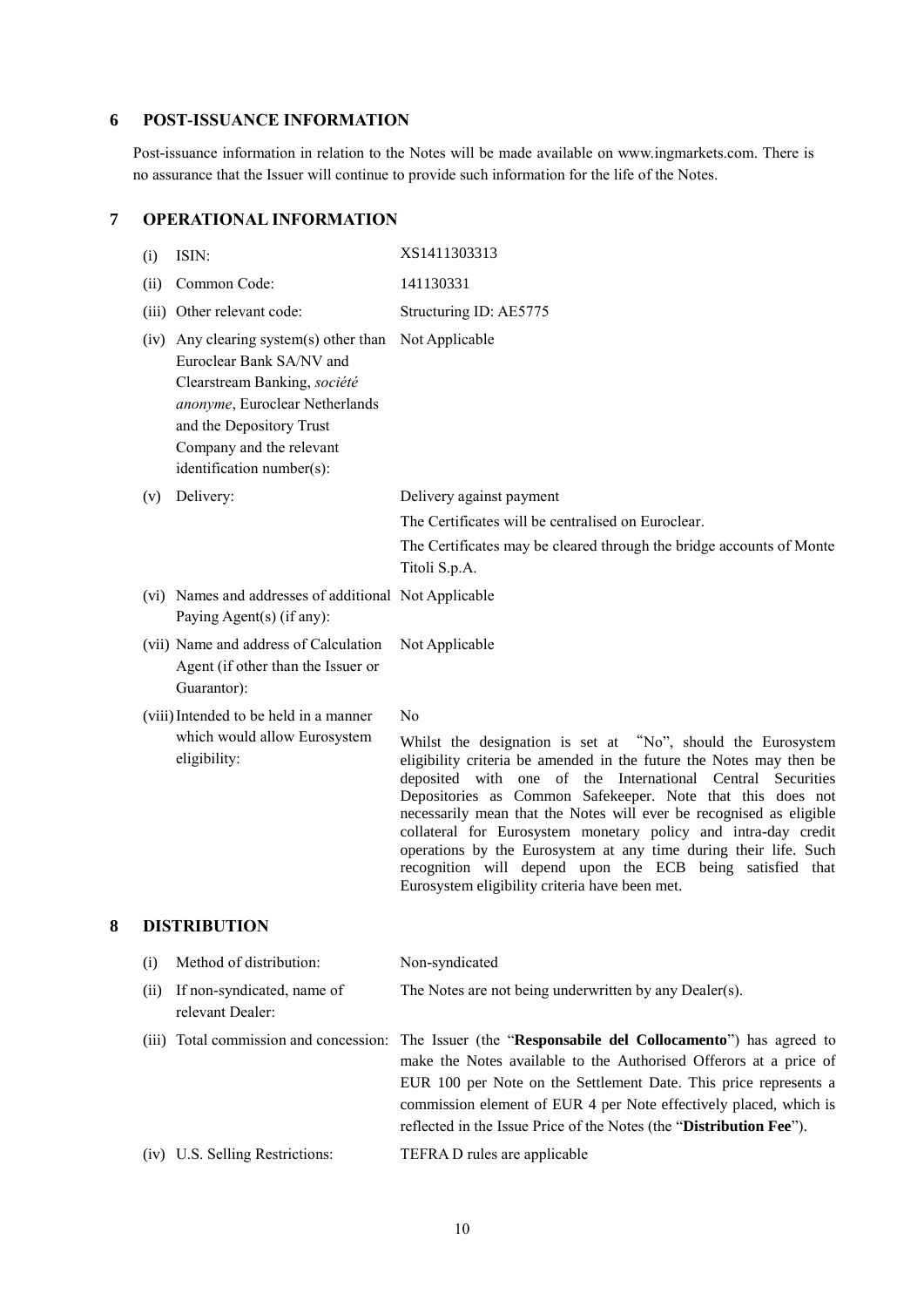- 
- (v) ERISA: Not Applicable
- (vi) Additional selling restrictions: Not Applicable
- (vii) Non-Exempt Offer: An offer of the Notes may be made Deutsche Bank S.p.A., Piazza del Calendario 3, 20126 Milan – Italy and Finanza & Futuro Banca S.p.A., Piazza del Calendario, 1, 20126 Milan - Italy and (the "**Initial Authorised Offerors**") who has the Issuer's consent to use the Base Prospectus in connection with the Non-Exempt Offer as an authorised offeror other than pursuant to Article 3(2) of the Prospectus Directive in Italy (the "**Public Offer Jurisdiction**") during the period from 18 May 2016 until 3 June 2016 and in case of placement through door-to-door selling, during the period from 18 May 2016 to 27 May 2016 (the "**Offer Period**"). See further paragraph 9 (xiii) below (viii)General Consent: Not Applicable

#### **9 GENERAL**

- (i) Total amount of the offer; if the amount is not fixed, description of the arrangements and time for announcing the definitive amount to the public: 300,000 Units
- (ii) Conditions to which the offer is subject:
- (iii) Description of the application process:

- (iv) Description of possibility to reduce subscriptions:
- (v) Manner for refunding excess amount paid by applicants:
- (vi) Minimum and/or maximum amount of application:
- (vii) Method and time limit for paying up the securities and for delivery of the Notes:

Offers of the Notes are conditional on their issue. As between the Authorised Offerors and their customers, offers of the Notes are further subject to conditions as may be agreed between them and/or as specified in the arrangements in place between them.

A prospective Noteholder should contact the Authorised Offerors in the Public Offer Jurisdiction prior to the end of the Offer Period. A prospective Noteholder will subscribe for the Notes in accordance with the arrangements existing between such Authorised Offerors and its customers relating to the subscription of securities generally. Noteholders will not be required to enter into any contractual arrangements directly with the Issuer in connection with the subscription of the Notes.

Investors may not be allocated all of the Notes for which they apply. The offering may, at the discretion of the Issuer, be cancelled at any time prior to the Issue Date.

Not Applicable. The terms of the Public Offer do not provide for any refunds of excess amounts paid by applicants.

There are no pre-identified allotment criteria. The Authorised Offerors will adopt allotment criteria in accordance with customary market practices and applicable laws and regulations.

Investors will be notified by the relevant Authorised Offeror of their allocations of Notes and the settlement arrangements in respect thereof. The Notes will be issued on the Issue Date against payment to the Issuer of the net subscription moneys.

(viii)Manner and date on which results Investors will be notified by the Issuer or any applicable financial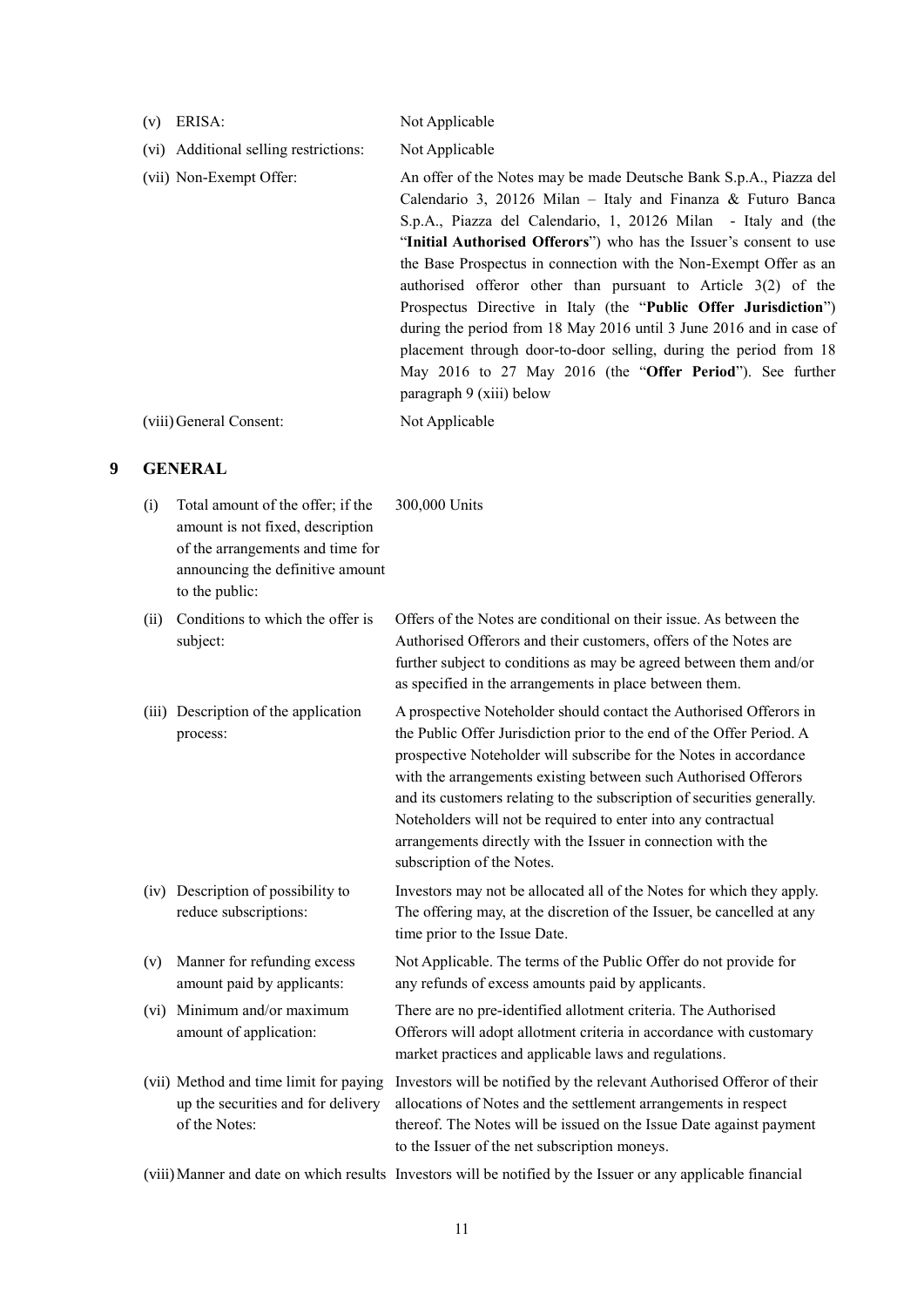of the offer are to be made public:

- (ix) Procedure for exercise of any right of pre-emption, the negotiability of subscription rights and the treatment of subscription rights not exercised:
- (x) Categories of potential investors to which the Notes are offered and whether tranche(s) have been reserved for certain countries.
- (xi) Process for notification to applicants of the amount allotted and the indication whether dealing may begin before notification is made:
- (xii) Amount of any expenses and taxes specifically charged to the subscriber or purchaser:
- $(xiii)$  Name $(s)$  and address $(es)$ , to the extent known to the Issuer, of the placers in the various countries where the offer takes place:

intermediary of their allocations of Notes and the settlement procedures in respect thereof on or around the Issue Date.

Not Applicable. The terms of the Public Offer do not provide for a procedure for the exercise of any right of pre-emption or negotiability of subscription rights.

Offers may be made by the Authorised Offerors in the Public Offer Jurisdiction to any person during the Offer Period. In other European Economic Area countries and in all jurisdictions (including the Public Offer Jurisdiction) outside of the Offer Period, offers will only be made by the Issuer pursuant to an exemption under the Prospectus Directive, as implemented in such countries. All offers of the Notes will be made in compliance with all applicable laws and regulations.

Prospective Noteholders may not be allocated all of the Notes for which they apply during the Offer Period. Prospective Noteholders will be notified by the applicable Authorised Offeror in accordance with the arrangements in place between such Authorised Offeror and the prospective Noteholders. No dealings in the Notes on a regulated market for the purposes of the Markets in Financial Instruments Directive 2004/39/EC may take place prior to the Issue Date.

Not Applicable. The terms of the Public Offer do not provide for any expenses and/or taxes to be charged to any subscriber and/or purchaser of the Notes.

The Initial Authorised Offeror identified in paragraph 8 above and any additional Authorised Offerors who have or obtain the Issuer's consent to use the Prospectus in connection with the Public Offer and who are identified on the Issuer's website as an Authorised Offeror (together, the "**Authorised Offerors**").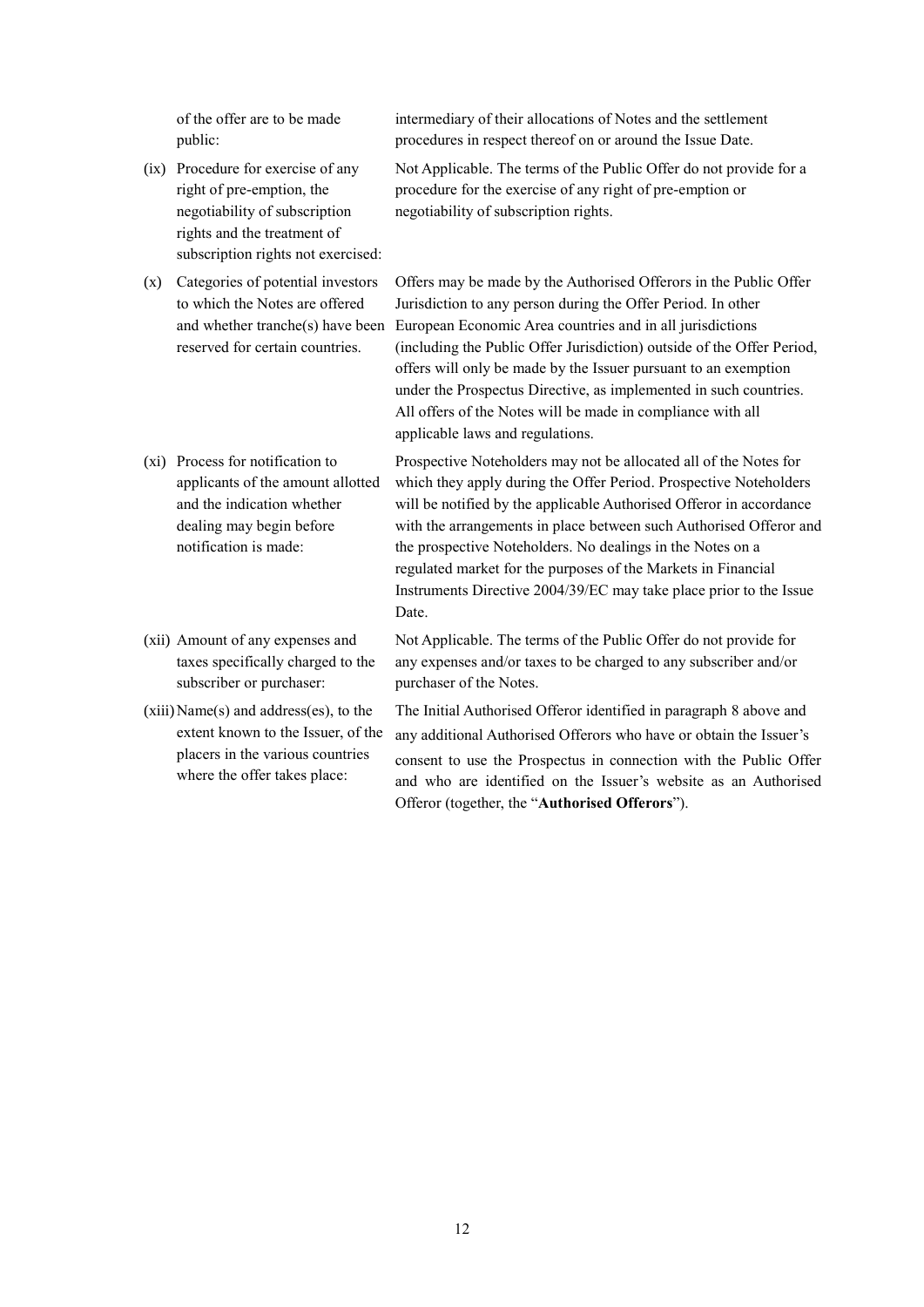### **SUMMARY RELATING TO NON-EXEMPT PD NOTES**

Summaries are made up of disclosure requirements known as "Elements". These Elements are numbered in Sections A to E (A.1 to E.7). This Summary contains all the Elements required to be included in a summary for the Notes and the Global Issuer. Because some Elements are not required to be addressed, there may be gaps in the numbering sequence of the Elements. Even though an Element may be required to be inserted in a summary because of the nature of the Notes and the Global Issuer, it is possible that no relevant information can be given regarding the Element. In this case, a short description of the Element should be included in the summary with the mention of "Not Applicable".

| елешені |                                                                                                                                                                                                                                                      |                                                                                                                                                                                                                                                                                                                                                                                                                                                                                                                                                                                                                                                                                                                                                                                                                                                                                                                                                                                                                                                                                                                                                                                                                                                                                                                                                                                                                                                                                                                                                                                                                                                                                                                                |
|---------|------------------------------------------------------------------------------------------------------------------------------------------------------------------------------------------------------------------------------------------------------|--------------------------------------------------------------------------------------------------------------------------------------------------------------------------------------------------------------------------------------------------------------------------------------------------------------------------------------------------------------------------------------------------------------------------------------------------------------------------------------------------------------------------------------------------------------------------------------------------------------------------------------------------------------------------------------------------------------------------------------------------------------------------------------------------------------------------------------------------------------------------------------------------------------------------------------------------------------------------------------------------------------------------------------------------------------------------------------------------------------------------------------------------------------------------------------------------------------------------------------------------------------------------------------------------------------------------------------------------------------------------------------------------------------------------------------------------------------------------------------------------------------------------------------------------------------------------------------------------------------------------------------------------------------------------------------------------------------------------------|
| A.1     | Warning<br>and<br>introduction                                                                                                                                                                                                                       | This summary must be read as an introduction to this Base Prospectus. Any<br>decision to invest in the Notes should be based on a consideration of the<br>Base Prospectus as a whole, including any documents incorporated by<br>reference. Where a claim relating to the information contained in this Base<br>Prospectus is brought before a court, the plaintiff may, under the national<br>legislation of Member States of the European Economic Area where the<br>claim is brought, be required to bear the costs of translating the Base<br>Prospectus before the legal proceedings are initiated. Civil liability attaches<br>only to those persons who have tabled the summary, including any<br>translation thereof, but only if the summary is misleading, inaccurate or<br>inconsistent when read together with the other parts of this Base Prospectus<br>or it does not provide, when read together with the other parts of this Base<br>Prospectus, key information in order to aid investors when considering<br>whether to invest in the Notes.                                                                                                                                                                                                                                                                                                                                                                                                                                                                                                                                                                                                                                                                |
| A.2     | Consent by the<br>Issuer to the use<br>of the Base<br>Prospectus for<br>subsequent resale<br>or final placement<br>by financial<br>intermediaries,<br>during the offer<br>period indicated,<br>and the<br>conditions<br>attached to such<br>consent. | Consent: Subject to the conditions set out below, the Issuer consents to the<br>use of the Base Prospectus in connection with a Public Offer (as defined<br>below) of Notes by the Issuer, Deutsche Bank S.p.A. and Finanza & Futuro<br>Banca S.p.A. and any financial intermediary which is authorised to make<br>such offers under the applicable legislation implementing Directive<br>2004/39/EC (the "Markets in Financial Instruments Directive") and<br>publishes on its website the following statement (with the information in<br>square brackets duly completed with the relevant information):<br>"We, [specify legal name of financial intermediary], refer to the offer of<br>300,000 Units Express Notes linked to ISP IM due to June 2021 (the<br>"Notes") described in the Final Terms dated 16 May 2016 (the "Final<br>Terms") published by ING Bank N.V. (the "Issuer"). In consideration of<br>the Issuer offering to grant its consent to our use of the Base Prospectus<br>(as defined in the Final Terms) in connection with the offer of the Notes in<br>Italy during the Offer Period in accordance with the Authorised Offeror<br>Terms (as specified in the Base Prospectus), we accept the offer by the<br>Issuer. We confirm that we are authorised under the Markets in Financial<br>Instruments Directive to make, and are using the Base Prospectus in<br>connection with, the Public Offer accordingly. Terms used herein and<br>otherwise not defined shall have the same meaning as given to such terms<br>in the Base Prospectus."<br>A "Public Offer" of Notes is an offer of Notes (other than pursuant to<br>Article 3(2) of the Prospectus Directive) in Italy during the Offer Period |

#### **Section A – Introduction and warnings**

**Element**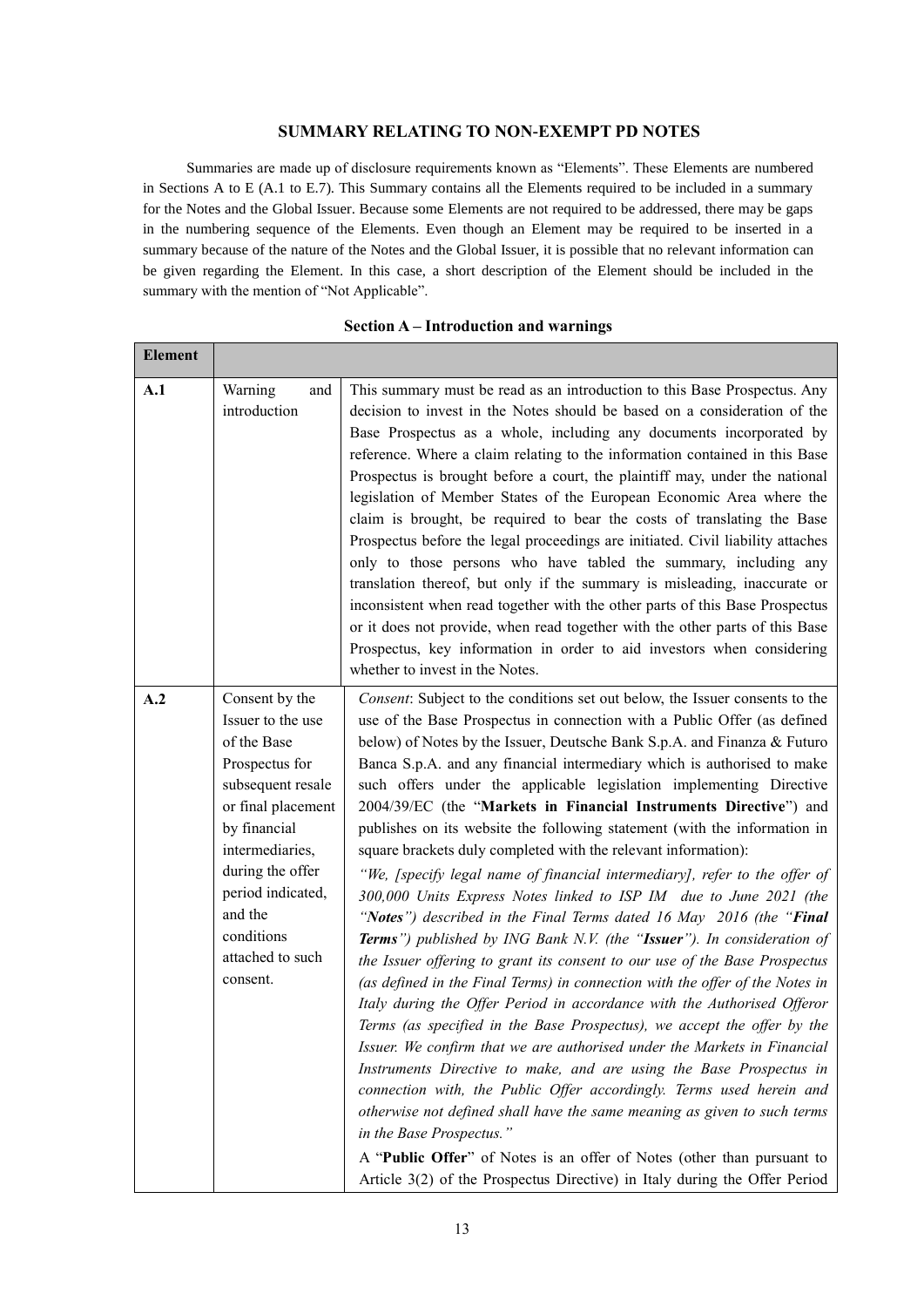| <b>Element</b> |                                                                                                                                                                                                                                                                                                                                                                                                                                               |
|----------------|-----------------------------------------------------------------------------------------------------------------------------------------------------------------------------------------------------------------------------------------------------------------------------------------------------------------------------------------------------------------------------------------------------------------------------------------------|
|                | specified below. Those persons to whom the Issuer gives its consent in<br>accordance with the foregoing provisions are the "Authorised Offerors"<br>for such Public Offer.                                                                                                                                                                                                                                                                    |
|                | Offer Period: The Issuer's consent referred to above is given for Public<br>Offers of Notes during the period from 18 May 2016 to 3 June 2016 and in<br>case of placement through door-to-door selling, during the period from 18<br>May 2016 to 27 May 2016 (the "Offer Period").                                                                                                                                                            |
|                | Conditions to consent: The conditions to the Issuer's consents (in addition<br>to the conditions referred to above) are such that consent: (a) is only valid<br>in respect of the relevant Tranche of Notes; (b) is only valid during the<br>Offer Period; and (c) only extends to the use of the Base Prospectus to<br>make Public Offers of the relevant Tranche of Notes in Italy.                                                         |
|                | An investor intending to acquire or acquiring Notes in a Public Offer from<br>an Authorised Offeror other than the Global Issuer will do so, and offers<br>and sales of such Notes to an investor by such Authorised Offeror will be<br>made, in accordance with any terms and other arrangements in place<br>between such Authorised Offeror and such investor, including as to price,<br>allocations, expenses and settlement arrangements. |
|                | Each investor must look to the relevant Authorised Offeror at the time<br>of any such Public Offer for the provision of information regarding the                                                                                                                                                                                                                                                                                             |
|                | terms and conditions of the Public Offer and the Authorised Offerors<br>will be solely responsible for such information.                                                                                                                                                                                                                                                                                                                      |

# **Section B – Issuer**

| <b>Element</b> | <b>Title</b>                                                                                                                                     |                                                                                                                                                                                                                                    |
|----------------|--------------------------------------------------------------------------------------------------------------------------------------------------|------------------------------------------------------------------------------------------------------------------------------------------------------------------------------------------------------------------------------------|
| B.1            | Legal and<br>commercial name<br>of the Issuer                                                                                                    | ING Bank N.V. (the "Global Issuer" or the "Issuer").                                                                                                                                                                               |
| B.2            | The domicile and<br>legal form of the<br>Issuer, the<br>legislation under<br>which the Issuer<br>operates and its<br>country of<br>incorporation | The Global Issuer is a public limited company (naamloze vennootschap)<br>incorporated under the laws of The Netherlands on 12 November 1927,<br>with its corporate seat ( <i>statutaire zetel</i> ) in Amsterdam, The Netherlands. |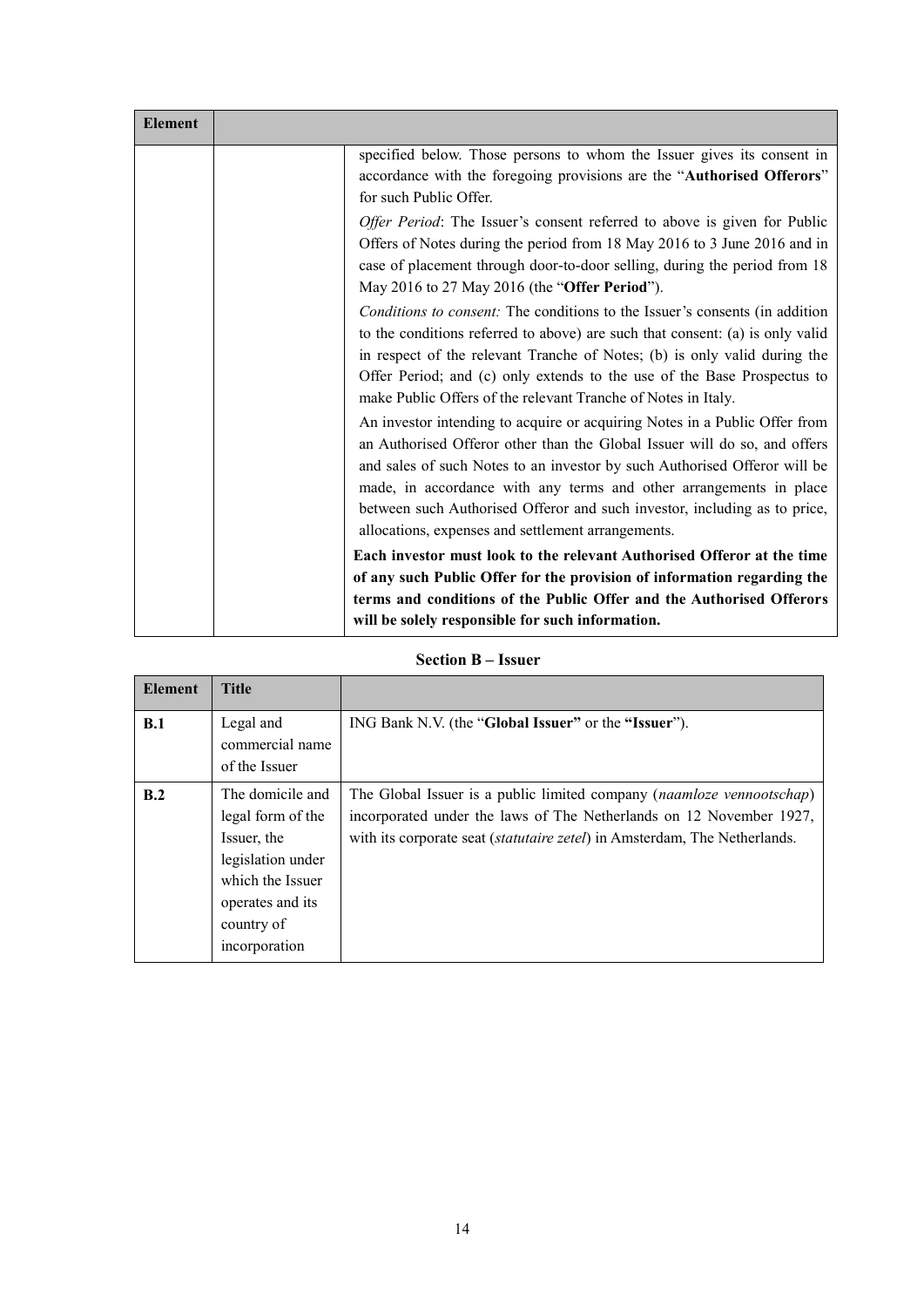| <b>Element</b> | <b>Title</b>                                     |                                                                                                                                                                                                                                                                                                                                                                                                                                                                                                                                                                                                                                                                                                                                                                                             |
|----------------|--------------------------------------------------|---------------------------------------------------------------------------------------------------------------------------------------------------------------------------------------------------------------------------------------------------------------------------------------------------------------------------------------------------------------------------------------------------------------------------------------------------------------------------------------------------------------------------------------------------------------------------------------------------------------------------------------------------------------------------------------------------------------------------------------------------------------------------------------------|
| B.4b           | A description of<br>any known trends             | The results of operations of Global Issuer are affected by demographics<br>and by a variety of market conditions, including economic cycles, banking                                                                                                                                                                                                                                                                                                                                                                                                                                                                                                                                                                                                                                        |
|                | affecting the<br>Issuer and the<br>industries in | industry cycles and fluctuations in stock markets, interest and foreign<br>exchange rates, political developments and client behaviour changes.                                                                                                                                                                                                                                                                                                                                                                                                                                                                                                                                                                                                                                             |
|                | which it operates                                | Macroeconomic developments in 2015                                                                                                                                                                                                                                                                                                                                                                                                                                                                                                                                                                                                                                                                                                                                                          |
|                |                                                  | Several interrelated themes stood out in 2015: the price of oil and other<br>commodities, the resilience of the Chinese economy, and the timing and<br>content of monetary policy measures in the US and the Eurozone. The oil<br>price seemed to have reached a low early in the year and soon started to<br>climb. But it resumed its slide in the second half of the year. This<br>coincided with turmoil on Chinese stock markets and worldwide concerns<br>about Chinese economic growth. These worries spread to other emerging<br>markets. While several emerging markets did indeed see economic growth<br>decelerate, a sharp growth slowdown in China did not materialise in 2015,<br>thanks in part to government stimulus measures.                                             |
|                |                                                  | Meanwhile, the US economy continued to grow at a modest pace in 2015,<br>despite headwinds from a stronger dollar and reduced investment in the oil<br>industry because of low oil prices. The labour market in particular did<br>well, with unemployment falling to levels well below the long-term<br>average. The question of when the US Federal Reserve would start raising<br>rates was therefore a dominant theme for financial markets throughout the<br>year. Expectations began to be tempered at mid-year when the slowdown<br>in emerging markets sparked fears this would also take a toll on the US<br>economy. The US economy remained strong enough however for the<br>Federal Reserve to embark on the first rate hike in more than nine years at<br>its December meeting. |
|                |                                                  | Eurozone developments                                                                                                                                                                                                                                                                                                                                                                                                                                                                                                                                                                                                                                                                                                                                                                       |
|                |                                                  | In the Eurozone, 2015 saw a policy of further monetary expansion,<br>helping to bring about a broadening of the recovery. Exports and low oil<br>prices supported the Eurozone economy in the first half of the year,<br>although the global slowdown started to weigh on exports towards the end<br>of the year. The combination of low inflation and increasing employment<br>boosted household purchasing power, fuelling consumer confidence and<br>accelerating consumption growth.                                                                                                                                                                                                                                                                                                    |
|                |                                                  | The Greek crisis has not materially influenced the Eurozone recovery.<br>Within the Eurozone, Germany in particular was able to take advantage of<br>the weaker euro by increasing its exports, offsetting deteriorating exports<br>to emerging markets. Domestic demand in Germany developed favourably<br>as well, helped by job creation and nominal wage growth. The French<br>economy on the other hand appeared weaker, bogged down by falling                                                                                                                                                                                                                                                                                                                                        |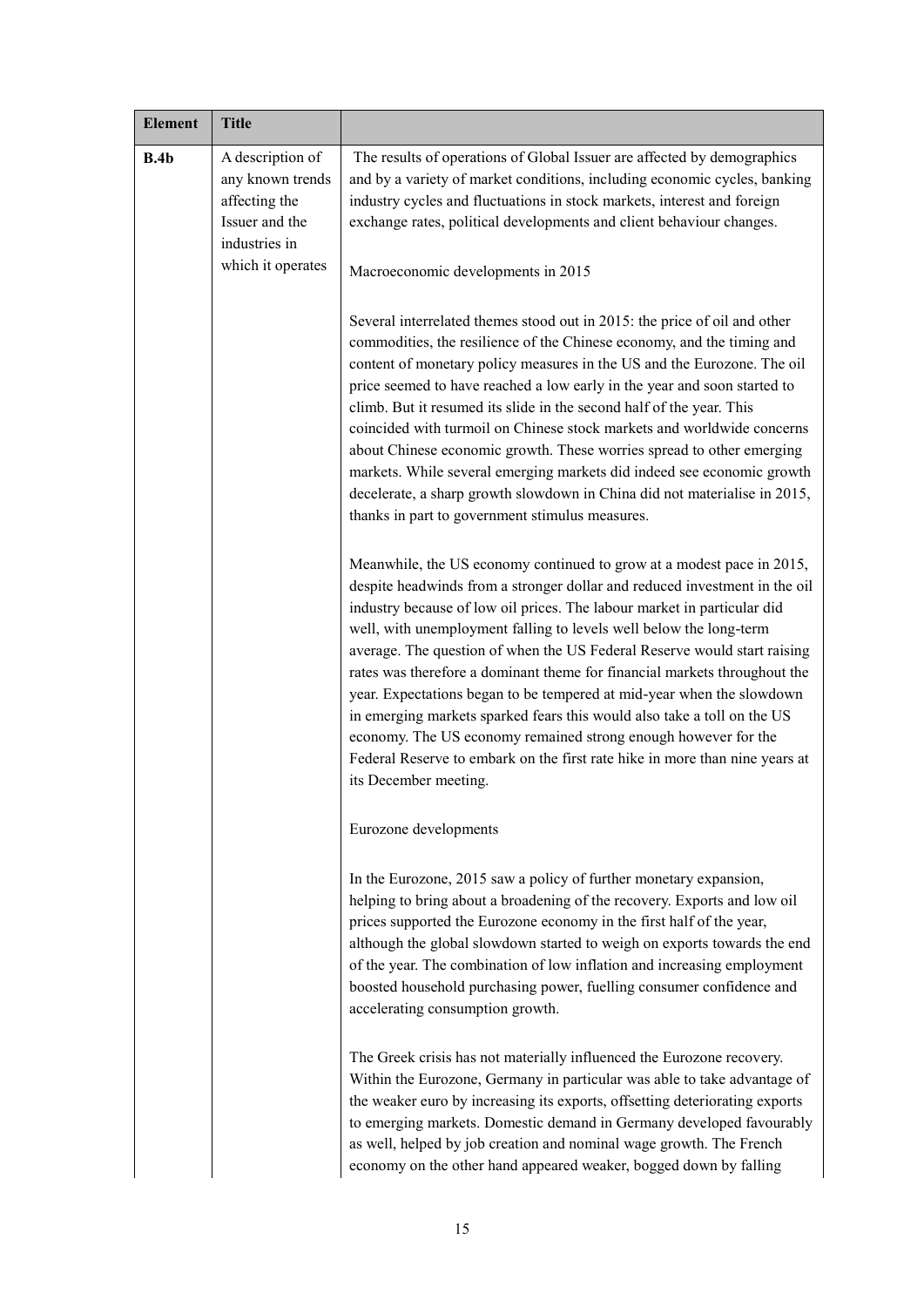| <b>Element</b> | <b>Title</b> |                                                                                                                                                                                                                                                                                                                                                                                                                                                                                                                                                                                                                                                                                                                                                                                                                                                                                                                                  |
|----------------|--------------|----------------------------------------------------------------------------------------------------------------------------------------------------------------------------------------------------------------------------------------------------------------------------------------------------------------------------------------------------------------------------------------------------------------------------------------------------------------------------------------------------------------------------------------------------------------------------------------------------------------------------------------------------------------------------------------------------------------------------------------------------------------------------------------------------------------------------------------------------------------------------------------------------------------------------------|
|                |              | house prices and rising unemployment. Italian domestic demand finally<br>began to recover in 2015 – albeit cautiously, while Spain was an<br>outperformer on both gross domestic product (GDP) and jobs growth,<br>thanks in part to earlier structural reforms. In the Netherlands, the revival<br>of the housing market was the most important driver behind the pick-up in<br>both consumption and fixed capital formation.                                                                                                                                                                                                                                                                                                                                                                                                                                                                                                   |
|                |              | The weak and fragile nature of the recovery and falling inflation<br>expectations prompted the European Central Bank (the "ECB") to embark<br>on quantitative easing early in 2015. This sent Eurozone bond yields to<br>unprecedented lows in the first half of the year. German government bond<br>yields with a duration up to nine years turned negative for a short time.<br>Important money market rates such as three-month Euribor and six-month<br>Euribor sank below zero. As worries about a global slowdown mounted,<br>the ECB announced in December that it will extend its quantitative easing<br>until March 2017, and lowered the deposit rate a further 10 basis points to<br>$-0.3%$ .                                                                                                                                                                                                                        |
|                |              | Lower interest rates helped shore up Eurozone credit demand. Bank<br>lending to households accelerated modestly in 2015, while lending to<br>businesses finally turned positive after three years of deleveraging.<br>Marked differences between countries remain, with credit growth<br>generally more positive in northern European countries, while still<br>negative in southern ones.                                                                                                                                                                                                                                                                                                                                                                                                                                                                                                                                       |
|                |              | Low interest rate environment                                                                                                                                                                                                                                                                                                                                                                                                                                                                                                                                                                                                                                                                                                                                                                                                                                                                                                    |
|                |              | The current situation with persistent low interest rates may put banks' net<br>interest income under pressure. On mortgages for instance, the Global<br>Issuer could be confronted with higher than expected prepayment rates as<br>the difference between rates on the existing mortgage portfolio and the<br>prevailing market rate causes customers to refinance. On savings, the net<br>interest income may decrease as possibilities for further reduction of client<br>rates on savings deposits are limited. The Global Issuer actively manages<br>its interest rate risk exposure and successfully maintained the net interest<br>margin on its core lending franchise in 2015. To address the challenge of<br>interest income erosion, containing costs remains an important goal. The<br>Global Issuer is also putting more emphasis on generating fee-based<br>income and is reassessing its product characteristics. |
|                |              | Progress on regulatory initiatives that are most relevant to the Global<br>Issuer                                                                                                                                                                                                                                                                                                                                                                                                                                                                                                                                                                                                                                                                                                                                                                                                                                                |
|                |              | November 2014 marked the start of the Single Supervisory Mechanism<br>("SSM"), with a central role for the ECB in the prudential supervision of<br>Eurozone banks. This was a decisive moment in the creation of the<br>European Banking Union.                                                                                                                                                                                                                                                                                                                                                                                                                                                                                                                                                                                                                                                                                  |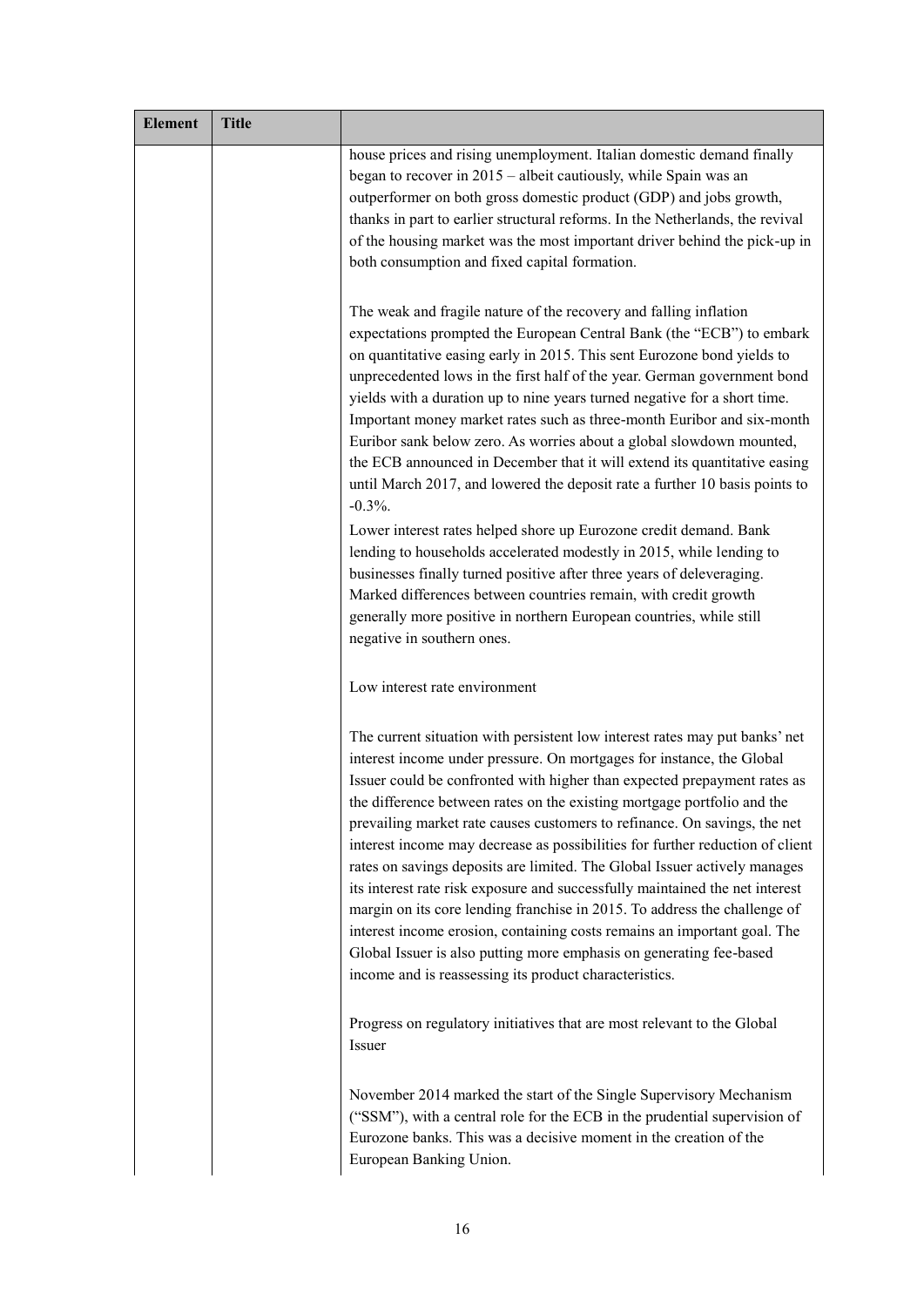| <b>Element</b> | <b>Title</b> |                                                                                                                                                                                                                                                                                                                                                                                                                                                                                                                                                                                                                                                                                                                                                                                                                                                                                                                                                   |
|----------------|--------------|---------------------------------------------------------------------------------------------------------------------------------------------------------------------------------------------------------------------------------------------------------------------------------------------------------------------------------------------------------------------------------------------------------------------------------------------------------------------------------------------------------------------------------------------------------------------------------------------------------------------------------------------------------------------------------------------------------------------------------------------------------------------------------------------------------------------------------------------------------------------------------------------------------------------------------------------------|
|                |              | The Global Issuer has always been a strong supporter of the SSM. As a<br>predominantly European cross-border universal bank, the Global Issuer<br>has a clear interest in the proper functioning of European financial<br>markets and in a harmonised approach to European supervision. The<br>Global Issuer believes that it will contribute to a more efficient use of<br>financial funds across Europe and as such should help to foster growth<br>prospects of the European economy.                                                                                                                                                                                                                                                                                                                                                                                                                                                          |
|                |              | After the first full year of operating under the new supervisory framework,<br>banks' experiences are generally positive. The SSM aims to create the<br>institutional conditions for overcoming fragmentation in supervisory<br>practices. It is important that common methodologies and a shared culture<br>are created within the SSM. That takes time. Some banks may experience<br>challenges in the short term as they come to terms with the SSM<br>supervisory approach. The Global Issuer expects that the SSM will<br>increase its transparency as the system gets embedded.                                                                                                                                                                                                                                                                                                                                                             |
|                |              | As well as the SSM, 2015 saw preparations for the Single Resolution<br>Mechanism ("SRM"). The SRM came into force on 1 January 2016. This<br>aims to ensure an orderly resolution process for failing banks.                                                                                                                                                                                                                                                                                                                                                                                                                                                                                                                                                                                                                                                                                                                                      |
|                |              | With SSM and SRM, two of the three pillars of Banking Union have been<br>established. Mutualisation of deposit guarantee schemes, the last<br>remaining pillar, is progressing at a much slower pace. Lack of a common<br>European deposit guarantee scheme leaves the Eurozone potentially<br>vulnerable to bank-sovereign interdependency, despite the existence of the<br>SSM. For national sovereigns remain, explicitly or implicitly, a liquidity<br>provider of last resort for the deposit insurance scheme. When sovereigns<br>get into trouble, deposit holders will worry that the national deposit<br>guarantee scheme will be unable to meet its commitments should domestic<br>banks fail. Greece's experience in 2015 made this clear. Capital controls<br>had to be imposed to contain a bank run, and a euro deposited at a Greek<br>bank was no longer de facto equal to a euro deposited at a bank in another<br>member state. |
|                |              | Payment Services Directive (PSD II)                                                                                                                                                                                                                                                                                                                                                                                                                                                                                                                                                                                                                                                                                                                                                                                                                                                                                                               |
|                |              | The second EU Directive on Payment Services ("PSD II") was adopted in<br>October 2015. This aims to create an EU-wide single market for payments<br>with a modern and comprehensive set of rules. The goal is to make cross-<br>border payments as easy, efficient and secure as domestic payments within<br>a member state. The PSD II also seeks to improve competition by opening<br>up payment markets to new entrants, thus fostering greater efficiency and<br>cost reduction. While implementation in national law could take several<br>years, the Global Issuer sees the PSD II as an opportunity to develop new<br>ways of serving its customers.                                                                                                                                                                                                                                                                                       |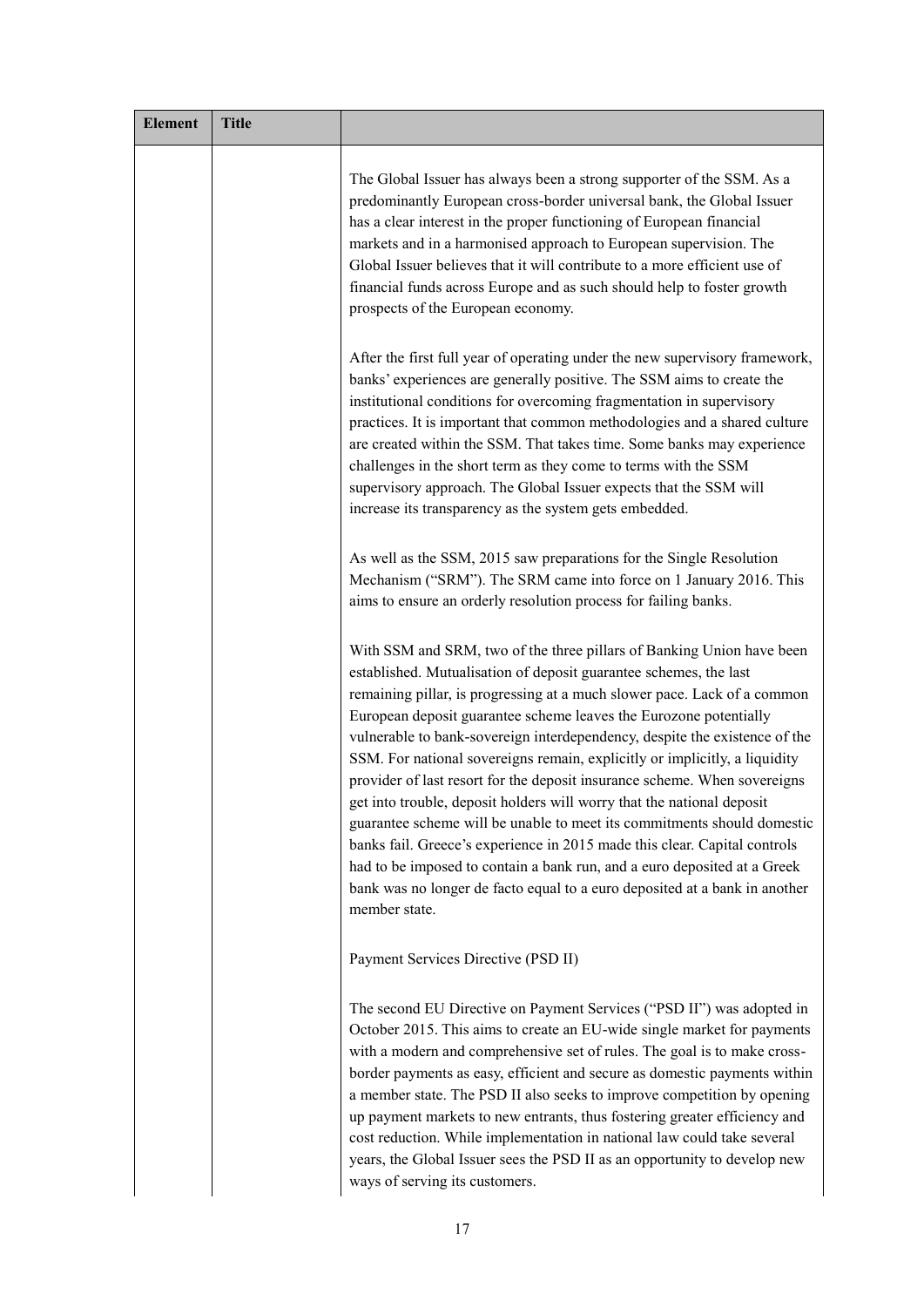| <b>Element</b> | <b>Title</b> |                                                                                                                                                                                                                                                                                                                                                                                                                                                                                                                                                                                                                                                                                                                                                                                                                                                                                                                                                                                |
|----------------|--------------|--------------------------------------------------------------------------------------------------------------------------------------------------------------------------------------------------------------------------------------------------------------------------------------------------------------------------------------------------------------------------------------------------------------------------------------------------------------------------------------------------------------------------------------------------------------------------------------------------------------------------------------------------------------------------------------------------------------------------------------------------------------------------------------------------------------------------------------------------------------------------------------------------------------------------------------------------------------------------------|
|                |              | Regulatory uncertainty                                                                                                                                                                                                                                                                                                                                                                                                                                                                                                                                                                                                                                                                                                                                                                                                                                                                                                                                                         |
|                |              | The large number of new regulatory initiatives and consultations<br>concerning banks' capitalisation continued to be a source of uncertainty in<br>2015. Examples are the ongoing discussions on bail-in-able instruments<br>(MREL/TLAC), but also discussions in the Basel Committee about the<br>risk weighting methodology and the interest rate risk in the banking book.<br>The main concern of the Global Issuer is that there is insufficient<br>overview of the combined impact of all initiatives. Moreover, it is unclear<br>what regulatory end-state policymakers are aiming for. This regulatory<br>uncertainty complicates multi-year strategic planning and pushes banks<br>towards confining themselves to no-regret decisions. Also considering the<br>competitive pressures and fast market developments outlined below, the<br>Global Issuer believes this piecemeal approach to regulation is not in the<br>best interest of banks and their stakeholders. |
|                |              | In addition to more traditional financial-sector regulation, the Global<br>Issuer noticed increasing regulatory interest in environmental and human<br>rights impacts associated with its business activities. The Dutch<br>Government initiative to come to a Banking Sector Agreement on<br>international responsible business conduct, building on the OECD<br>Guidelines for Multinational Enterprises. There is a call on the part of the<br>public for increased transparency and continuous debate on the matter in<br>the EU Parliament. Regulators are also looking at the potential link<br>between sustainability and financial risk. An example is the Financial<br>Stability Board looking into potential financial risks of climate change<br>regulation.                                                                                                                                                                                                        |
|                |              | Competitive landscape                                                                                                                                                                                                                                                                                                                                                                                                                                                                                                                                                                                                                                                                                                                                                                                                                                                                                                                                                          |
|                |              | Technology is removing a number of the barriers to entry that once<br>insulated the business of the Global Issuer. The Global Issuer faces<br>competition from many different directions, with relatively new players<br>providing more segmented offers to its customers and clients. Technology<br>giants, payment specialists, retailers, telecommunication companies,<br>crowd-funding initiatives and aggregators are all encroaching on<br>traditional banking services. The clients of the Global Issuer, in turn, are<br>willing to consider these offers.                                                                                                                                                                                                                                                                                                                                                                                                             |
|                |              | The banking industry is highly regulated. Banks strive to act in the<br>interests of their customers. Safe banking requires specific knowledge of<br>financial services and in-depth knowledge of customers as well as<br>rigorous risk-management systems. As competition from outside the<br>banking sector continues to increase, the Global Issuer has to become<br>faster, more agile and more innovative. The Global Issuer believes that its<br>long track record as a financial institution and a strong brand give it a                                                                                                                                                                                                                                                                                                                                                                                                                                               |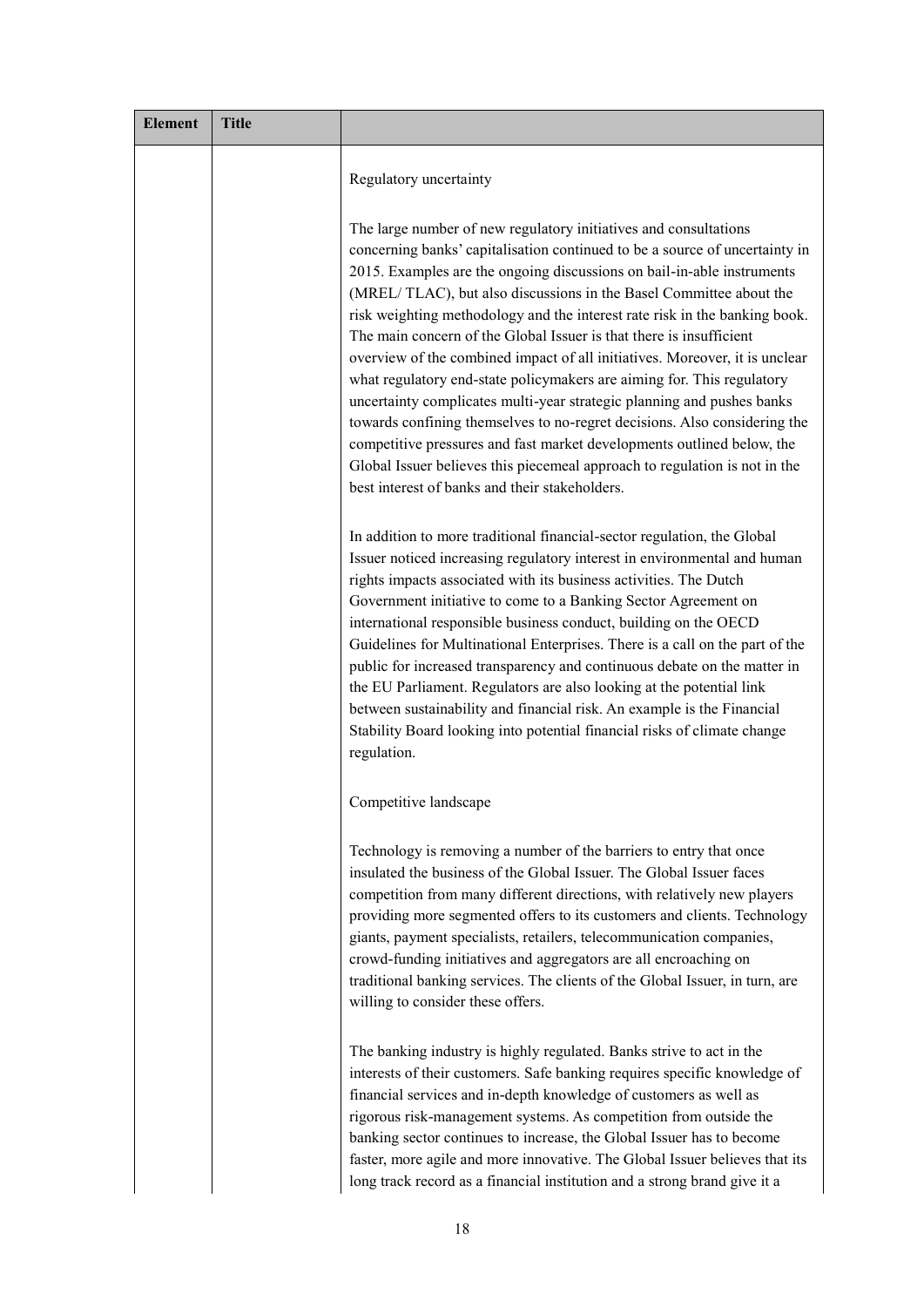| <b>Element</b> | <b>Title</b> |                                                                                                                                                                                                                                                                                                                                                                                                                                                                                                                                                                                                                                                                                                                                                                                                                                                                                                                                                                                                                                                                                                                                  |
|----------------|--------------|----------------------------------------------------------------------------------------------------------------------------------------------------------------------------------------------------------------------------------------------------------------------------------------------------------------------------------------------------------------------------------------------------------------------------------------------------------------------------------------------------------------------------------------------------------------------------------------------------------------------------------------------------------------------------------------------------------------------------------------------------------------------------------------------------------------------------------------------------------------------------------------------------------------------------------------------------------------------------------------------------------------------------------------------------------------------------------------------------------------------------------|
|                |              | strong platform from which to face existing and future challenges and<br>become a better company for all its stakeholders. The Global Issuer is a<br>leader in digital banking, and it has scale combined with local market<br>expertise. It is investing in building profitable, mutually beneficial<br>relationships with its customers, based on the quality of its service and a<br>differentiating customer experience. An example is the strategic<br>partnership of the Global Issuer with Kabbage. Together, they have<br>launched a pilot project in Spain, offering small and medium-sized<br>enterprises (SMEs) loans up to EUR 100,000. Kabbage's automated loan<br>application and approval process is both accelerated and simple for<br>customers. It makes use of full credit scoring and real-time risk<br>monitoring and allows SMEs with an existing business account to get a<br>loan within ten minutes, based on real-time business data.                                                                                                                                                                  |
|                |              | Fluctuations in equity markets                                                                                                                                                                                                                                                                                                                                                                                                                                                                                                                                                                                                                                                                                                                                                                                                                                                                                                                                                                                                                                                                                                   |
|                |              | The operations of the Global Issuer are exposed to fluctuations in equity<br>markets. The Global Issuer maintains an internationally diversified and<br>mainly client-related trading portfolio. Accordingly, market downturns are<br>likely to lead to declines in securities trading and brokerage activities<br>which it executes for customers and, therefore, to a decline in related<br>commissions and trading results. In addition to this, the Global Issuer also<br>maintains equity investments in its own non-trading books. Fluctuations in<br>equity markets may affect the value of these investments.                                                                                                                                                                                                                                                                                                                                                                                                                                                                                                            |
|                |              | Fluctuations in interest rates                                                                                                                                                                                                                                                                                                                                                                                                                                                                                                                                                                                                                                                                                                                                                                                                                                                                                                                                                                                                                                                                                                   |
|                |              | The operations of the Global Issuer are exposed to fluctuations in interest<br>rates. Mismatches in the interest repricing and maturity profile of assets<br>and liabilities in the balance sheet of the Global Issuer can affect the future<br>interest earnings and economic value of the underlying banking operations<br>of the Global Issuer. In addition, changing interest rates may impact the<br>(assumed) behaviour of customers, impacting the interest rate exposure,<br>interest hedge positions and future interest earnings, the solvency and<br>economic value of the underlying banking operations of the Global Issuer.<br>In the current low (and potentially negative) interest rate environment in<br>the Eurozone, the stability of future interest earnings and margin also<br>depends on the ability to actively manage pricing of customer assets and<br>liabilities. Especially, the pricing of customer savings portfolios in relation<br>to repricing customer assets and other investments in the balance sheet is a<br>key factor in the management of the interest earnings of the Global Issuer. |
|                |              | Fluctuations in exchange rates                                                                                                                                                                                                                                                                                                                                                                                                                                                                                                                                                                                                                                                                                                                                                                                                                                                                                                                                                                                                                                                                                                   |
|                |              | The Global Issuer is exposed to fluctuations in exchange rates. The                                                                                                                                                                                                                                                                                                                                                                                                                                                                                                                                                                                                                                                                                                                                                                                                                                                                                                                                                                                                                                                              |

management by the Global Issuer of exchange rate sensitivity affects the results of its operations through the trading activities for its own account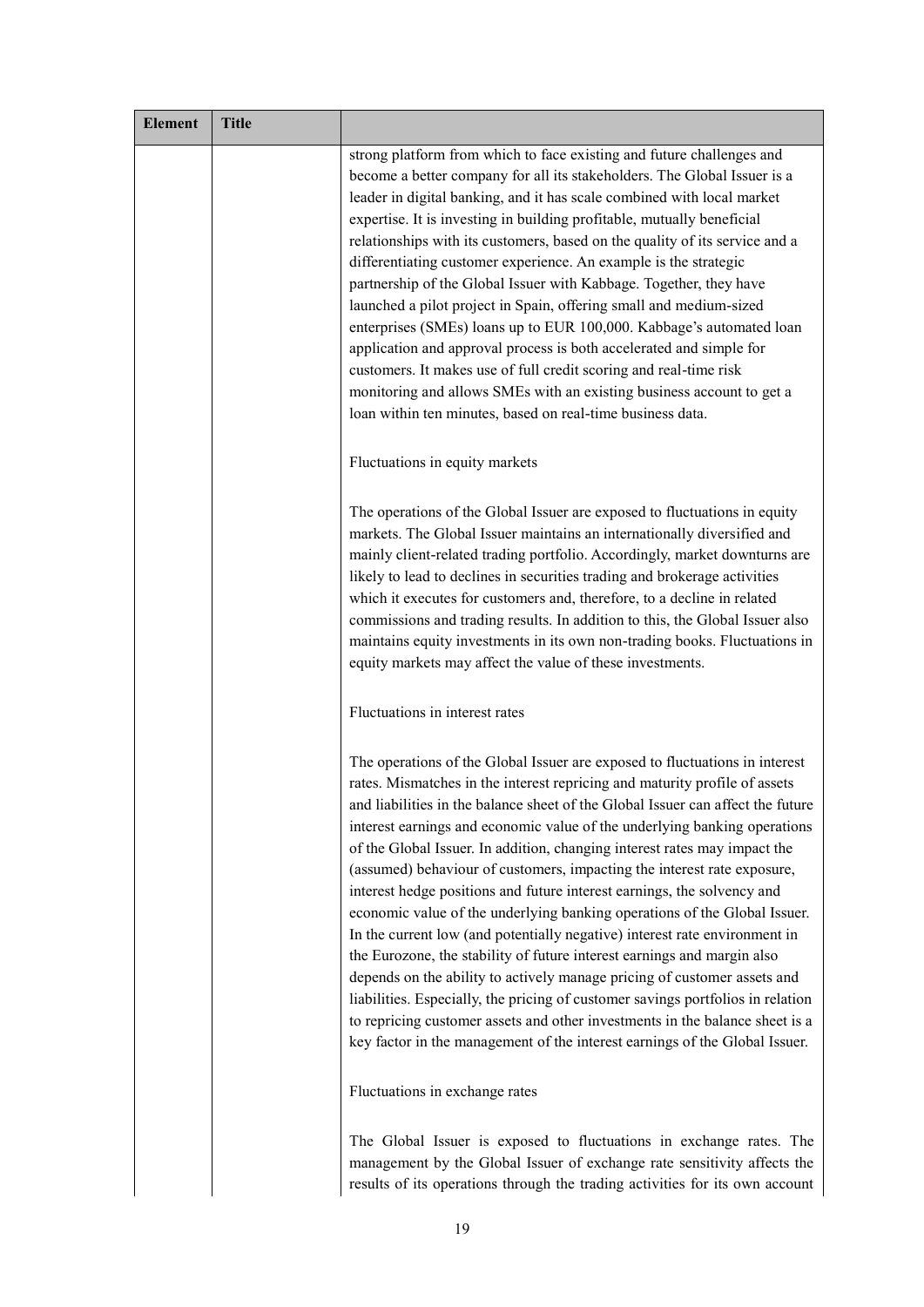| <b>Element</b> | <b>Title</b>                                                                               |                                                                                                                                                                                                                                                                                                                                                                                                                                                                                                                                                                                                                                                          |         |         |
|----------------|--------------------------------------------------------------------------------------------|----------------------------------------------------------------------------------------------------------------------------------------------------------------------------------------------------------------------------------------------------------------------------------------------------------------------------------------------------------------------------------------------------------------------------------------------------------------------------------------------------------------------------------------------------------------------------------------------------------------------------------------------------------|---------|---------|
|                |                                                                                            | and because it prepares and publishes its consolidated financial statements                                                                                                                                                                                                                                                                                                                                                                                                                                                                                                                                                                              |         |         |
|                |                                                                                            | in euros. Because a substantial portion of the income and expenses of the                                                                                                                                                                                                                                                                                                                                                                                                                                                                                                                                                                                |         |         |
|                |                                                                                            | Global Issuer is denominated in currencies other than euros, fluctuations<br>in the exchange rates used to translate foreign currencies into euros will                                                                                                                                                                                                                                                                                                                                                                                                                                                                                                  |         |         |
|                |                                                                                            | impact its reported results of operations and cash flows from year to year.                                                                                                                                                                                                                                                                                                                                                                                                                                                                                                                                                                              |         |         |
|                |                                                                                            | This exposure is mitigated by the fact that realised results in non-euro                                                                                                                                                                                                                                                                                                                                                                                                                                                                                                                                                                                 |         |         |
|                |                                                                                            | currencies are translated into euro by monthly hedging.                                                                                                                                                                                                                                                                                                                                                                                                                                                                                                                                                                                                  |         |         |
| B.5            | A description of<br>the Issuer's<br>group and the<br>Issuer's position<br>within the group | The Global Issuer is part of ING Groep N.V. ("ING Group"). ING Group<br>is the holding company of a broad spectrum of companies (together called<br>"ING") offering banking services to meet the needs of a broad customer<br>base. The Global Issuer is a wholly-owned, non-listed subsidiary of ING<br>Group and currently offers retail banking services to individuals and small<br>and medium-sized enterprises and mid-corporates in Europe, Asia and<br>Australia and commercial banking services to customers around the world,<br>including multinational corporations, governments, financial institutions<br>and supranational organisations. |         |         |
| B.9            | Profit forecast or<br>estimate                                                             | Not Applicable. The Global Issuer has not made any public profit<br>forecasts or profit estimates.                                                                                                                                                                                                                                                                                                                                                                                                                                                                                                                                                       |         |         |
| B.10           | Qualifications in<br>the Auditors'<br>report                                               | Not Applicable. The audit reports on the audited financial statements of<br>the Global Issuer for the years ended 31 December 2014 and 31 December<br>2015 are unqualified.                                                                                                                                                                                                                                                                                                                                                                                                                                                                              |         |         |
| <b>B.12</b>    | Selected<br>historical key<br>financial                                                    | Key Consolidated Figures ING Bank N.V.(1)                                                                                                                                                                                                                                                                                                                                                                                                                                                                                                                                                                                                                |         |         |
|                |                                                                                            | (EUR millions)                                                                                                                                                                                                                                                                                                                                                                                                                                                                                                                                                                                                                                           | 2015    | 2014    |
|                | information/Signi                                                                          | Balance sheet <sup>(2)</sup>                                                                                                                                                                                                                                                                                                                                                                                                                                                                                                                                                                                                                             |         |         |
|                | ficant or material                                                                         |                                                                                                                                                                                                                                                                                                                                                                                                                                                                                                                                                                                                                                                          | 838,528 | 828,602 |
|                | adverse change                                                                             |                                                                                                                                                                                                                                                                                                                                                                                                                                                                                                                                                                                                                                                          | 41,495  | 38,686  |
|                |                                                                                            | Deposits and funds borrowed <sup>(3)</sup>                                                                                                                                                                                                                                                                                                                                                                                                                                                                                                                                                                                                               | 660,104 | 640,243 |
|                |                                                                                            |                                                                                                                                                                                                                                                                                                                                                                                                                                                                                                                                                                                                                                                          | 536,543 | 518,119 |
|                |                                                                                            | Results <sup>(4)</sup>                                                                                                                                                                                                                                                                                                                                                                                                                                                                                                                                                                                                                                   |         |         |
|                |                                                                                            |                                                                                                                                                                                                                                                                                                                                                                                                                                                                                                                                                                                                                                                          | 17,070  | 15,674  |
|                |                                                                                            |                                                                                                                                                                                                                                                                                                                                                                                                                                                                                                                                                                                                                                                          | 9,308   | 10,225  |
|                |                                                                                            | Additions to loan loss provisions                                                                                                                                                                                                                                                                                                                                                                                                                                                                                                                                                                                                                        | 1,347   | 1,594   |
|                |                                                                                            |                                                                                                                                                                                                                                                                                                                                                                                                                                                                                                                                                                                                                                                          | 6,415   | 3,855   |
|                |                                                                                            |                                                                                                                                                                                                                                                                                                                                                                                                                                                                                                                                                                                                                                                          | 1,684   | 1,032   |
|                |                                                                                            | Net result (before minority interests).                                                                                                                                                                                                                                                                                                                                                                                                                                                                                                                                                                                                                  | 4,731   | 2,823   |
|                |                                                                                            | Attributable to Shareholders of the                                                                                                                                                                                                                                                                                                                                                                                                                                                                                                                                                                                                                      | 4,659   | 2,744   |
|                |                                                                                            |                                                                                                                                                                                                                                                                                                                                                                                                                                                                                                                                                                                                                                                          |         |         |
|                |                                                                                            | Ratios (in $\%$ )                                                                                                                                                                                                                                                                                                                                                                                                                                                                                                                                                                                                                                        |         |         |
|                |                                                                                            |                                                                                                                                                                                                                                                                                                                                                                                                                                                                                                                                                                                                                                                          | 16.04   | 15.52   |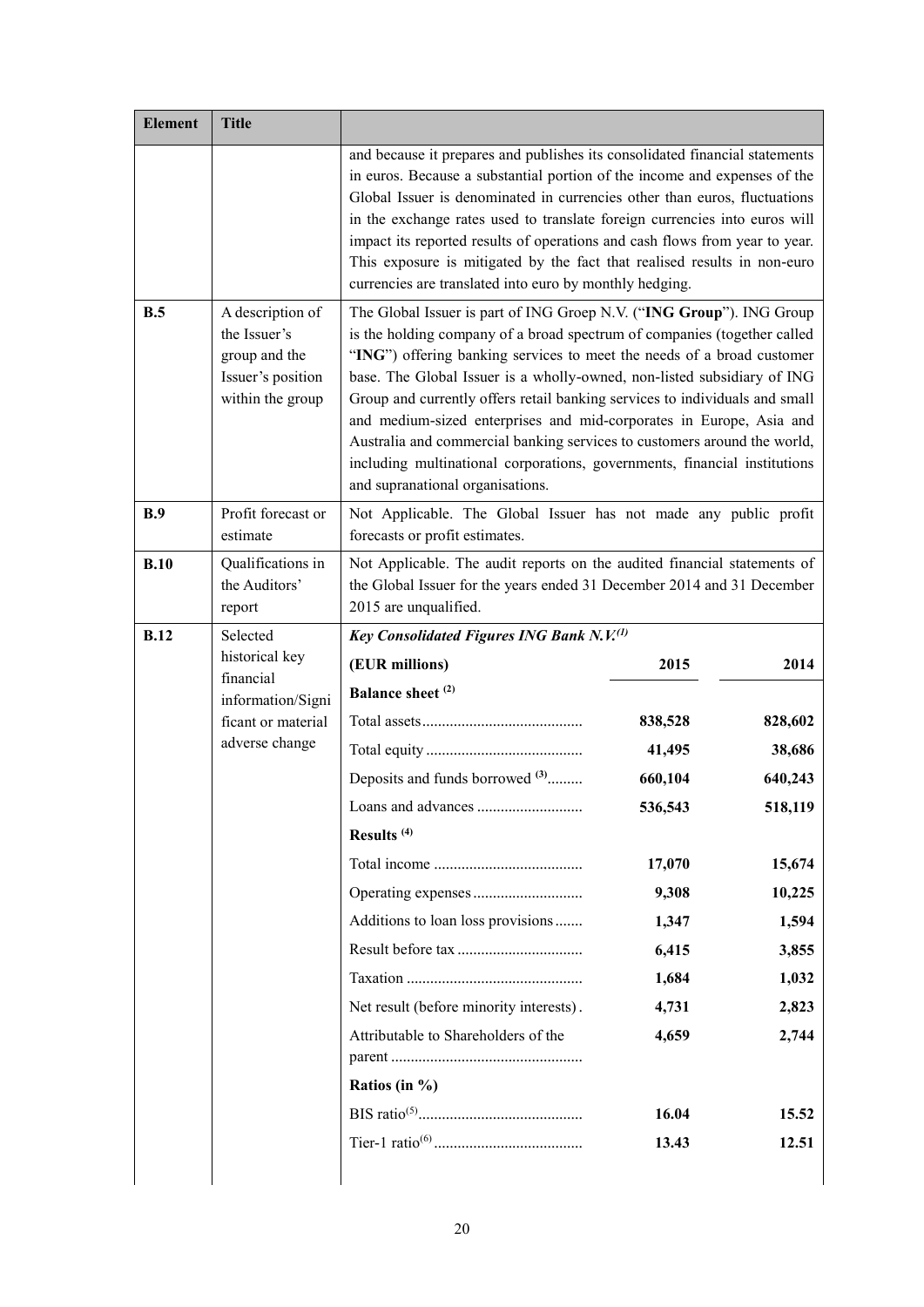| <b>Element</b> | <b>Title</b>                                                                         |                                                                                                                                                                                                                                                                                                                                                                                                                                                                                                                                                                                                                                                                   |  |
|----------------|--------------------------------------------------------------------------------------|-------------------------------------------------------------------------------------------------------------------------------------------------------------------------------------------------------------------------------------------------------------------------------------------------------------------------------------------------------------------------------------------------------------------------------------------------------------------------------------------------------------------------------------------------------------------------------------------------------------------------------------------------------------------|--|
|                |                                                                                      | Notes:<br>These figures have been derived from the audited annual accounts of ING<br>(1)<br>Bank N.V. in respect of the financial years ended 31 December 2015 and<br>2014, respectively.<br>At 31 December.<br>(2)<br>(3)<br>Figures including Banks and Debt securities.<br>(4)<br>For the year ended 31 December.<br>(5)<br>BIS ratio = BIS capital as a percentage of Risk Weighted Assets. Note: As<br>of 2014, these Risk Weighted Assets are based on Basel III phased in.<br>Tier-1 ratio = Available Tier-1 capital as a percentage of Risk Weighted<br>(6)<br>Assets. Note: As of 2014, these Risk Weighted Assets are based on Basel III<br>phased in. |  |
|                |                                                                                      | <b>Significant or Material Adverse Change</b>                                                                                                                                                                                                                                                                                                                                                                                                                                                                                                                                                                                                                     |  |
|                |                                                                                      | At the date hereof, there has been no significant change in the financial<br>position of ING Bank N.V. and its consolidated subsidiaries since 31<br>December 2015.                                                                                                                                                                                                                                                                                                                                                                                                                                                                                               |  |
|                |                                                                                      | At the date hereof, there has been no material adverse change in the<br>prospects of ING Bank N.V. since 31 December 2015.                                                                                                                                                                                                                                                                                                                                                                                                                                                                                                                                        |  |
| <b>B.13</b>    | Recent material<br>events particular<br>to the Issuer's<br>solvency                  | Not Applicable. There are no recent events particular to the Global Issuer<br>which are to a material extent relevant to the evaluation of the Global<br>Issuer' solvency.                                                                                                                                                                                                                                                                                                                                                                                                                                                                                        |  |
| <b>B.14</b>    | Dependence<br>upon other group<br>entities                                           | The description of the group and the position of the Global Issuer within<br>the group is given under B.5 above.<br>Not applicable. The Global Issuer is not dependent upon other entities<br>within ING Group.                                                                                                                                                                                                                                                                                                                                                                                                                                                   |  |
| B.15           | A description of<br>the Issuer's<br>principal<br>activities                          | The Global Issuer currently offers Retail Banking services to individuals<br>and small and medium-sized enterprises in Europe, Asia and Australia and<br>wholesale banking services to customers around the world, including<br>multinational<br>corporations,<br>governments,<br>financial<br>institutions<br>and<br>supranational organisations.                                                                                                                                                                                                                                                                                                                |  |
| <b>B.16</b>    | Extent to which<br>the Issuer is<br>directly or<br>indirectly owned<br>or controlled | The Global Issuer is a wholly-owned, non-listed subsidiary of ING Groep<br>N.V.                                                                                                                                                                                                                                                                                                                                                                                                                                                                                                                                                                                   |  |
| <b>B.17</b>    | Credit ratings<br>assigned to the<br>Issuer or its<br>securities                     | The Notes to be issued are not rated.<br>A security rating is not a recommendation to buy, sell or hold securities<br>and may be subject to suspension, reduction or withdrawal at any time by<br>the assigning rating agency.                                                                                                                                                                                                                                                                                                                                                                                                                                    |  |

# **Section C – Securities**

| Element | <b>Title</b>       |  |
|---------|--------------------|--|
| C.1     | A description of   |  |
|         | the type and class |  |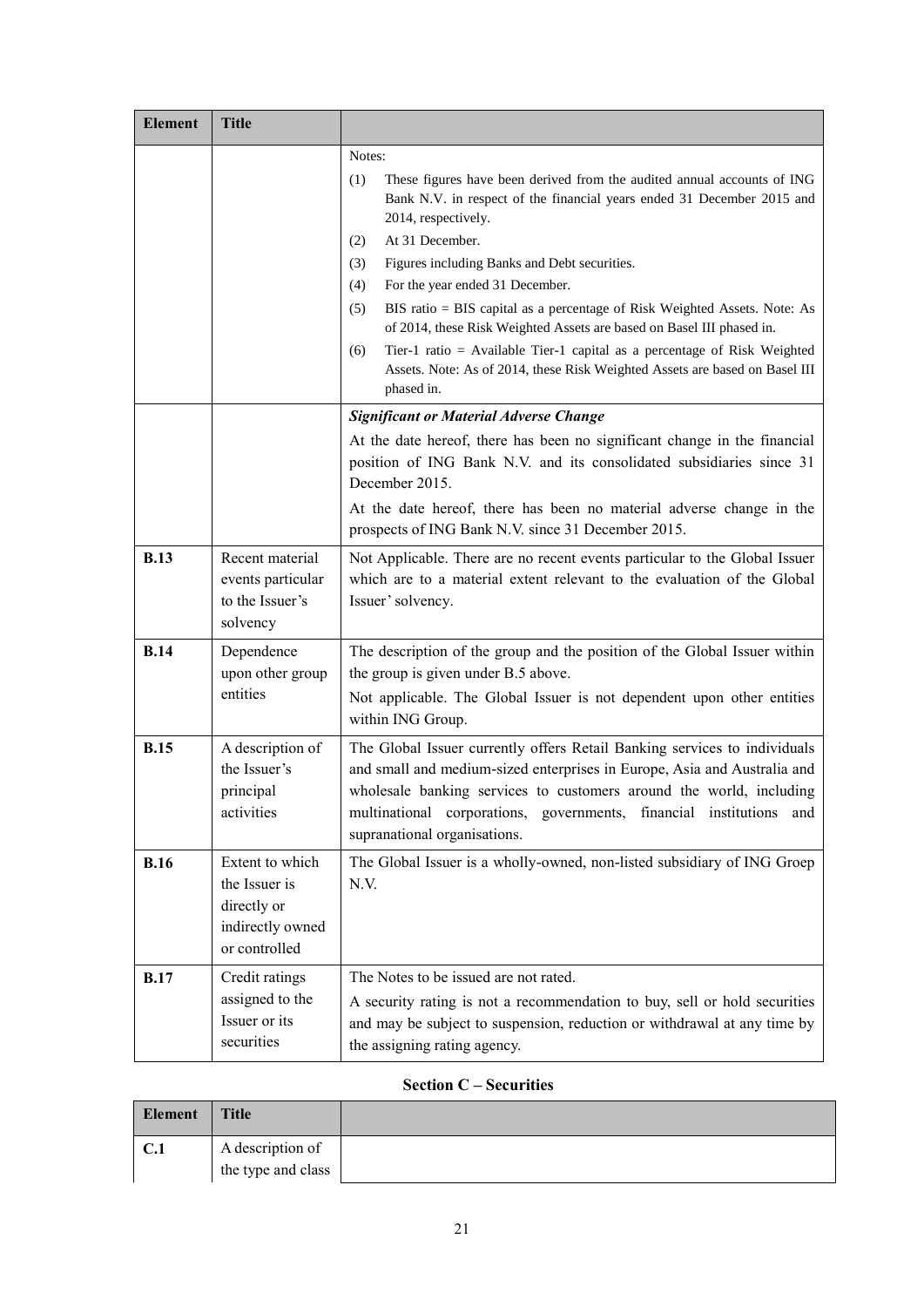| <b>Element</b> | <b>Title</b>                                                                                                              |                                                                                                                                                                                                                                                                                                                                                                                                                                                                                                                                                                                                                                                                                                                                           |                                     |
|----------------|---------------------------------------------------------------------------------------------------------------------------|-------------------------------------------------------------------------------------------------------------------------------------------------------------------------------------------------------------------------------------------------------------------------------------------------------------------------------------------------------------------------------------------------------------------------------------------------------------------------------------------------------------------------------------------------------------------------------------------------------------------------------------------------------------------------------------------------------------------------------------------|-------------------------------------|
|                | of securities<br>being offered<br>and/or admitted<br>to trading,<br>including any<br>security<br>identification<br>number |                                                                                                                                                                                                                                                                                                                                                                                                                                                                                                                                                                                                                                                                                                                                           |                                     |
|                |                                                                                                                           | Series Number:                                                                                                                                                                                                                                                                                                                                                                                                                                                                                                                                                                                                                                                                                                                            | 7289                                |
|                |                                                                                                                           | Tranche Number:                                                                                                                                                                                                                                                                                                                                                                                                                                                                                                                                                                                                                                                                                                                           | $\mathbf{1}$                        |
|                |                                                                                                                           | Aggregate Nominal Amount:                                                                                                                                                                                                                                                                                                                                                                                                                                                                                                                                                                                                                                                                                                                 | 300,000 Units                       |
|                |                                                                                                                           | Issue Price:                                                                                                                                                                                                                                                                                                                                                                                                                                                                                                                                                                                                                                                                                                                              | EUR 100 per Unit                    |
|                |                                                                                                                           | Specified Denomination:                                                                                                                                                                                                                                                                                                                                                                                                                                                                                                                                                                                                                                                                                                                   | 1 Unit per Note                     |
|                |                                                                                                                           | <b>Calculation Amount:</b>                                                                                                                                                                                                                                                                                                                                                                                                                                                                                                                                                                                                                                                                                                                | <b>EUR 100</b>                      |
|                |                                                                                                                           | CA Factor:                                                                                                                                                                                                                                                                                                                                                                                                                                                                                                                                                                                                                                                                                                                                | 1                                   |
|                |                                                                                                                           | Form of Notes                                                                                                                                                                                                                                                                                                                                                                                                                                                                                                                                                                                                                                                                                                                             | Bearer Notes (Italian Certificates) |
|                |                                                                                                                           | <b>ISIN Code:</b>                                                                                                                                                                                                                                                                                                                                                                                                                                                                                                                                                                                                                                                                                                                         | XS1411303313                        |
|                |                                                                                                                           | Common Code:                                                                                                                                                                                                                                                                                                                                                                                                                                                                                                                                                                                                                                                                                                                              | 141130331                           |
| C.2            | Currency of the<br>securities issue                                                                                       | The Notes are denominated in EUR.                                                                                                                                                                                                                                                                                                                                                                                                                                                                                                                                                                                                                                                                                                         |                                     |
| C.5            | A description of<br>any restrictions<br>on the free<br>transferability of<br>the securities                               | The Global Issuer and the Authorised Offerors have agreed certain<br>customary restrictions on offers, sale and delivery of Notes and of the<br>distribution of offering material in the United States, the European<br>Economic Area, Australia, Brazil, Bulgaria, Canada, the Cayman Islands,<br>Chile, the Czech Republic, Finland, France, Hong Kong, Hungary, India,<br>Italy, Ireland, Japan, Malaysia, Mexico, The Netherlands, Panama, the<br>People's Republic of China, Republic of Korea, the Republic of the<br>Philippines, Romania, Russia, Singapore, Slovakia, Spain, Sweden,<br>Switzerland, Taiwan, Turkey, the United Kingdom, Uruguay and Venezuela.<br>Reg. S Compliance Category 2.<br>TEFRA D rules are applicable |                                     |
| C.8            | A description of<br>rights attached to<br>the Notes,<br>including ranking<br>and any<br>limitations to<br>those rights    | Please also refer to C.9 below.<br><b>Status</b><br>The Notes will constitute direct, unconditional, unsubordinated and<br>unsecured obligations of the Global Issuer and will rank pari passu among<br>themselves and (save for certain debts required to be preferred by law)<br>equally with all other unsecured obligations (other than subordinated<br>obligations, if any) of the Global Issuer from time to time outstanding.<br><b>Taxation</b><br>The Notes will not contain any provision that would oblige the Global Issuer<br>to gross up any amounts payable in respect of interest or principal in the<br>event of any withholding or deduction for or on account of taxes levied in                                       |                                     |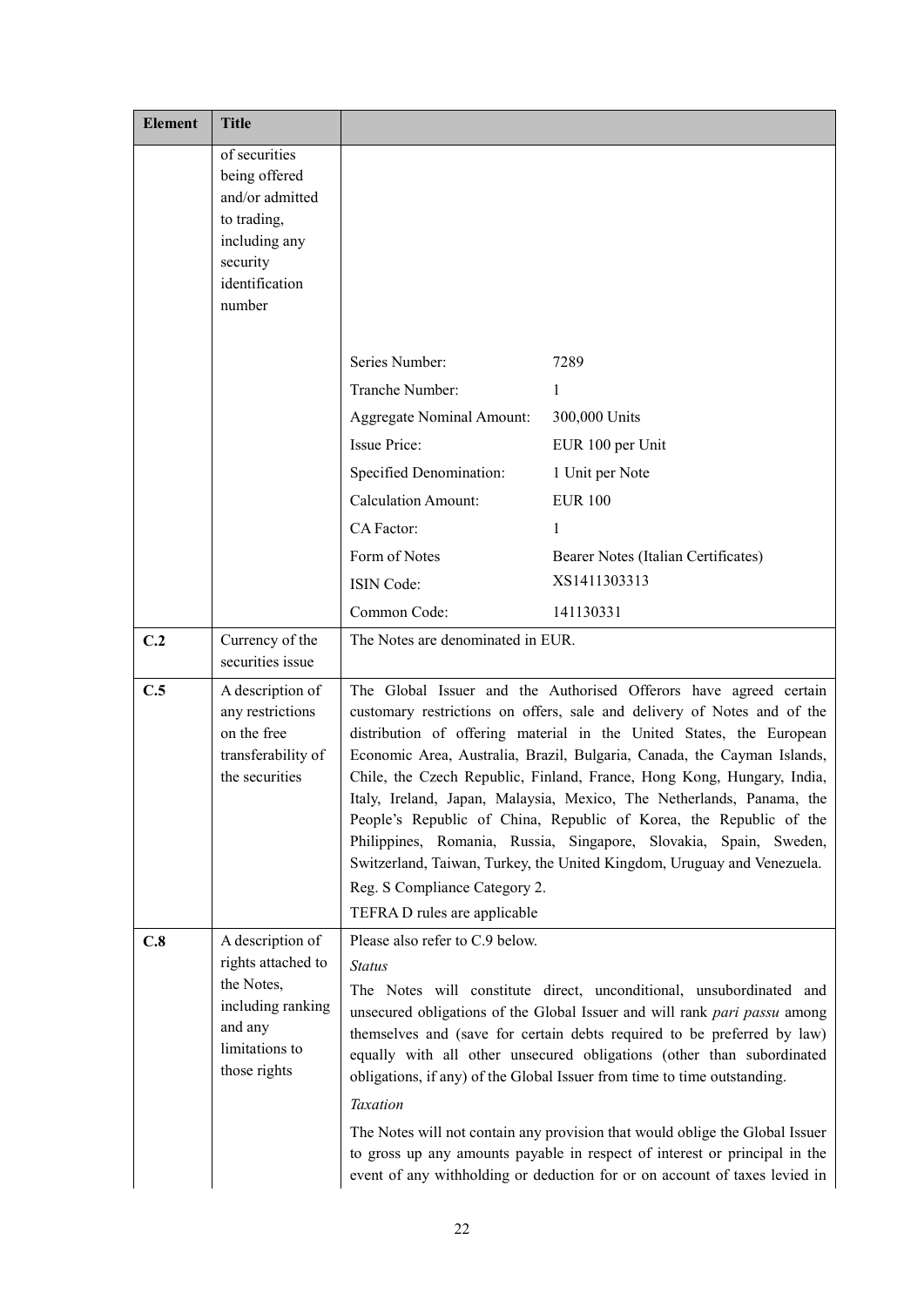| <b>Element</b> | <b>Title</b> |                                                                                                                                                                                                                                                                                                                                                                                                                                                                                                                                                                                   |  |
|----------------|--------------|-----------------------------------------------------------------------------------------------------------------------------------------------------------------------------------------------------------------------------------------------------------------------------------------------------------------------------------------------------------------------------------------------------------------------------------------------------------------------------------------------------------------------------------------------------------------------------------|--|
|                |              | any jurisdiction. The Global Issuer may also elect to redeem Notes if it<br>would be required, on the occasion of the next payment due in respect of the<br>Notes, to withhold or account for tax in respect of the Notes.                                                                                                                                                                                                                                                                                                                                                        |  |
|                |              | Negative pledge                                                                                                                                                                                                                                                                                                                                                                                                                                                                                                                                                                   |  |
|                |              | The terms of the Notes do not contain a negative pledge provision.                                                                                                                                                                                                                                                                                                                                                                                                                                                                                                                |  |
|                |              | Events of Default                                                                                                                                                                                                                                                                                                                                                                                                                                                                                                                                                                 |  |
|                |              | The terms of the Notes contain, amongst others, the following events of<br>default ("Events of Default"):                                                                                                                                                                                                                                                                                                                                                                                                                                                                         |  |
|                |              | default is made for more than 30 days in the payment of interest or<br>(i)<br>principal in respect of the Notes; or                                                                                                                                                                                                                                                                                                                                                                                                                                                               |  |
|                |              | the Global Issuer fails to perform or observe any of its other<br>(ii)<br>obligations under the Notes and such failure has continued for the<br>period of 60 days next following the service on the Global Issuer of<br>notice requiring the same to be remedied; or                                                                                                                                                                                                                                                                                                              |  |
|                |              | (iii) the Global Issuer is declared bankrupt (failliet verklaard) or granted a<br>moratorium (surseance van betaling); or                                                                                                                                                                                                                                                                                                                                                                                                                                                         |  |
|                |              | (iv) a declaration in respect of the Global Issuer is made to apply the<br>emergency regulation (noodregeling) under Chapter 3, Section 3.5.5.1<br>of the Dutch Financial Supervision Act (Wet op het financieel toezicht);<br>or                                                                                                                                                                                                                                                                                                                                                 |  |
|                |              | an order is made or an effective resolution is passed for the winding-up<br>(v)<br>or liquidation of the Global Issuer unless this is done in connection<br>with a merger, consolidation or other form of combination with another<br>company, the terms of which merger, consolidation or combination<br>(A) have the effect of the emerging or such other surviving company<br>assuming all obligations contracted for by the Global Issuer in<br>connection with the Notes or (B) have previously been approved by an<br>Extraordinary Resolution of the holders of the Notes. |  |
|                |              | Meetings and written resolutions                                                                                                                                                                                                                                                                                                                                                                                                                                                                                                                                                  |  |
|                |              | The conditions of the Notes contain provisions for calling meetings of<br>holders of the Notes to consider matters affecting their interests generally.<br>These provisions permit defined majorities to bind all holders, including<br>holders who did not attend and vote at the relevant meeting and holders who<br>voted in a manner contrary to the majority. Actions may also be taken by<br>means of written resolution.                                                                                                                                                   |  |
|                |              | Governing law                                                                                                                                                                                                                                                                                                                                                                                                                                                                                                                                                                     |  |
|                |              | The Notes will be governed by, and construed in accordance with, English<br>law.                                                                                                                                                                                                                                                                                                                                                                                                                                                                                                  |  |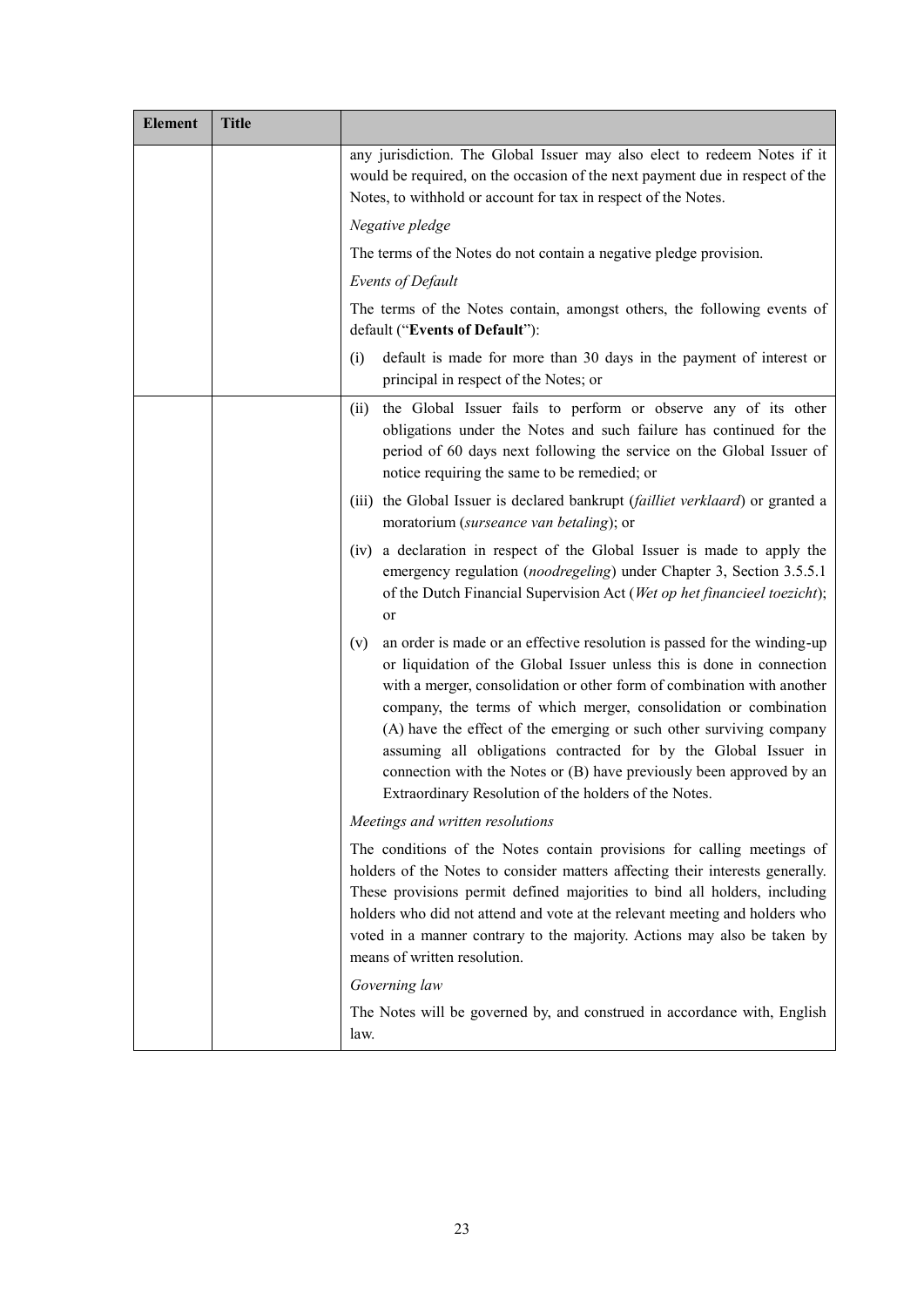| <b>Element</b> | <b>Title</b>                                                                                                                                                                                                                                                                                                                                                                                                     |                                                                                                           |                                                |                                                                                                                                                                                                                                                                                                                                                                                                                                                                                                                                                                                                                                                                                                                                                                                                                                                                                                                                                                                                                                                                                                                                                                                                                                                                                                                                                                                                                                                                                                                                                                                                                                                                                                                                                                                                                                                                    |  |
|----------------|------------------------------------------------------------------------------------------------------------------------------------------------------------------------------------------------------------------------------------------------------------------------------------------------------------------------------------------------------------------------------------------------------------------|-----------------------------------------------------------------------------------------------------------|------------------------------------------------|--------------------------------------------------------------------------------------------------------------------------------------------------------------------------------------------------------------------------------------------------------------------------------------------------------------------------------------------------------------------------------------------------------------------------------------------------------------------------------------------------------------------------------------------------------------------------------------------------------------------------------------------------------------------------------------------------------------------------------------------------------------------------------------------------------------------------------------------------------------------------------------------------------------------------------------------------------------------------------------------------------------------------------------------------------------------------------------------------------------------------------------------------------------------------------------------------------------------------------------------------------------------------------------------------------------------------------------------------------------------------------------------------------------------------------------------------------------------------------------------------------------------------------------------------------------------------------------------------------------------------------------------------------------------------------------------------------------------------------------------------------------------------------------------------------------------------------------------------------------------|--|
| C.9            | Interest: The<br>nominal interest<br>rate, the date<br>from which<br>interest becomes<br>payable and the<br>due dates for<br>interest, a<br>description of the<br>underlying on<br>which it is based,<br>the maturity date<br>and arrangements<br>for amortisation<br>including<br>repayment<br>procedures, an<br>indication of<br>yield and the<br>name of the<br>representative of<br>debt security<br>holders | Interest<br>the relevant Coupon Observation Date(t).<br>to adjustment for early closing).<br>table below: | The Specified Time will be the Valuation Time. | The Notes will bear interest from their date of issue at a variable rate<br>calculated as (i) if the Interest Payment Date(t) is the first Interest Payment<br>Date(t), (a) in circumstances where the Observation Share Price(t) is greater<br>than or equal to the Coupon Barrier(t), the Rate of Interest(1); or (b) in<br>circumstances where the Observation Share Price(t) is not greater than or<br>equal to the Coupon Barrier(t), zero %; or (ii) if the Interest Payment Date(t)<br>is not the first Interest Payment Date(t), (a) in circumstances where the<br>Observation Share Price $(t)$ is greater than or equal to the Coupon Barrier $(t)$ ,<br>(1) the product of (I) the Memory and (II) the number of Interest Payment<br>Date(t)s from and including the date of issue to and including such Interest<br>Payment Date(t) less $(2)$ the sum of the rate of interest in respect of each<br>Interest Payment Date(t) from the date of issue to the preceding Interest<br>Payment Date(t); or (b) in circumstances where the Observation Share<br>Price(t) is not greater than or equal to the Coupon Barrier(t), zero $\%$ .<br>The Observation Share Price(t) represents, in respect of the Share and an<br>Interest Payment Date(t), the price of such Share at the Specified Time on<br>The Valuation Time will be the scheduled weekday closing time of the<br>relevant stock exchange in respect of the Share on the relevant date (subject<br>Interest will be paid in arrear on each Interest Payment Date(t) to (and<br>including) 8 June 2021, subject to adjustment for non-business days.<br>The Interest Period(t), the Interest Payment Date(t)s to (and including) $8$<br>June 2021, the Rate of Interest(1), the Coupon Barrier(t), the Coupon<br>Observation Date $(t)$ , the Memory and the Strike Date are specified in the |  |
|                |                                                                                                                                                                                                                                                                                                                                                                                                                  | Interest<br>Period(t)                                                                                     | Coupon<br><b>Observation</b><br>Date(t)        | <b>Interest</b><br>Payment<br>Date(t)s to (and<br>including) 8<br><b>June 2021</b>                                                                                                                                                                                                                                                                                                                                                                                                                                                                                                                                                                                                                                                                                                                                                                                                                                                                                                                                                                                                                                                                                                                                                                                                                                                                                                                                                                                                                                                                                                                                                                                                                                                                                                                                                                                 |  |
|                |                                                                                                                                                                                                                                                                                                                                                                                                                  | $t = 1$                                                                                                   | 1 December 2016                                | 8 December 2016                                                                                                                                                                                                                                                                                                                                                                                                                                                                                                                                                                                                                                                                                                                                                                                                                                                                                                                                                                                                                                                                                                                                                                                                                                                                                                                                                                                                                                                                                                                                                                                                                                                                                                                                                                                                                                                    |  |
|                |                                                                                                                                                                                                                                                                                                                                                                                                                  | $t = 2$                                                                                                   | 1 June 2017                                    | 8 June 2017                                                                                                                                                                                                                                                                                                                                                                                                                                                                                                                                                                                                                                                                                                                                                                                                                                                                                                                                                                                                                                                                                                                                                                                                                                                                                                                                                                                                                                                                                                                                                                                                                                                                                                                                                                                                                                                        |  |
|                |                                                                                                                                                                                                                                                                                                                                                                                                                  | $t = 3$                                                                                                   | 1 December $2017$                              | 8 December 2017                                                                                                                                                                                                                                                                                                                                                                                                                                                                                                                                                                                                                                                                                                                                                                                                                                                                                                                                                                                                                                                                                                                                                                                                                                                                                                                                                                                                                                                                                                                                                                                                                                                                                                                                                                                                                                                    |  |
|                |                                                                                                                                                                                                                                                                                                                                                                                                                  | $t = 4$                                                                                                   | 1 June 2018                                    | 8 June 2018                                                                                                                                                                                                                                                                                                                                                                                                                                                                                                                                                                                                                                                                                                                                                                                                                                                                                                                                                                                                                                                                                                                                                                                                                                                                                                                                                                                                                                                                                                                                                                                                                                                                                                                                                                                                                                                        |  |
|                |                                                                                                                                                                                                                                                                                                                                                                                                                  | $t = 5$                                                                                                   | 3 December 2018<br>3 June 2019                 | 10 December 2018                                                                                                                                                                                                                                                                                                                                                                                                                                                                                                                                                                                                                                                                                                                                                                                                                                                                                                                                                                                                                                                                                                                                                                                                                                                                                                                                                                                                                                                                                                                                                                                                                                                                                                                                                                                                                                                   |  |
|                | $t = 6$                                                                                                                                                                                                                                                                                                                                                                                                          |                                                                                                           |                                                | 10 June 2019                                                                                                                                                                                                                                                                                                                                                                                                                                                                                                                                                                                                                                                                                                                                                                                                                                                                                                                                                                                                                                                                                                                                                                                                                                                                                                                                                                                                                                                                                                                                                                                                                                                                                                                                                                                                                                                       |  |
|                |                                                                                                                                                                                                                                                                                                                                                                                                                  | $t = 7$<br>$t = 8$                                                                                        | 2 December 2019<br>1 June 2020                 | 9 December 2019                                                                                                                                                                                                                                                                                                                                                                                                                                                                                                                                                                                                                                                                                                                                                                                                                                                                                                                                                                                                                                                                                                                                                                                                                                                                                                                                                                                                                                                                                                                                                                                                                                                                                                                                                                                                                                                    |  |
|                |                                                                                                                                                                                                                                                                                                                                                                                                                  |                                                                                                           |                                                | 8 June 2020                                                                                                                                                                                                                                                                                                                                                                                                                                                                                                                                                                                                                                                                                                                                                                                                                                                                                                                                                                                                                                                                                                                                                                                                                                                                                                                                                                                                                                                                                                                                                                                                                                                                                                                                                                                                                                                        |  |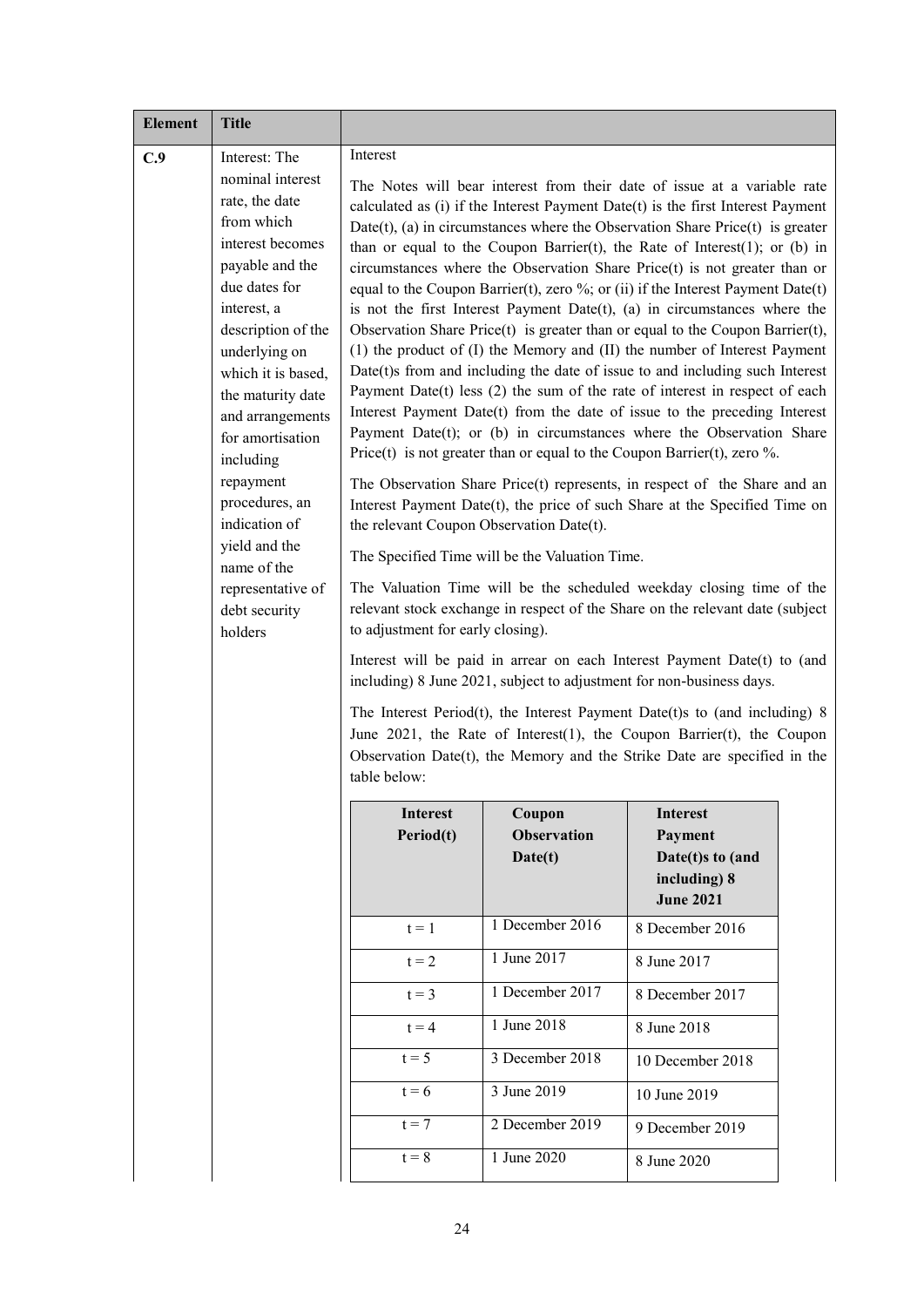| <b>Element</b> | <b>Title</b>                                                                        |                                                                                                                                                                                                                                                                                                                                                                                                                                         |                                                                                                      |                                                                                                                                                                                                                                                                                                                                                                                                                                                                                                                                                                                                                                                                                                                                                                                                                                                                                                                                                                                                                                                                                                                                           |
|----------------|-------------------------------------------------------------------------------------|-----------------------------------------------------------------------------------------------------------------------------------------------------------------------------------------------------------------------------------------------------------------------------------------------------------------------------------------------------------------------------------------------------------------------------------------|------------------------------------------------------------------------------------------------------|-------------------------------------------------------------------------------------------------------------------------------------------------------------------------------------------------------------------------------------------------------------------------------------------------------------------------------------------------------------------------------------------------------------------------------------------------------------------------------------------------------------------------------------------------------------------------------------------------------------------------------------------------------------------------------------------------------------------------------------------------------------------------------------------------------------------------------------------------------------------------------------------------------------------------------------------------------------------------------------------------------------------------------------------------------------------------------------------------------------------------------------------|
|                |                                                                                     | $t = 9$                                                                                                                                                                                                                                                                                                                                                                                                                                 | 1 December 2020                                                                                      | 8 December 2020                                                                                                                                                                                                                                                                                                                                                                                                                                                                                                                                                                                                                                                                                                                                                                                                                                                                                                                                                                                                                                                                                                                           |
|                |                                                                                     | $t = 10$                                                                                                                                                                                                                                                                                                                                                                                                                                | 1 June 2021                                                                                          | 8 June 2021                                                                                                                                                                                                                                                                                                                                                                                                                                                                                                                                                                                                                                                                                                                                                                                                                                                                                                                                                                                                                                                                                                                               |
|                |                                                                                     |                                                                                                                                                                                                                                                                                                                                                                                                                                         |                                                                                                      |                                                                                                                                                                                                                                                                                                                                                                                                                                                                                                                                                                                                                                                                                                                                                                                                                                                                                                                                                                                                                                                                                                                                           |
|                |                                                                                     | <b>Coupon Barrier(t)</b><br>$t = 1$ to 10, 100% of the<br><b>Initial Share Price</b>                                                                                                                                                                                                                                                                                                                                                    |                                                                                                      |                                                                                                                                                                                                                                                                                                                                                                                                                                                                                                                                                                                                                                                                                                                                                                                                                                                                                                                                                                                                                                                                                                                                           |
|                |                                                                                     | <b>Strike Date</b>                                                                                                                                                                                                                                                                                                                                                                                                                      | <b>Memory</b>                                                                                        | Rate of<br>Interest $(1)$                                                                                                                                                                                                                                                                                                                                                                                                                                                                                                                                                                                                                                                                                                                                                                                                                                                                                                                                                                                                                                                                                                                 |
|                |                                                                                     | 8 June 2016                                                                                                                                                                                                                                                                                                                                                                                                                             | 9.65%                                                                                                | 9.65%                                                                                                                                                                                                                                                                                                                                                                                                                                                                                                                                                                                                                                                                                                                                                                                                                                                                                                                                                                                                                                                                                                                                     |
|                | Redemption: The<br>maturity<br>date,<br>amortisation and<br>repayment<br>procedures | Redemption<br>Event of Default (as defined herein) or (iii) for taxation reasons).<br><b>Automatic Early Redemption</b><br>relevant Automatic Early Redemption Amount(t).<br>Price(k).<br>The Specified Time will be the Valuation Time.<br>to adjustment for early closing).<br>specified in the table below:<br><b>Automatic Early</b><br>Redemption<br><b>Valuation Date(t)</b><br>1 December 2016<br>1 June 2017<br>1 December 2017 | <b>Automatic Early</b><br>Redemption<br>Date(t)<br>8 December 2016<br>8 June 2017<br>8 December 2017 | The Notes cannot be redeemed prior to their stated maturity (other than<br>following (i) an Automatic Early Redemption (as defined below), (ii) an<br>Unless previously redeemed or purchased and cancelled, if on any<br>Automatic Early Redemption Valuation Date(t) the Automatic Early<br>Redemption Event occurs, then the Notes will be automatically redeemed in<br>whole, but not in part, on the Automatic Early Redemption Date(t)<br>immediately following such Automatic Early Redemption Valuation Date(t)<br>and in any such case the final redemption amount payable by the Issuer on<br>such date upon redemption of each Note shall be an amount equal to the<br>The Automatic Early Redemption Event shall occur where the price of the<br>Share at the Specified Time is greater than or equal to the Initial Share<br>The Valuation Time will be the scheduled weekday closing time of the<br>relevant stock exchange in respect of the Share on the relevant date (subject<br>The Automatic Early Redemption Valuation Date(t), Automatic Early<br>Redemption Date(t)and Automatic Early Redemption Amount(t)<br>are |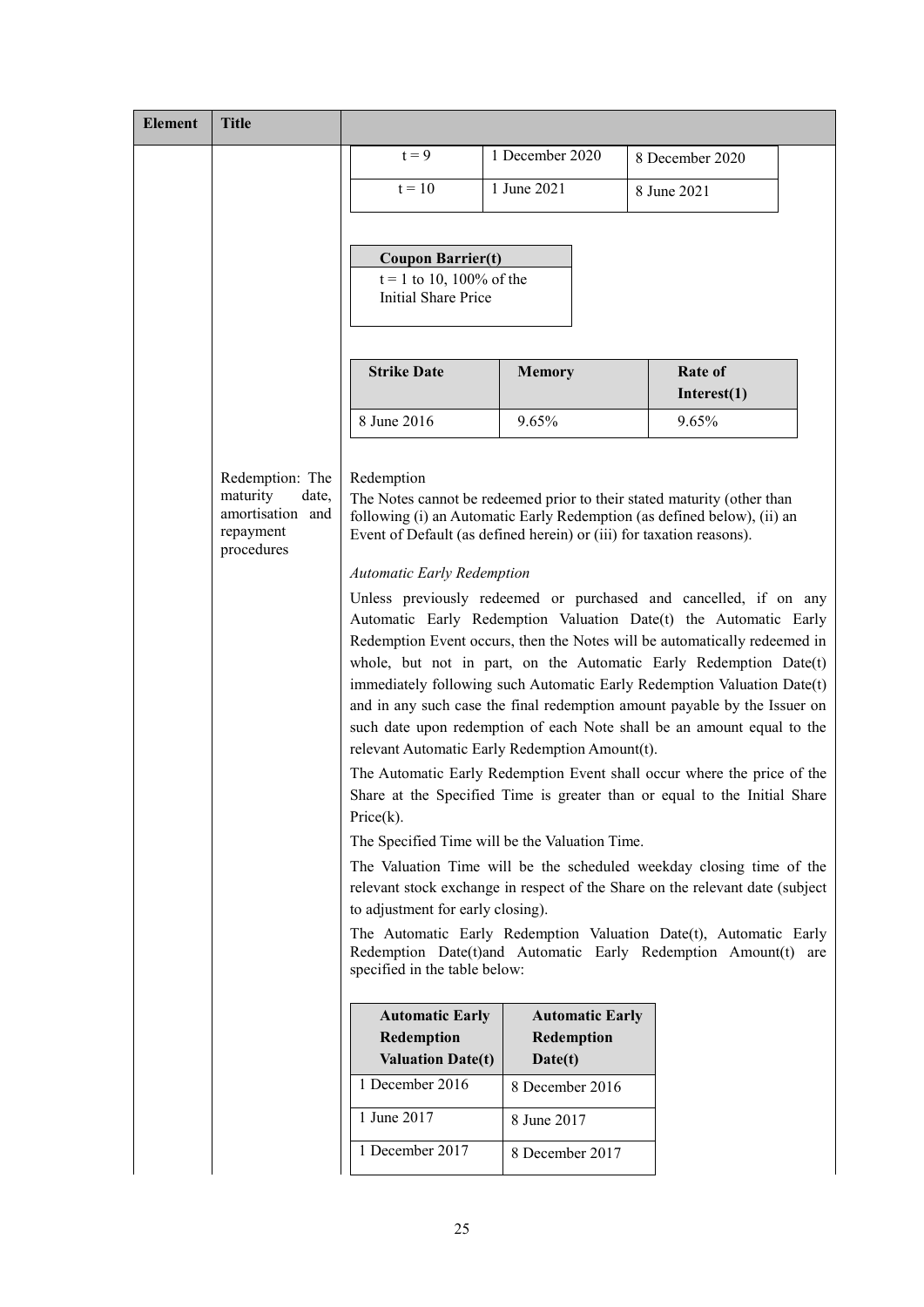| <b>Element</b> | <b>Title</b>                                                                                                                                                                                                       |                                                                                                                                                                                                                                                                                                                                              |                                                    |                                                                                                                                                           |  |
|----------------|--------------------------------------------------------------------------------------------------------------------------------------------------------------------------------------------------------------------|----------------------------------------------------------------------------------------------------------------------------------------------------------------------------------------------------------------------------------------------------------------------------------------------------------------------------------------------|----------------------------------------------------|-----------------------------------------------------------------------------------------------------------------------------------------------------------|--|
|                |                                                                                                                                                                                                                    | 1 June 2018                                                                                                                                                                                                                                                                                                                                  | 8 June 2018                                        |                                                                                                                                                           |  |
|                |                                                                                                                                                                                                                    | 3 December 2018                                                                                                                                                                                                                                                                                                                              | 10 December 2018                                   |                                                                                                                                                           |  |
|                |                                                                                                                                                                                                                    | 3 June 2019                                                                                                                                                                                                                                                                                                                                  | 10 June 2019                                       |                                                                                                                                                           |  |
|                |                                                                                                                                                                                                                    | 2 December 2019                                                                                                                                                                                                                                                                                                                              | 9 December 2019                                    |                                                                                                                                                           |  |
|                |                                                                                                                                                                                                                    | 1 June 2020                                                                                                                                                                                                                                                                                                                                  | 8 June 2020                                        |                                                                                                                                                           |  |
|                |                                                                                                                                                                                                                    | 1 December 2020                                                                                                                                                                                                                                                                                                                              | 8 December 2020                                    |                                                                                                                                                           |  |
|                |                                                                                                                                                                                                                    | <b>Automatic Early</b><br>Redemption<br>Amount(t)                                                                                                                                                                                                                                                                                            | <b>Automatic Early</b><br>Redemption<br>Price(t)   |                                                                                                                                                           |  |
|                |                                                                                                                                                                                                                    | $CA \times CA$ Factor $\times$<br>100%                                                                                                                                                                                                                                                                                                       | <b>Initial Share Price</b>                         |                                                                                                                                                           |  |
|                | Representative of<br>the debt security<br>holders                                                                                                                                                                  | Not Applicable                                                                                                                                                                                                                                                                                                                               |                                                    |                                                                                                                                                           |  |
| C.10           | If the security has<br>derivative<br>a<br>component in the<br>interest payment,<br>an explanation of<br>how the value of<br>the investment is<br>affected by the<br>value<br>of<br>the<br>underlying<br>instrument | share.                                                                                                                                                                                                                                                                                                                                       | Please see C.9 and C.18 below for further details. | The return on, and value of, the Notes is linked to the price of a share. In<br>addition, interest payments are calculated by reference to the price of a |  |
| C.11           | Application<br>for<br>admission<br>$\mathop{\mathrm{to}}$                                                                                                                                                          |                                                                                                                                                                                                                                                                                                                                              |                                                    | Application is expected to be made by the Issuer (or on its behalf) for the<br>Notes to be admitted to trading on the Italian Stock Exchange SeDeX within |  |
|                | trading<br>and<br>distribution in a                                                                                                                                                                                | the Issue Date.                                                                                                                                                                                                                                                                                                                              |                                                    |                                                                                                                                                           |  |
|                | regulated market                                                                                                                                                                                                   | The validity of the offer is conditional upon the admission to trading of the<br>Italian Certificate on or before the Issue Date.                                                                                                                                                                                                            |                                                    |                                                                                                                                                           |  |
| C.15           | Description<br>of<br>how the value of<br>your investment<br>is affected by the<br>value<br>of<br>the<br>underlying assets                                                                                          | Please see C.9 above and C.18 below.                                                                                                                                                                                                                                                                                                         |                                                    |                                                                                                                                                           |  |
| C.16           | The expiration or<br>maturity date of<br>the securities                                                                                                                                                            | redemption date of the Notes is 8 June 2021.                                                                                                                                                                                                                                                                                                 |                                                    | Subject to compliance with all relevant laws, regulations and directives, the                                                                             |  |
| C.17           | A description of<br>the<br>settlement<br>procedures of the<br>securities                                                                                                                                           | The Notes will be cash settled on 8 June 2016. The Notes will be delivered<br>on 8 June 2016 against payment of the issue price of the Notes. Settlement<br>procedures will vary depending on the clearing system for the Securities and<br>local practices in the jurisdiction of the investor.<br>The Notes are cleared through Euroclear. |                                                    |                                                                                                                                                           |  |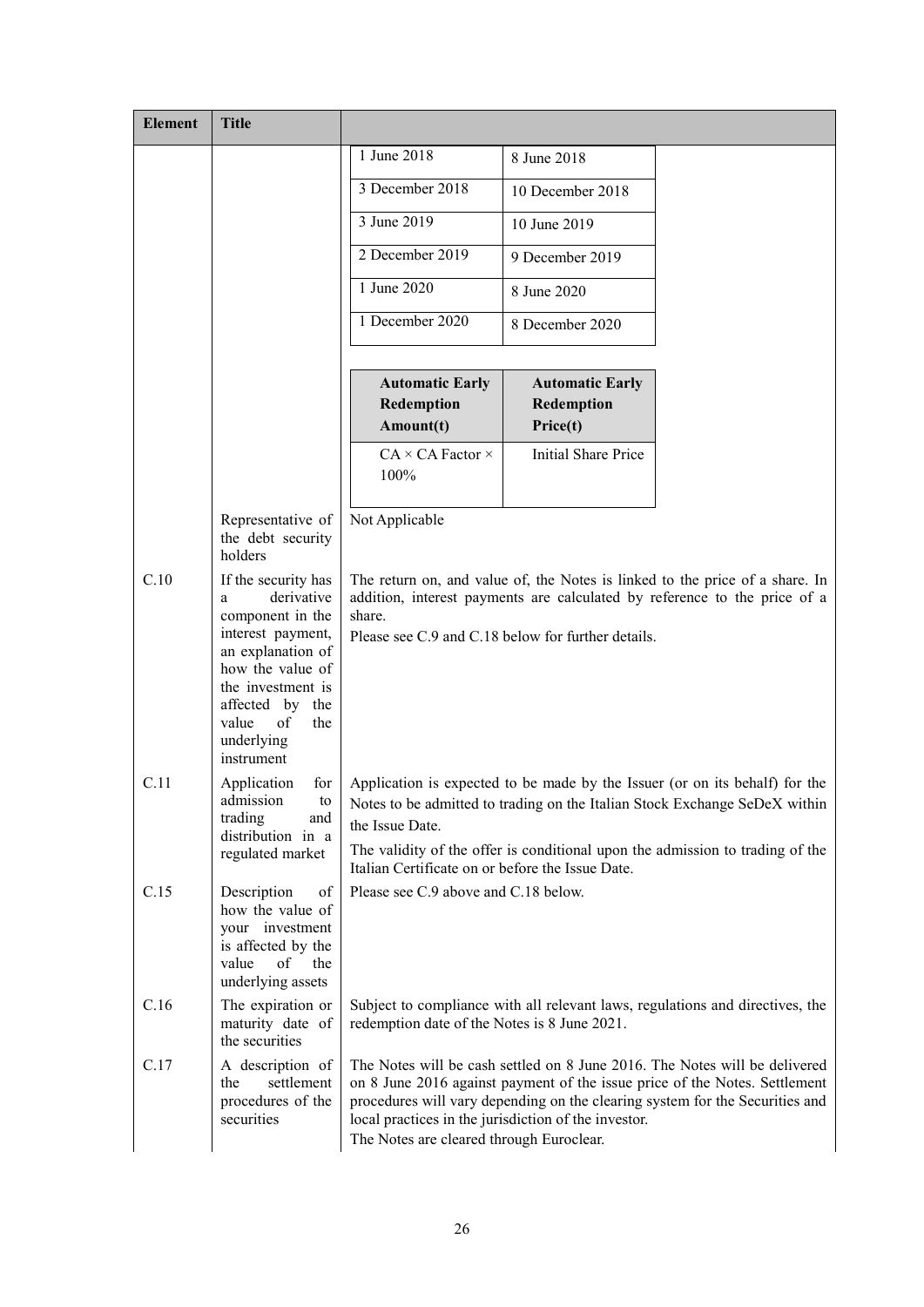| <b>Element</b>                                                                                                                                                                                             | <b>Title</b>                                                                                                    |                                                                                                                                                                                                                                                                                                                                                                                                                                                  |                       |                                                                                                                                                                                                                                                                                                                                                                                                                                                                                                                                                                                                                                                                                                                                                                                                                                                                                                                                                                                                                                                                                                                                                                                                                                                                                                                                                                                                                                                                                                                                                                                                                                                                                                                                                                                                                                                             |
|------------------------------------------------------------------------------------------------------------------------------------------------------------------------------------------------------------|-----------------------------------------------------------------------------------------------------------------|--------------------------------------------------------------------------------------------------------------------------------------------------------------------------------------------------------------------------------------------------------------------------------------------------------------------------------------------------------------------------------------------------------------------------------------------------|-----------------------|-------------------------------------------------------------------------------------------------------------------------------------------------------------------------------------------------------------------------------------------------------------------------------------------------------------------------------------------------------------------------------------------------------------------------------------------------------------------------------------------------------------------------------------------------------------------------------------------------------------------------------------------------------------------------------------------------------------------------------------------------------------------------------------------------------------------------------------------------------------------------------------------------------------------------------------------------------------------------------------------------------------------------------------------------------------------------------------------------------------------------------------------------------------------------------------------------------------------------------------------------------------------------------------------------------------------------------------------------------------------------------------------------------------------------------------------------------------------------------------------------------------------------------------------------------------------------------------------------------------------------------------------------------------------------------------------------------------------------------------------------------------------------------------------------------------------------------------------------------------|
| C.18                                                                                                                                                                                                       | A description of<br>how<br>the<br>procedure<br>on<br>return<br>on<br>derivative<br>securities<br>takes<br>place | interest paid and the amount paid on the redemption date.<br><b>Express Redemption</b><br>the product of the Leverage Put and the Performance.<br>Barrier(knock-in) represents the product of (i) the<br>Barrier(knock-in) Percentage and (ii) the Initial Share Price.<br>The CA Factor will be one.<br>of: (i) the Strike Price Percentage; and (ii) the Initial Share Price.<br>Time on the Strike Date.<br>to adjustment for early closing). |                       | The value of the underlying to which the Notes are linked will affect the<br>The Final Redemption Amount applicable to each Note will be calculated<br>as: (i) if no Redemption Barrier Event has occurred, the product of: (a) the<br>Calculation Amount; (b) the CA Factor; and (c) 100%; or (ii) if a<br>Redemption Barrier Event has occurred : (a) if, , the Final Share Price is<br>greater than or equal to the Strike Price, the product of: (1) the Calculation<br>Amount; (2) the CA Factor; and (3) 100%; or (b) if, , the Final Share Price is<br>not greater than or equal to the Strike Price, the product of: (1) the<br>Calculation Amount; (2) the CA Factor; and (3) the sum of (I) $100\%$ and (II)<br>A Redemption Barrier Event will occur if the Calculation Agent determines<br>that on any Redemption Barrier Event Determination Day the price of the<br>Share at the Specified Time is less than the Redemption Barrier(knock-in). A<br>Redemption Barrier Event Determination Day will be each day specified<br>below as a Redemption Barrier Event Determination Day. The Redemption<br>Redemption<br>The Performance will be calculated as the quotient of: $(i)$ (a) the Final Share<br>Price less (b) the Strike Price; and (ii) the Initial Share Price, as multiplied<br>by 100%. The Final Share Price represents the price of the Share at the<br>Valuation Time on the Valuation Date, as determined by the Calculation<br>Agent. The Initial Share Price represents the price of the Share at the<br>Valuation Time on the Strike Date. The Strike Price represents the product<br>The Initial Share Price represents the price of the Share at the Valuation<br>The Valuation Time will be the scheduled weekday closing time of the<br>relevant stock exchange in respect of the Share on the relevant date (subject |
|                                                                                                                                                                                                            |                                                                                                                 | The Specified Time will be the Valuation Time.                                                                                                                                                                                                                                                                                                                                                                                                   |                       |                                                                                                                                                                                                                                                                                                                                                                                                                                                                                                                                                                                                                                                                                                                                                                                                                                                                                                                                                                                                                                                                                                                                                                                                                                                                                                                                                                                                                                                                                                                                                                                                                                                                                                                                                                                                                                                             |
| The Strike Price Percentage, Valuation Date, Strike Date, Leverage Put,<br>Redemption Barrier Event Determination Day(s), and Redemption<br>Barrier(knock-in) Percentage are specified in the table below: |                                                                                                                 |                                                                                                                                                                                                                                                                                                                                                                                                                                                  |                       |                                                                                                                                                                                                                                                                                                                                                                                                                                                                                                                                                                                                                                                                                                                                                                                                                                                                                                                                                                                                                                                                                                                                                                                                                                                                                                                                                                                                                                                                                                                                                                                                                                                                                                                                                                                                                                                             |
|                                                                                                                                                                                                            |                                                                                                                 | <b>Strike Price</b><br>Percentage                                                                                                                                                                                                                                                                                                                                                                                                                | <b>Valuation Date</b> | <b>Strike Date</b>                                                                                                                                                                                                                                                                                                                                                                                                                                                                                                                                                                                                                                                                                                                                                                                                                                                                                                                                                                                                                                                                                                                                                                                                                                                                                                                                                                                                                                                                                                                                                                                                                                                                                                                                                                                                                                          |
|                                                                                                                                                                                                            |                                                                                                                 | 100%                                                                                                                                                                                                                                                                                                                                                                                                                                             | 1 June 2021           | 8 June 2016                                                                                                                                                                                                                                                                                                                                                                                                                                                                                                                                                                                                                                                                                                                                                                                                                                                                                                                                                                                                                                                                                                                                                                                                                                                                                                                                                                                                                                                                                                                                                                                                                                                                                                                                                                                                                                                 |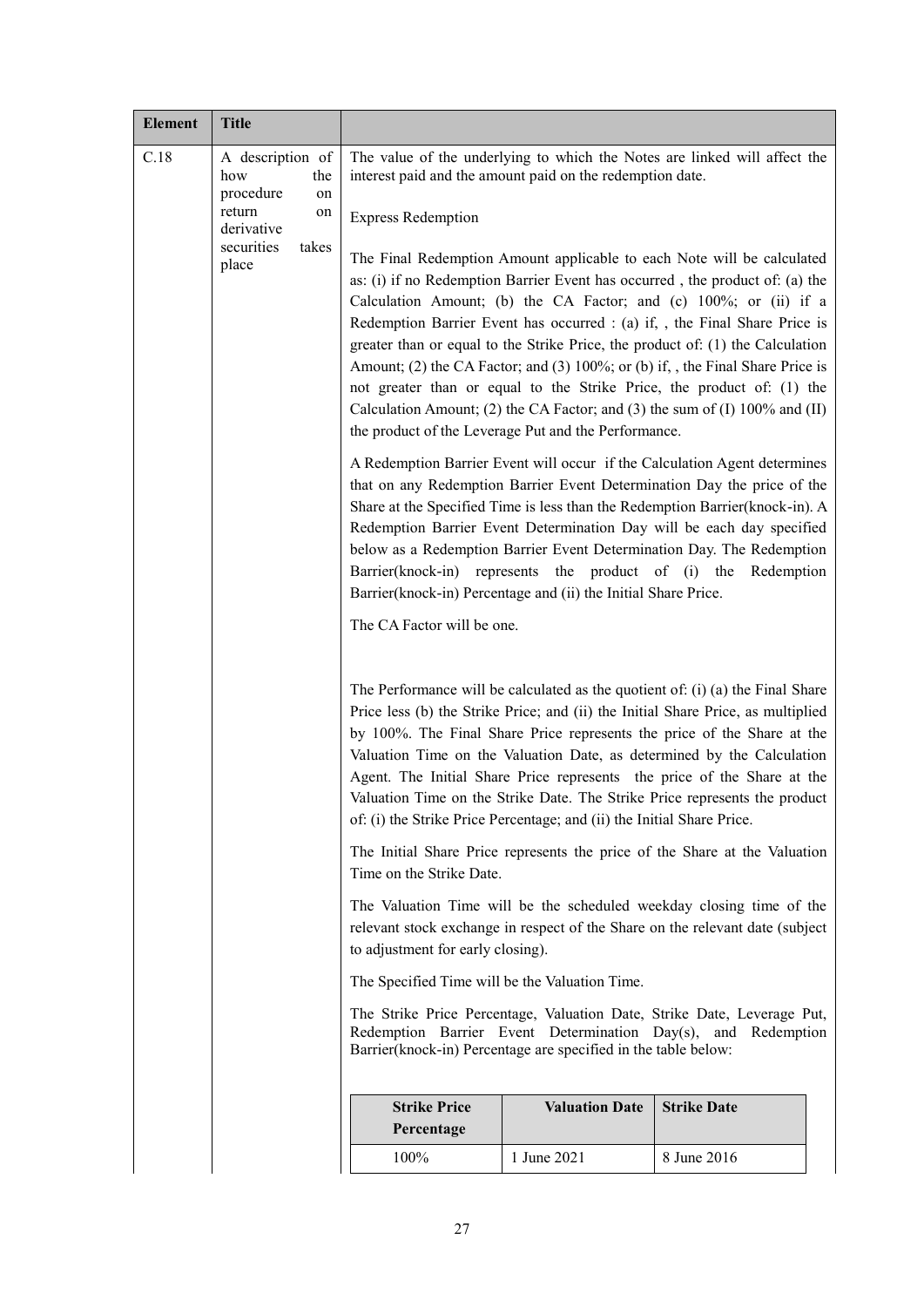| <b>Element</b> | <b>Title</b>                                                                                                         |                                        |                                                                                                                                                                                                                 |                                               |
|----------------|----------------------------------------------------------------------------------------------------------------------|----------------------------------------|-----------------------------------------------------------------------------------------------------------------------------------------------------------------------------------------------------------------|-----------------------------------------------|
|                |                                                                                                                      |                                        |                                                                                                                                                                                                                 |                                               |
|                |                                                                                                                      | <b>Leverage Put</b>                    | <b>Redemption Barrier</b><br><b>Event Determination</b><br>Day(s)                                                                                                                                               | Redemption<br>Barrier(knock-in)<br>Percentage |
|                |                                                                                                                      | 100%                                   | <b>Valuation Date</b>                                                                                                                                                                                           | 70.00%                                        |
| C.19           | Final reference<br>price of the<br>underlying                                                                        | Calculation Agent.                     | The final value of the share is calculated by looking at the price of the<br>share at the relevant time on the Valuation Date, as calculated by the                                                             |                                               |
| C.20           | A description of<br>the type of the<br>underlying and<br>where<br>information on<br>the underlying<br>can be found   | at:<br>code: ISP IM <equity>)</equity> | The redemption amount in relation to the Notes is linked to a share<br>Information in relation to the share (Intesa Sanpaolo S.p.A.) can be found<br>www.intesasanpaolo.com and on www.bloomberg.com (Bloomberg |                                               |
| C.21           | Indication of the<br>market where the<br>Notes will be<br>traded and for<br>which prospectus<br>has been<br>prepared | Please see C.11 above.                 |                                                                                                                                                                                                                 |                                               |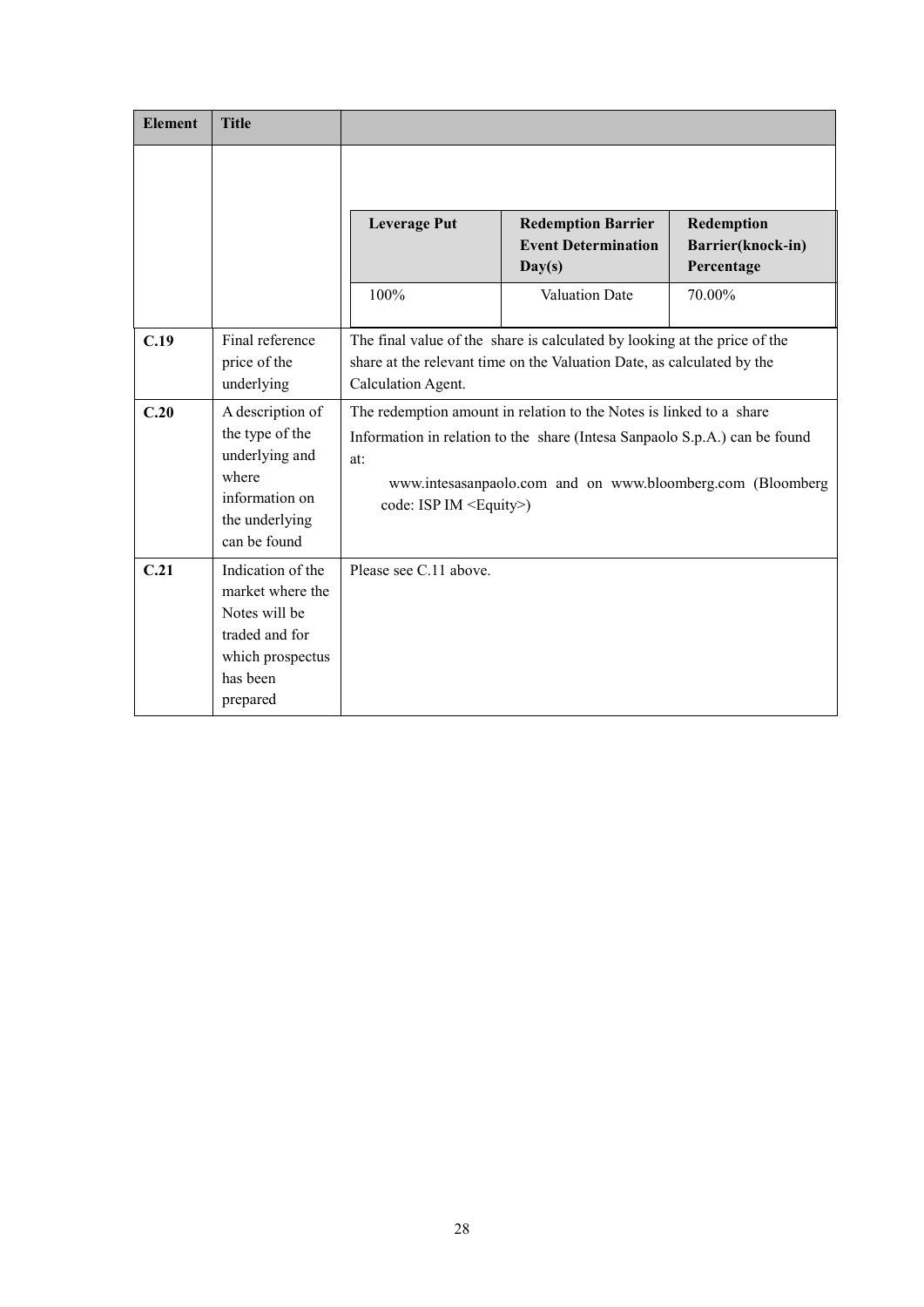| <b>Element</b> | <b>Title</b>                                                                             |                                                                                                                                                                                                                                                                                                                                                                                                                                                                                                                                                                                                                                                                                                                                                                                                                                                                                                                                                                                                                                                                                                                                                                                                                                                                                                                                                                                                                                                                                                                                                                                                                                                                                                                                                                                                                                                                                                                                                                                                                                                                                                                                                                                                                                                                                                                        |
|----------------|------------------------------------------------------------------------------------------|------------------------------------------------------------------------------------------------------------------------------------------------------------------------------------------------------------------------------------------------------------------------------------------------------------------------------------------------------------------------------------------------------------------------------------------------------------------------------------------------------------------------------------------------------------------------------------------------------------------------------------------------------------------------------------------------------------------------------------------------------------------------------------------------------------------------------------------------------------------------------------------------------------------------------------------------------------------------------------------------------------------------------------------------------------------------------------------------------------------------------------------------------------------------------------------------------------------------------------------------------------------------------------------------------------------------------------------------------------------------------------------------------------------------------------------------------------------------------------------------------------------------------------------------------------------------------------------------------------------------------------------------------------------------------------------------------------------------------------------------------------------------------------------------------------------------------------------------------------------------------------------------------------------------------------------------------------------------------------------------------------------------------------------------------------------------------------------------------------------------------------------------------------------------------------------------------------------------------------------------------------------------------------------------------------------------|
| D.2            | Key information<br>on key risks that<br>are specific to the<br>Issuer or its<br>industry | Because the Global Issuer is part of a financial services company<br>conducting business on a global basis, the revenues and earnings of the<br>Global Issuer are affected by the volatility and strength of the economic,<br>business, liquidity, funding and capital markets environments specific to<br>the geographic regions in which it conducts business. The ongoing<br>turbulence and volatility of such factors have adversely affected, and may<br>continue to adversely affect, the profitability, solvency and liquidity of the<br>business of the Global Issuer. The Global Issuer has identified a number of<br>specific factors which could adversely affect its business and ability to<br>make payments due under the Notes. These factors include:<br>adverse capital and credit market conditions<br>the default of a major market participant<br>$\bullet$<br>changes in financial services laws and/or regulations<br>$\bullet$<br>continued risk of resurgence of turbulence and ongoing volatility in<br>$\bullet$<br>the financial markets and the economy generally<br>inability to increase or maintain market share<br>$\bullet$<br>inability of counterparties to meet their financial obligations<br>$\bullet$<br>market conditions and increased risk of loan impairments<br>$\bullet$<br>interest rate volatility and other interest rate changes<br>٠<br>failures of banks falling under the scope of state compensation<br>$\bullet$<br>schemes<br>negative effects of inflation and deflation<br>٠<br>inability to manage risks successfully through derivatives<br>٠<br>inability to retain key personnel<br>٠<br>inability to protect intellectual property and possibility of being<br>٠<br>subject to infringement claims<br>deficiencies in assumptions used to model client behaviour for market<br>risk calculations<br>liabilities incurred in respect of defined benefit retirement plans<br>٠<br>inadequacy of risk management policies and guidelines<br>٠<br>regulatory risk<br>٠<br>claims from customers who feel misled or treated unfairly<br>٠<br>ratings downgrades or potential downgrades<br>$\bullet$<br>operational risks such as systems disruptions or failures, breaches of<br>٠<br>security, cyber attacks, human error, changes in operational practices |
|                |                                                                                          | or inadequate controls<br>adverse publicity, claims and allegations, litigation and regulatory<br>$\bullet$<br>investigation and sanctions                                                                                                                                                                                                                                                                                                                                                                                                                                                                                                                                                                                                                                                                                                                                                                                                                                                                                                                                                                                                                                                                                                                                                                                                                                                                                                                                                                                                                                                                                                                                                                                                                                                                                                                                                                                                                                                                                                                                                                                                                                                                                                                                                                             |
| D.3            | Key information<br>on the key risks<br>that are specific                                 | The following key risks may arise in relation to the Notes: (a) the value of<br>the Notes and any interest or principal repayment in relation to them may<br>be affected by, but may not necessarily correlate to, movements and                                                                                                                                                                                                                                                                                                                                                                                                                                                                                                                                                                                                                                                                                                                                                                                                                                                                                                                                                                                                                                                                                                                                                                                                                                                                                                                                                                                                                                                                                                                                                                                                                                                                                                                                                                                                                                                                                                                                                                                                                                                                                       |

# **Section D – Risks**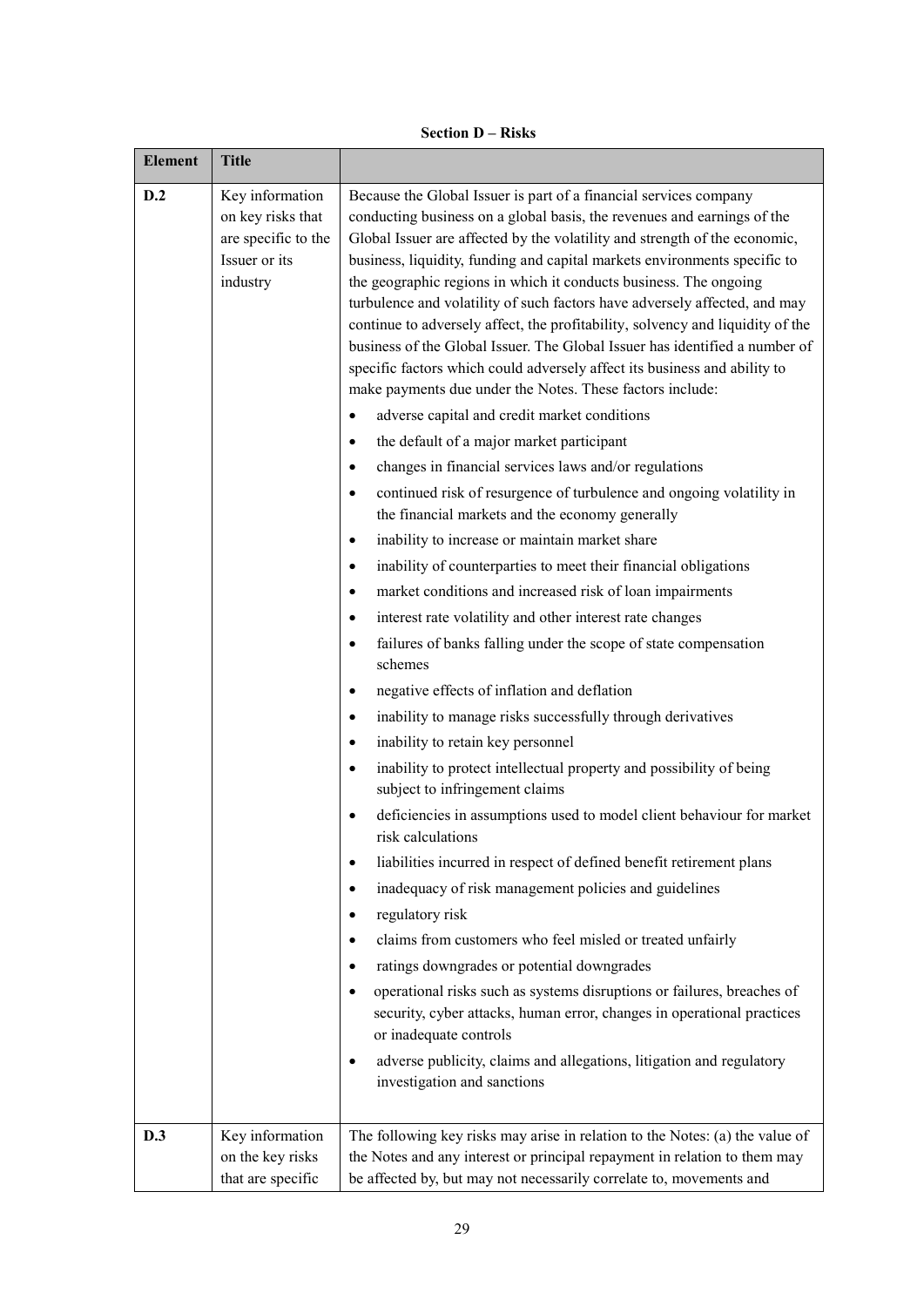| <b>Element</b> | <b>Title</b>                       |                                                                                                                                                                                                                                                                                                                                                                                                                                                                                                                                                                                                                                                                                                                                                                                                                                                                                                                                                                                                                                                                                                                                                                                                                                                                                |
|----------------|------------------------------------|--------------------------------------------------------------------------------------------------------------------------------------------------------------------------------------------------------------------------------------------------------------------------------------------------------------------------------------------------------------------------------------------------------------------------------------------------------------------------------------------------------------------------------------------------------------------------------------------------------------------------------------------------------------------------------------------------------------------------------------------------------------------------------------------------------------------------------------------------------------------------------------------------------------------------------------------------------------------------------------------------------------------------------------------------------------------------------------------------------------------------------------------------------------------------------------------------------------------------------------------------------------------------------|
|                | to the Notes                       | fluctuations in market interest rates and the price of a share or component<br>in an underlying basket of shares; (b) the Global Issuer may enter into<br>activities that present conflicts of interest and adversely affect the value of<br>the Notes; (c) the timing of changes in share prices may impact the yield<br>on the Notes and (d) the Global Issuer may have the option to redeem the<br>Notes early, which may affect their value in the secondary market.                                                                                                                                                                                                                                                                                                                                                                                                                                                                                                                                                                                                                                                                                                                                                                                                       |
|                |                                    | In addition, the following key risks may arise which may adversely affect<br>the interest amount and/or redemption amount payable or deliverable in<br>relation to the Notes (as applicable): the Notes are not principal protected.<br>Furthermore, the terms of the Notes provide that: (a) the interest amount<br>and the redemption amount will be determined by reference to specified<br>preconditions and (b) the interest amount and the redemption amount are<br>linked to the performance of a share.                                                                                                                                                                                                                                                                                                                                                                                                                                                                                                                                                                                                                                                                                                                                                                |
| D.6            | Risk warning<br>that investors     | The capital invested in the Notes is at risk. Consequently, the amount<br>a prospective investor may receive on redemption of its Notes may be                                                                                                                                                                                                                                                                                                                                                                                                                                                                                                                                                                                                                                                                                                                                                                                                                                                                                                                                                                                                                                                                                                                                 |
|                | may lose value of                  | less than the amount invested by it and may be zero.                                                                                                                                                                                                                                                                                                                                                                                                                                                                                                                                                                                                                                                                                                                                                                                                                                                                                                                                                                                                                                                                                                                                                                                                                           |
|                | entire investment<br>or part of it | Investors may lose up to the entire value of their investment if $(a)$ the<br>investor sells their Notes prior to the scheduled redemption in the<br>secondary market at an amount that is less than the initial purchase price;<br>(b) the Global Issuer is subject to insolvency or bankruptcy proceedings or<br>some other event which negatively affects the Global Issuer's ability to<br>repay amounts due under the Notes; (c) the Notes are redeemed early for<br>reasons beyond the control of the Global Issuer (such as a change of<br>applicable law or market event in relation to the underlying asset(s)) and<br>the amount paid or delivered is less than the initial purchase price; and/or<br>(d) the Notes are subject to certain adjustments or alternative valuations<br>following certain disruptive market events that result in the amount to be<br>paid or delivered being reduced to an amount or value that is less than the<br>initial purchase price; and/or (e) the payout conditions do not provide for<br>full repayment of the initial purchase price upon redemption or specified<br>early redemption if the underlying asset(s) perform(s) in such a manner<br>that the amount due under the Notes is less than the initial purchase price. |

# **Section E – Offer**

| <b>Element</b> | <b>Title</b>                                                                                                          |                                                                                                                       |
|----------------|-----------------------------------------------------------------------------------------------------------------------|-----------------------------------------------------------------------------------------------------------------------|
| E.2b           | Reasons for the<br>offer and the use<br>of proceeds when<br>different from<br>making profit<br>and/or hedging<br>risk | The net proceeds from each issue of Notes will be applied by the Global<br>Issuer for its general corporate purposes. |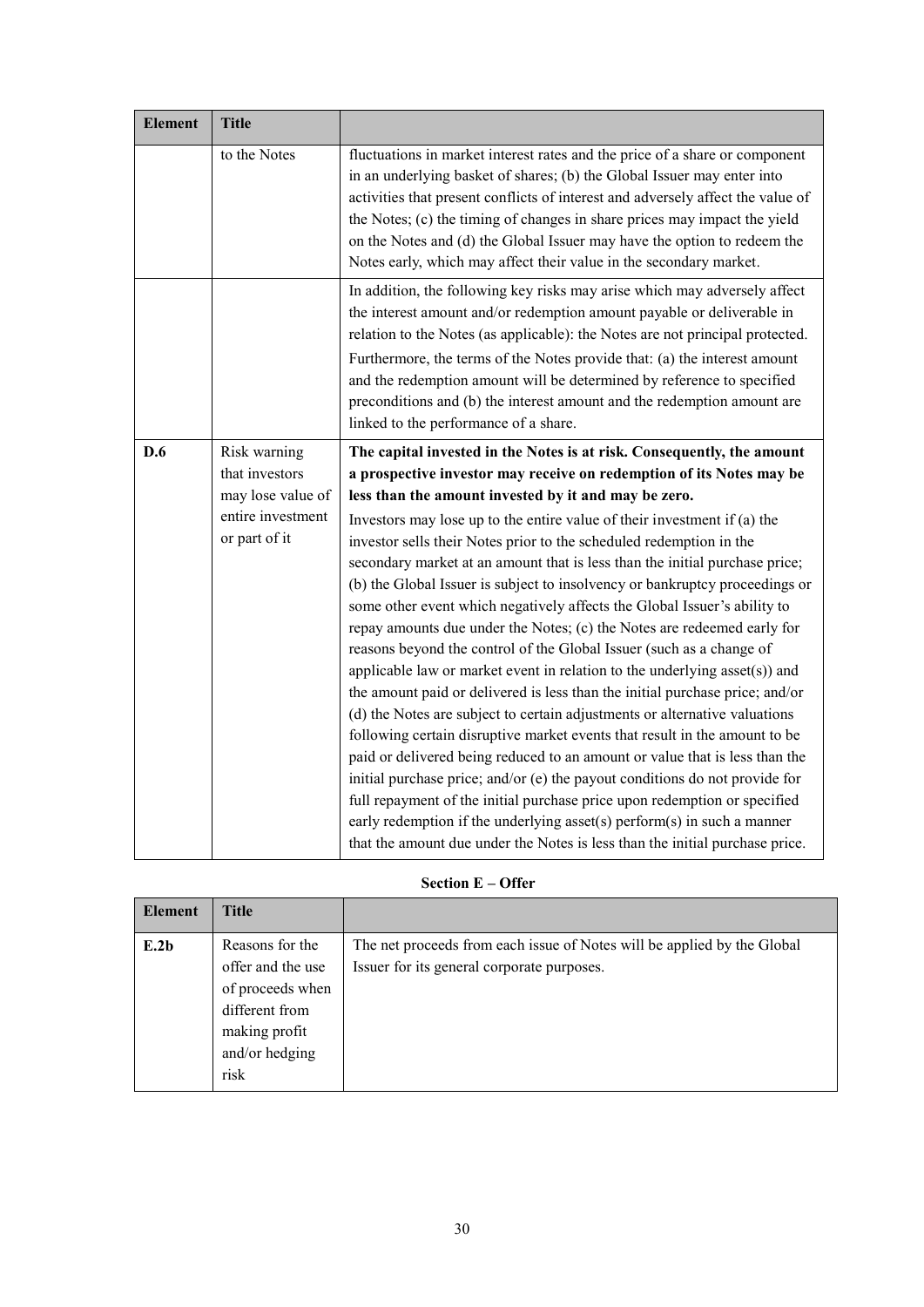| <b>Element</b> | <b>Title</b>                            |      |                                                                                               |                                                                                                                                                                                                                                                                                                                                                                                                                                                                                                                                                  |
|----------------|-----------------------------------------|------|-----------------------------------------------------------------------------------------------|--------------------------------------------------------------------------------------------------------------------------------------------------------------------------------------------------------------------------------------------------------------------------------------------------------------------------------------------------------------------------------------------------------------------------------------------------------------------------------------------------------------------------------------------------|
| E.3            | Terms and<br>conditions of the<br>offer | (i)  | Conditions to<br>which the offer is<br>subject:                                               | Offers of the Notes are conditional on their issue.<br>As between the Authorised Offerors and their<br>customers, offers of the Notes are further subject<br>to conditions as may be agreed between them<br>and/or as specified in the arrangements in place<br>between them.                                                                                                                                                                                                                                                                    |
|                |                                         | (ii) | Description of the<br>application<br>process:                                                 | A prospective Noteholder should contact the<br>applicable Authorised Offeror in the Public Offer<br>Jurisdiction prior to the end of the Offer Period. A<br>prospective Noteholder will subscribe for the<br>Notes in accordance with the arrangements<br>existing between such Authorised Offeror and its<br>customers relating to the subscription of<br>securities generally. Noteholders will not be<br>required to enter into any contractual<br>arrangements directly with the Issuer in<br>connection with the subscription of the Notes. |
|                |                                         |      | (iii) Description of<br>possibility to<br>reduce<br>subscriptions:                            | Not Applicable. The terms of the Public Offer do<br>not provide for any reduction of subscriptions.<br>Investors may not be allocated all of the Notes<br>for which they apply. The offering may, at the<br>discretion of the Issuer, be cancelled at any time<br>prior to the issue date                                                                                                                                                                                                                                                        |
|                |                                         | (iv) | Manner for<br>refunding excess<br>amount paid by<br>applicants:                               | Not Applicable. The terms of the Public Offer do<br>not provide for any refunds of excess amounts<br>paid by applicants.                                                                                                                                                                                                                                                                                                                                                                                                                         |
|                |                                         | (v)  | Minimum and/or<br>maximum amount<br>of application:                                           | There are no pre-identified allotment criteria. The<br>Authorised Offerors will adopt allotment criteria<br>in accordance with customary market practices<br>and applicable laws and regulations.                                                                                                                                                                                                                                                                                                                                                |
|                |                                         | (vi) | Method and time<br>limit for paying<br>up the securities<br>and for delivery<br>of the Notes: | Investors will be notified by the relevant<br>Authorised Offeror of their allocations of Notes<br>and the settlement arrangements in respect<br>thereof. The Notes will be issued on the Issue<br>Date against payment to the Issuer of the net<br>subscription moneys.                                                                                                                                                                                                                                                                          |
|                |                                         |      | (vii) Manner and date<br>on which results<br>of the offer are to<br>be made public:           | Investors will be notified by the Issuer or any<br>applicable Authorised Offeror of their allocations<br>of Notes and the settlement procedures in respect<br>thereof.                                                                                                                                                                                                                                                                                                                                                                           |
|                |                                         |      | (viii) Procedure for<br>exercise of any<br>right of pre-<br>emption, the<br>negotiability of  | Not Applicable. The terms of the Public Offer do<br>not provide for a procedure for the exercise of<br>any right of pre-emption or negotiability of<br>subscription rights.                                                                                                                                                                                                                                                                                                                                                                      |